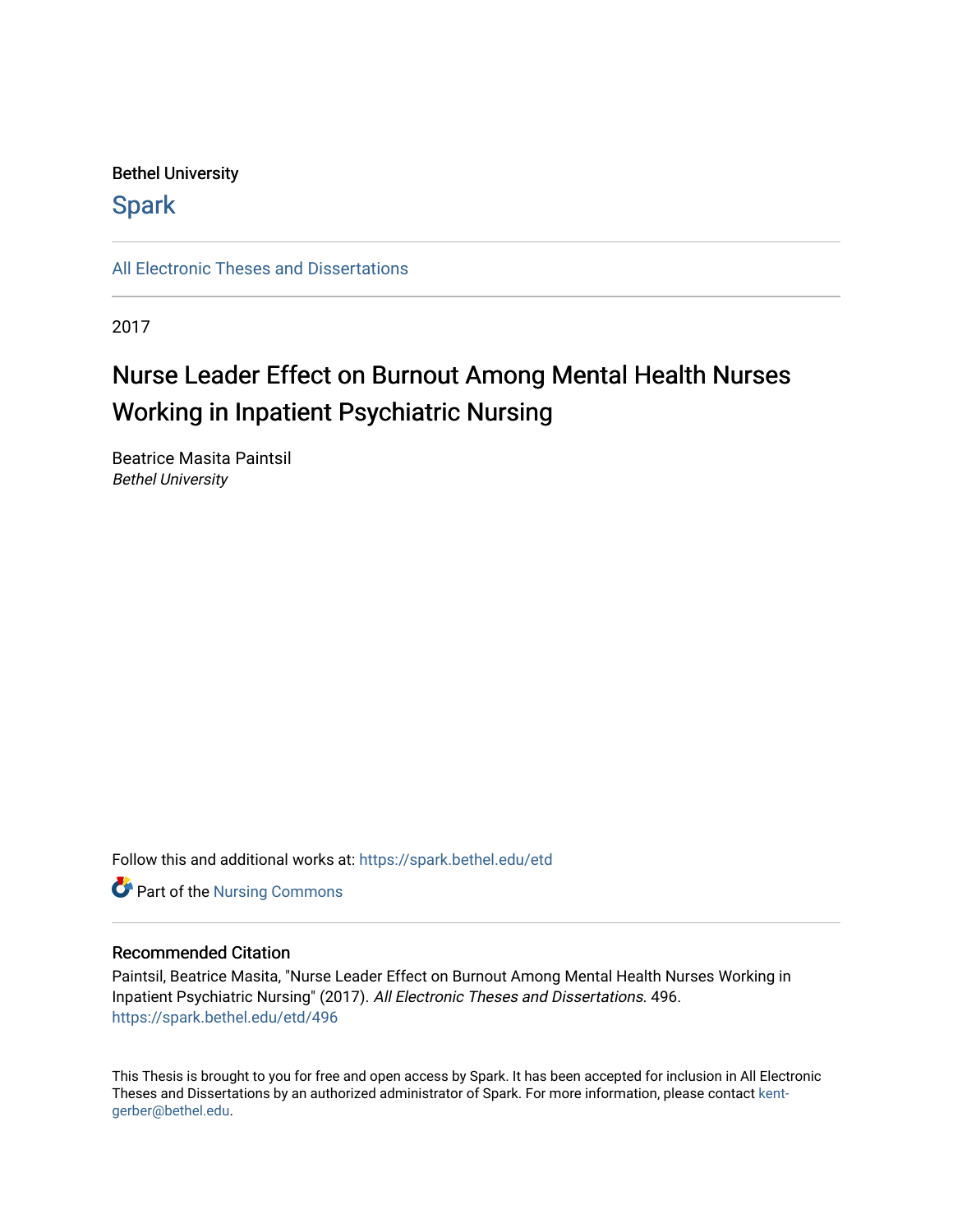#### NURSE LEADER EFFECT ON BURNOUT AMONG MENTAL HEALTH NURSES WORKING IN INPATIENT PSYCHIATRIC NURSING

# A MASTER'S PROJECT SUBMITTED TO THE GRADUATE FACULTY OF THE GRADUATE SCHOOL BETHEL UNIVERSITY

BY BEATRICE MASITA PAINTSIL

# IN PARTIAL FULFILMENT OF THE REQUIREMENTS FOR THE DEGREE OF MASTERS OF SCIENCE IN NURSING

DECEMBER 2017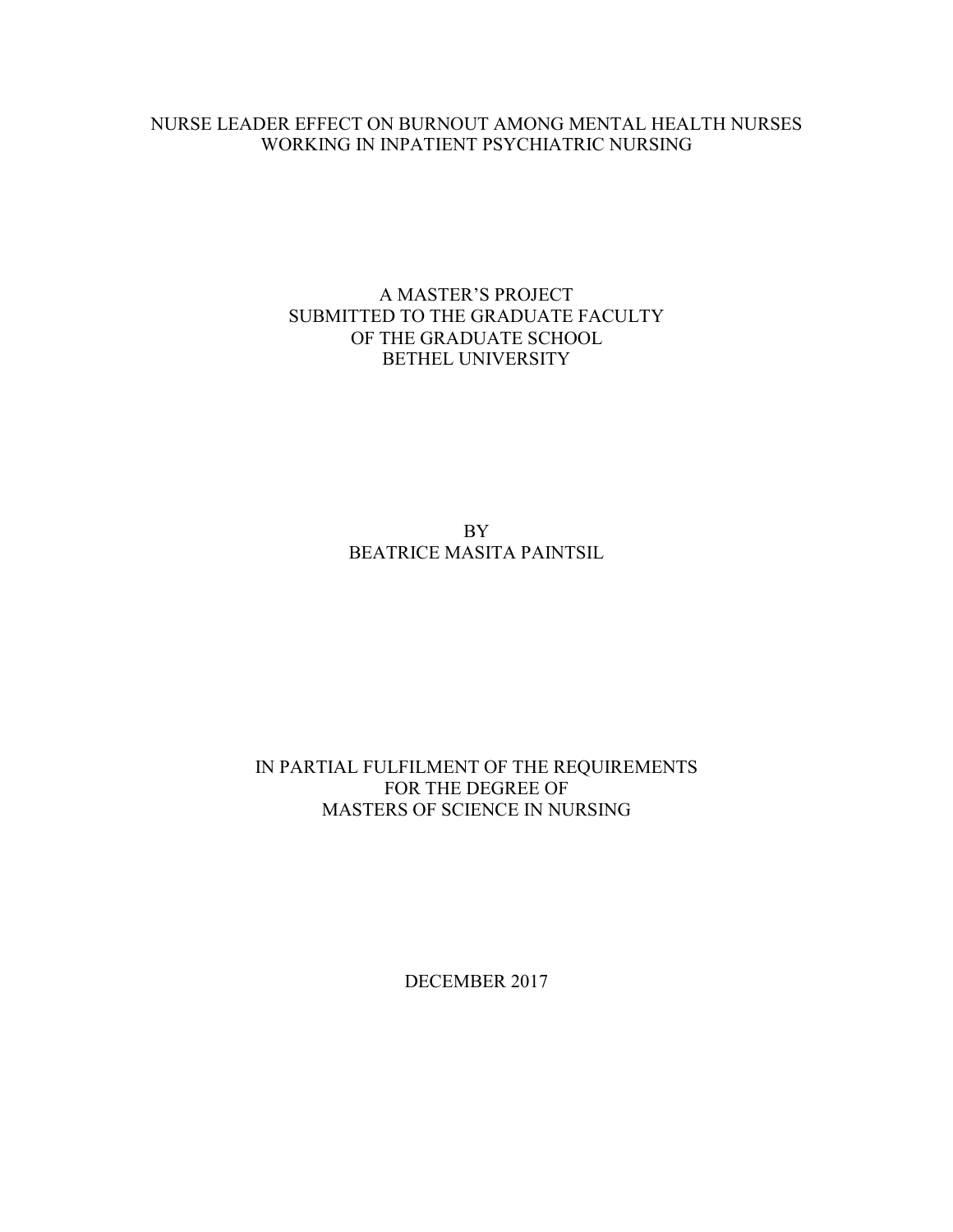Bethel University

Nurse Leader Effect on Burnout Among Mental Health Nurses Working in Inpatient

Psychiatric Nursing

Beatrice Masita Paintsil

December 2017

Approved: Bernita Missal PhD, RN……………Thesis Advisor

Bernita Missal PhD, RN

Approved: Diane Dahl PhD, RN…………….....Dean of Nursing

Diane Dahl PhD, RN

Approved: Pamela K. Friesen PhD, RN…………Director of Graduate Nursing Program

Panel K. Frien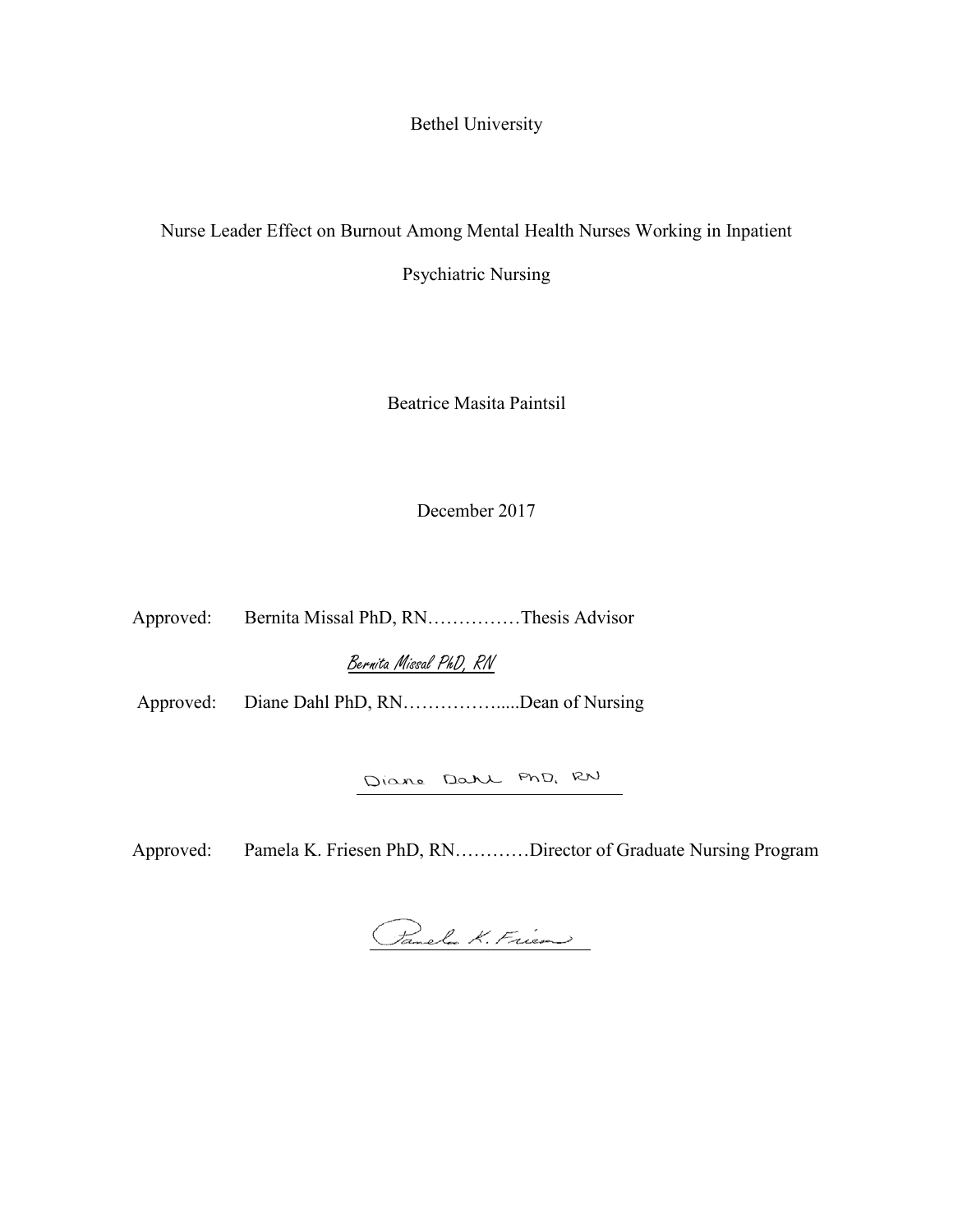#### **Acknowledgement**

<span id="page-3-0"></span>I am amazed and humbled by the goodness, mercy, and the grace of God for completing this program. There were times when I truly didn't have it in me to keep going but I know it had to be God. I thank God, every day for the work that he is doing in me. I can't wait to see where he takes me next.

I would like to sincerely thank my husband, Felix for the incredible support that he accorded me throughout my master's program. Thank you for caring for our children when I couldn't, for staying up late with me as I completed assignments, for cheering me on and encouraging me when I was down and for praying me through. For helping me with technology and for being patient with me. You are my rock. To my children, thank you Sean and Sydney for reminding me to do my homework. Thanks for the hugs and for coming to the library with me. I love you guys. Thanks Sheila, for your support and encouragement. To my sister Josephine, thank you for being in the program with me and reminding me that assignments are due. To my dear friend Carol, thank you for caring for my kids so that I could study, you are a friend indeed.

To my parents, thank you for instilling the value of hard work in me and for showing me the way. Thanks daddy, for reminding me that I needed to go back to school. This accomplishment is for you.

To my professors at Bethel, thank you for being patient, for seeing potential in me, for encouraging and guiding me. A special thank you to Dr. Bernita Missal for being my advisor and for believing in me, encouraging me and cheering me on. Thank you for your prayers and smile. I will be forever grateful.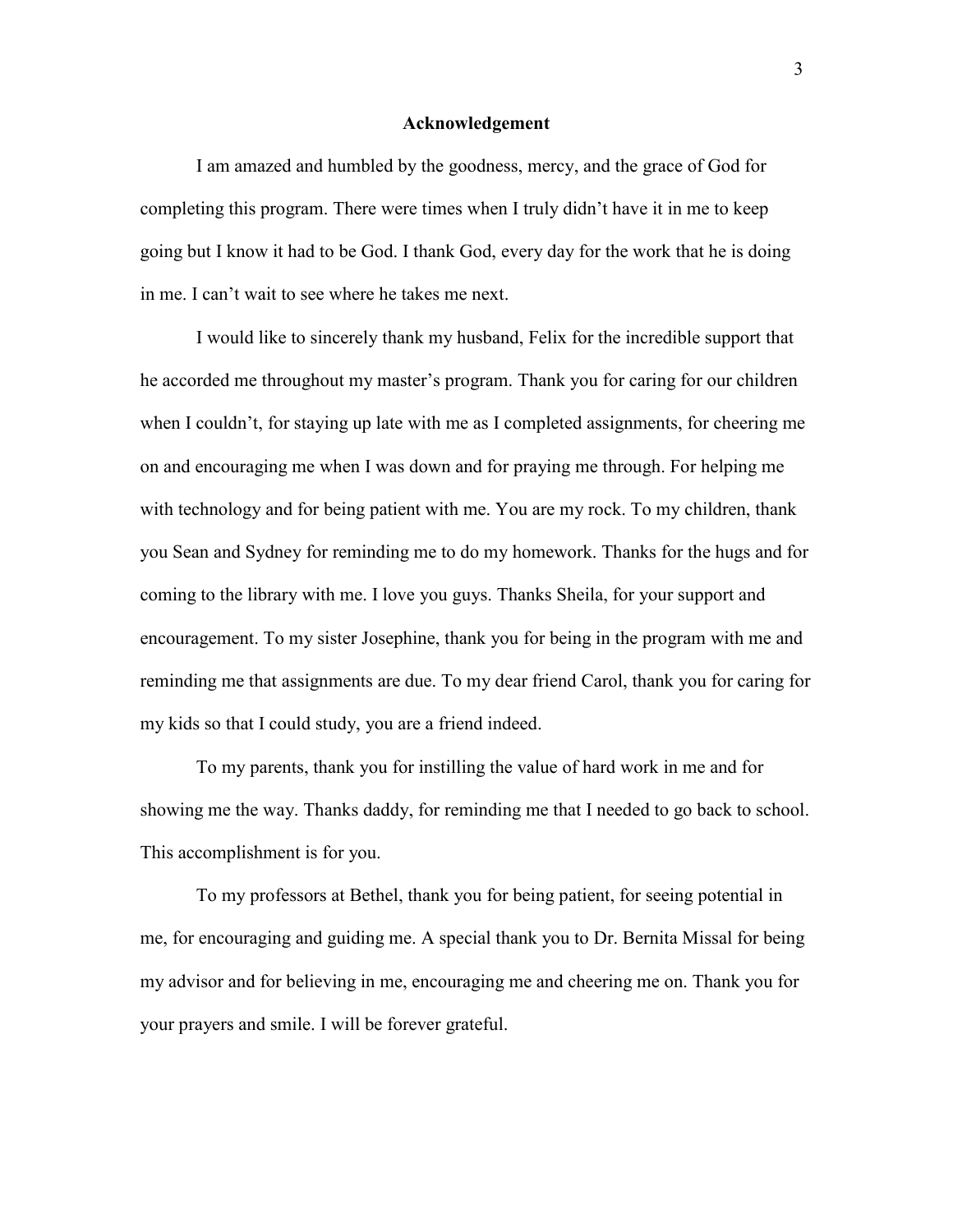#### **Abstract**

<span id="page-4-0"></span>**Background:** Burnout is a phenomenon that affects many nurses working in different nursing specialties. Research has shown that nurses working in psychiatry suffer from burnout. Burnout can have serious consequences to the individual nurse, to the patients they are responsible for, and the organization as a whole.

**Purpose:** The purpose of this critical review of the literature is to explore the impact nursing leadership can have on burnout among mental health nurses

**Conceptual Framework:** The Modeling and Role-Modeling theory will be adapted to guide the review and to explain the human relationship of nurse leaders and mental health nurses in the context of reducing and preventing burnout.

**Methods:** Twenty qualitative and quantitative studies were reviewed. The Johns Hopkins Research Evidence Appraisal Tool as well as the Johns Hopkins Non-Research Evidence Appraisal Tool (Dearholt & Dang, 2012), were used to evaluate the strength of the research evidence.

**Results:** The literature reviewed identified that nursing leadership involvement in the inpatient psychiatry units has a positive impact on nurse burnout. The presence of nurse leaders protects nurses against depersonalization, increases job satisfaction, provides clinical supervision, enhances effective communication, and ensures nurses have the resources they need to succeed.

**Conclusion:** The presence of nursing leadership on inpatient psychiatry units is important as it protects mental health nurses from burnout. When leaders are visible, nurses feel supported and valued. Nursing leadership ought to work collaboratively with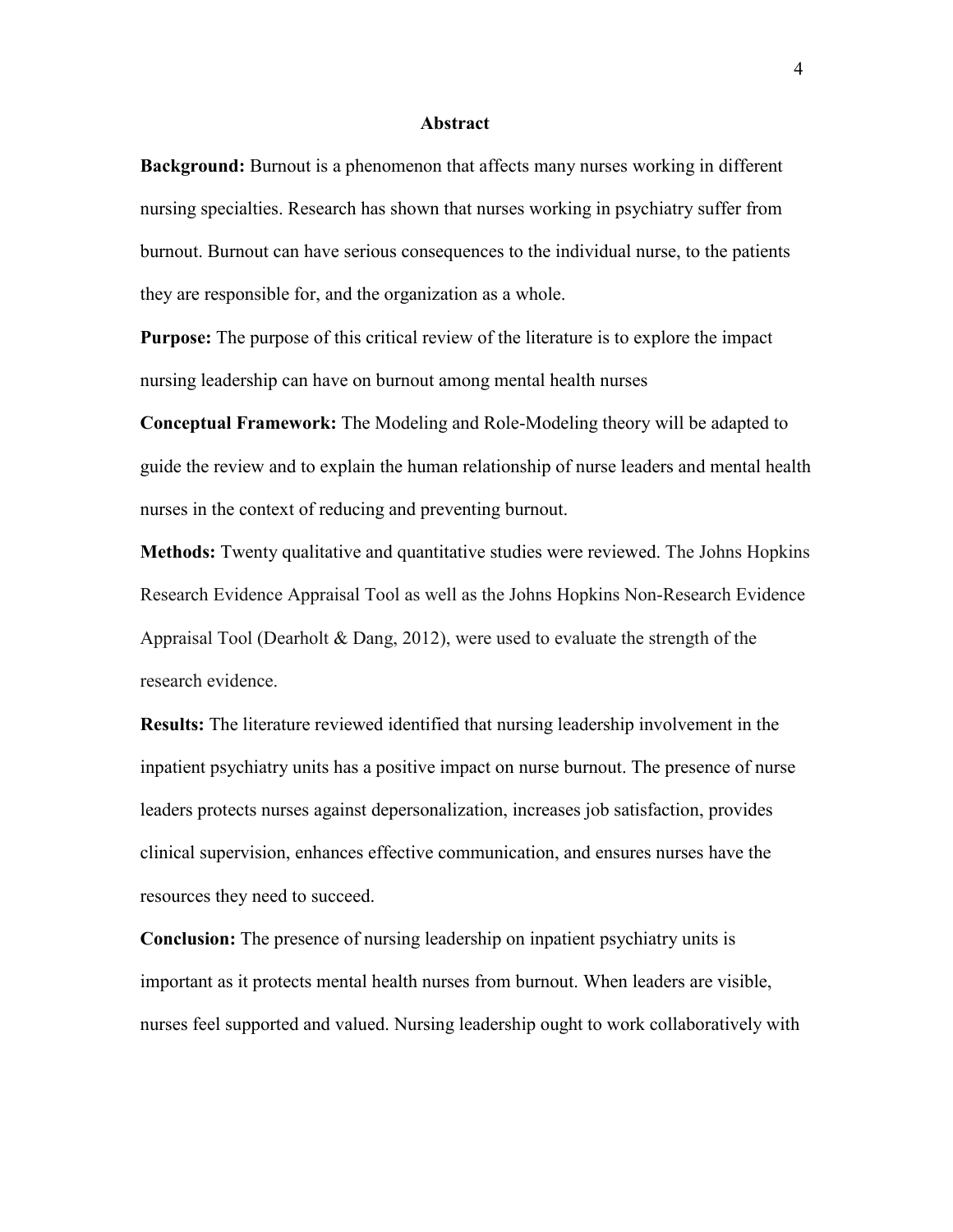mental health nurses, and include the nurses' input in departmental decisions that affect them.

**Implications:** Nurse leaders in psychiatry need to be trained in interpersonal communication as well as in clinical supervision. Education and interventions to both staff and leaders about the effects of burnout is necessary to protect against burnout. More research is needed to explore the unique leadership qualities that are needed for leaders who work in inpatient psychiatry. Also, more research is needed to explore unique leadership needs for psychiatric care environments.

**Key words:** Nurse burnout, nursing leadership, psychiatric nurses, mental health nurses, Nursing management, stress, and coping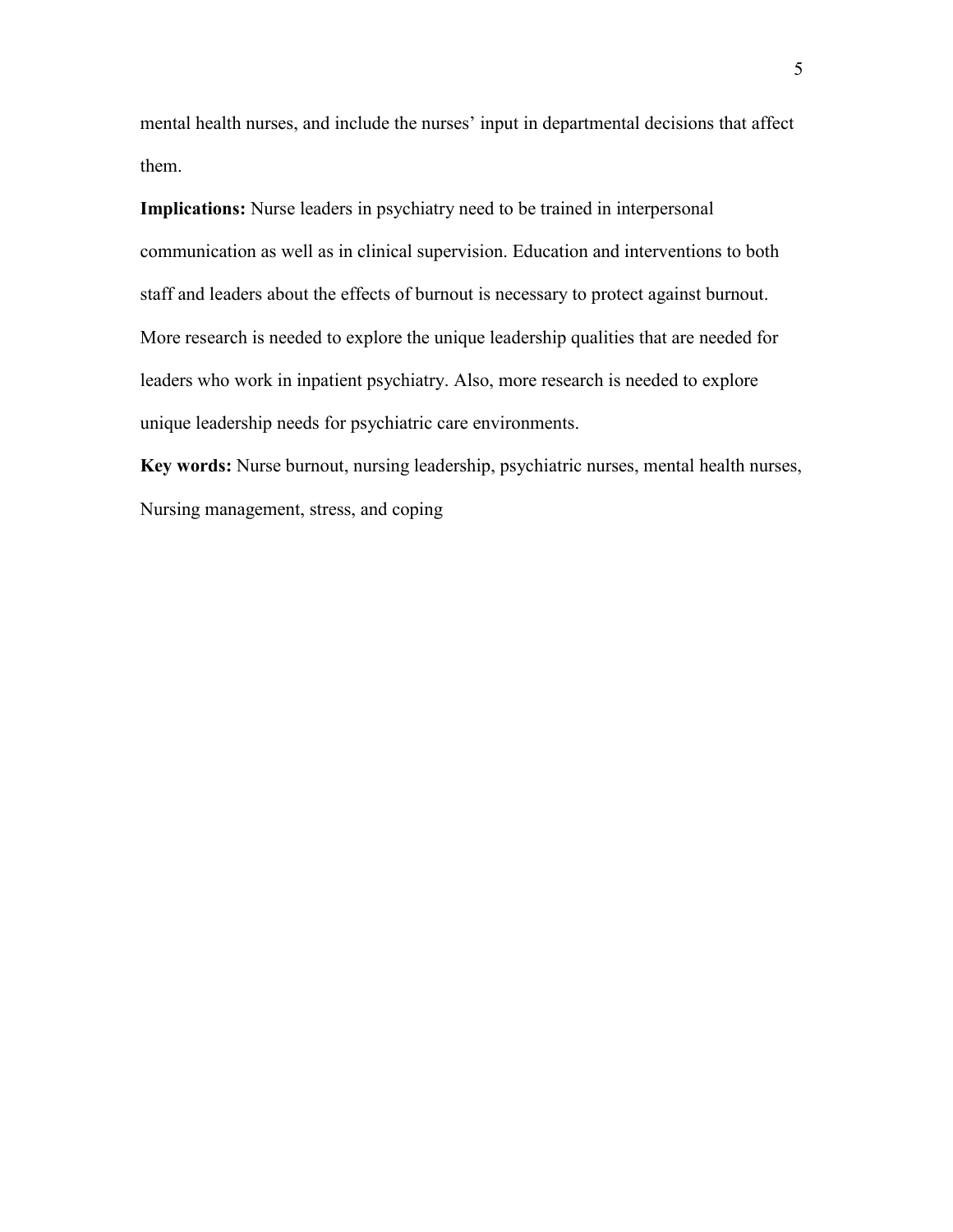# [Acknowledgement……………………………………………………………………....3](#page-3-0) [Abstract………………………………………………………………………………….4](#page-4-0) Chapter [One: Introduction………………………………………………………………8](#page-8-0) [Statement of Purpose…………………………………………………………….9](#page-9-0) Evidence that Warrants Literature [Review....................................................... …9](#page-9-1) Significance to Nursing ......................................................................................... 11 [Conceptual Framework........................................................................................ 12](#page-12-0) Chapter Two: Methods………………………………………………………………….16 [Search Strategies………………………………………………………………...16](#page-16-0) [Criteria for Including or Excluding Research Studies…………………………..16](#page-16-1) [Number and Types of Studies for the Review…………………………………..17](#page-17-0) Criteria for Evaluating [Research Studies………………………………………..17](#page-17-1) Chapter Three: Literature Review and Analysis………………………………………...19 [Synthesis of Major Findings ................................................................................ 19](#page-19-0) [Leader - Nurse Communication and Burnout…………………………...19](#page-19-1) Clinical Supervision [and Burnout ............................................................ 20](#page-20-0) [Psychiatric Work Environment and Burnout ........................................... 22](#page-22-0) [Leadership Style and Burnout…………………………………………...24](#page-24-0) Critiques Salient Studies………………………………………………………...25 The Literature Matrix…………………………………………………………...28

[Chapter Four: Discussion, Implications, and Conclusions……………………………...48](#page-48-0)

Historical and Current Trends and Gaps in the Literature ................................... 48

#### **Table of Content**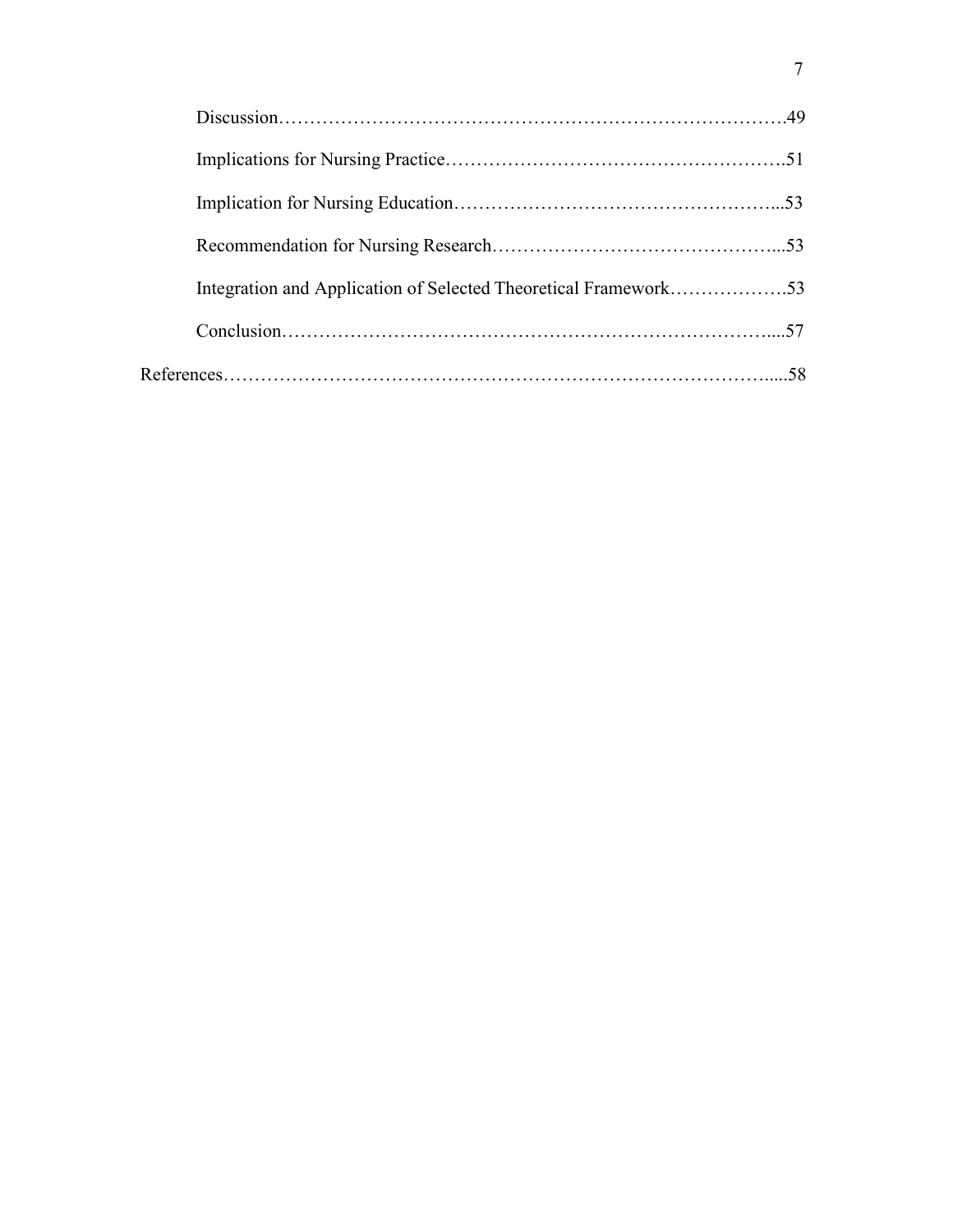#### **Chapter One**: **Introduction**

<span id="page-8-0"></span>Burnout has been defined as a syndrome of physical and emotional exhaustion frequently seen among individuals who work in the caring professions (Maslach, Jackson & Leiter, 1996). It is a gradual process whereby an individual in response to prolonged stress detaches from work and other relationships. Maslach, Jackson and Leiter (1996) describe psychological burnout as a syndrome consisting of three essential characteristics: emotional exhaustion, which describes a reduction in the emotional resources of an individual, depersonalization, which is characterized by an increase in negative, cynical, and insensitive attitudes towards patients, and low personal accomplishment, which refers to a feeling of being unable to meet patients' needs and to satisfy essential elements of job performance.

Symptoms associated with burnout include, low energy, feelings of lack of control and helplessness, lowered motivation to engage in work, and negative attitude towards self, work, and others. In Psychiatry, nurses are often subjected to both physical and verbal aggression from their patients. Research has shown that when nurses are frequently subjected to violence or threats of violence they can become desensitized, suffer emotional, physical and psychological health problems (Bimenyimana, Poggenpoel, Myburgh, & Van Niekerk, (2009); Levert, Lucas & Ortlepp (2000); Ahola & Hakanen (2014); Furtado, Batista, & Silva (2011).

Research has also shown that nurses in leadership positions may play an important role in alleviating burnout (Furtado, Batista  $\&$  Silva, 2011). For this review, the terms psychiatric nurse(s) and mental health nurse(s) will be used to refer to nurses who work with mentally ill patients and will therefore be used interchangeably.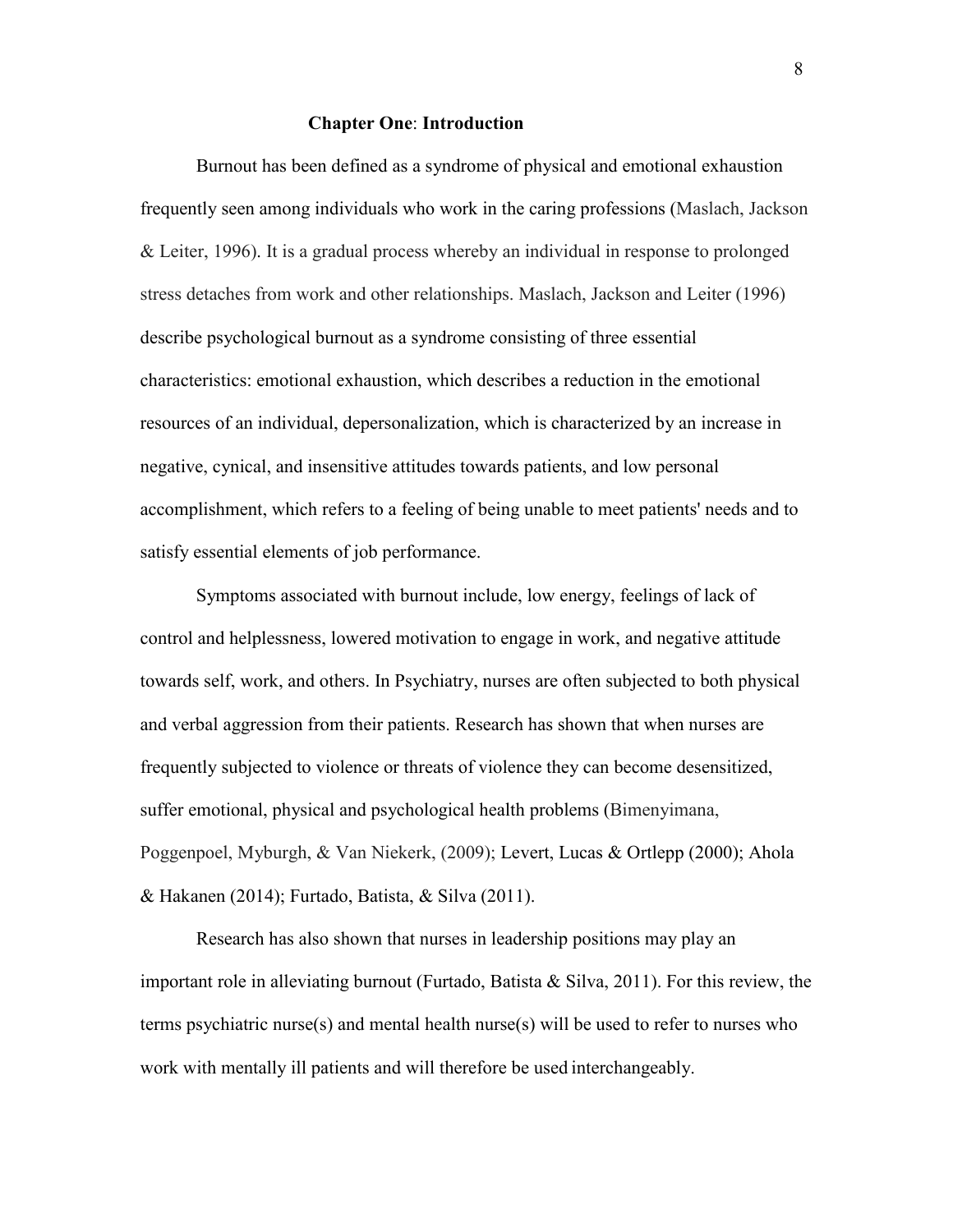#### <span id="page-9-0"></span>**Statement of Purpose**

This critical review of the literature will explore the issue of nurse burnout in mental health nursing. In particular, the study will be focused on the role that nursing leadership can play in reducing and preventing burnout among mental health nurses who work in inpatient psychiatry. The review intends to find out what impact nurse leader involvement on inpatient psychiatry units has on burnout among mental health nurses.

#### <span id="page-9-1"></span>**Evidence That Warrants Literature Review**

Dickson and Wright (2008) observed that nurses, in general, and mental health nurses, in particular, are at risk for burnout because they are constantly interacting with patients. Pompili et al. (2006), also found that psychiatric nurses experience higher levels of burnout than nurses in other specialties. Burnout is costly and wasteful because it more often than not leads to nurse turnover, and organizations have to spend a lot of money recruiting and training new nurses. According to Hoge et al. (2007), burnout has been identified by the United States Federal government as a key component of the major problem of retaining competent nursing staff in treatment facilities and state behavioral health systems. In the period 2003-2004 out of 18.2 % of psychiatric nurses who left the specialty, 26% of the nurses left due to burnout as compared to illness (15%), disability  $(15\%)$ , other position  $(13\%)$ , and promotion  $(12\%)$ .

Recently, inpatient psychiatric services have moved from state institutions to hospital settings. The patient population in inpatient psychiatry units has thus changed to include populations that were normally referred to state institutions. This has resulted in high patient turnover (National Association of Psychiatric Health Services, (NAPHS), 2006) which leads to high readmission rates, overcrowding in inpatient psychiatry units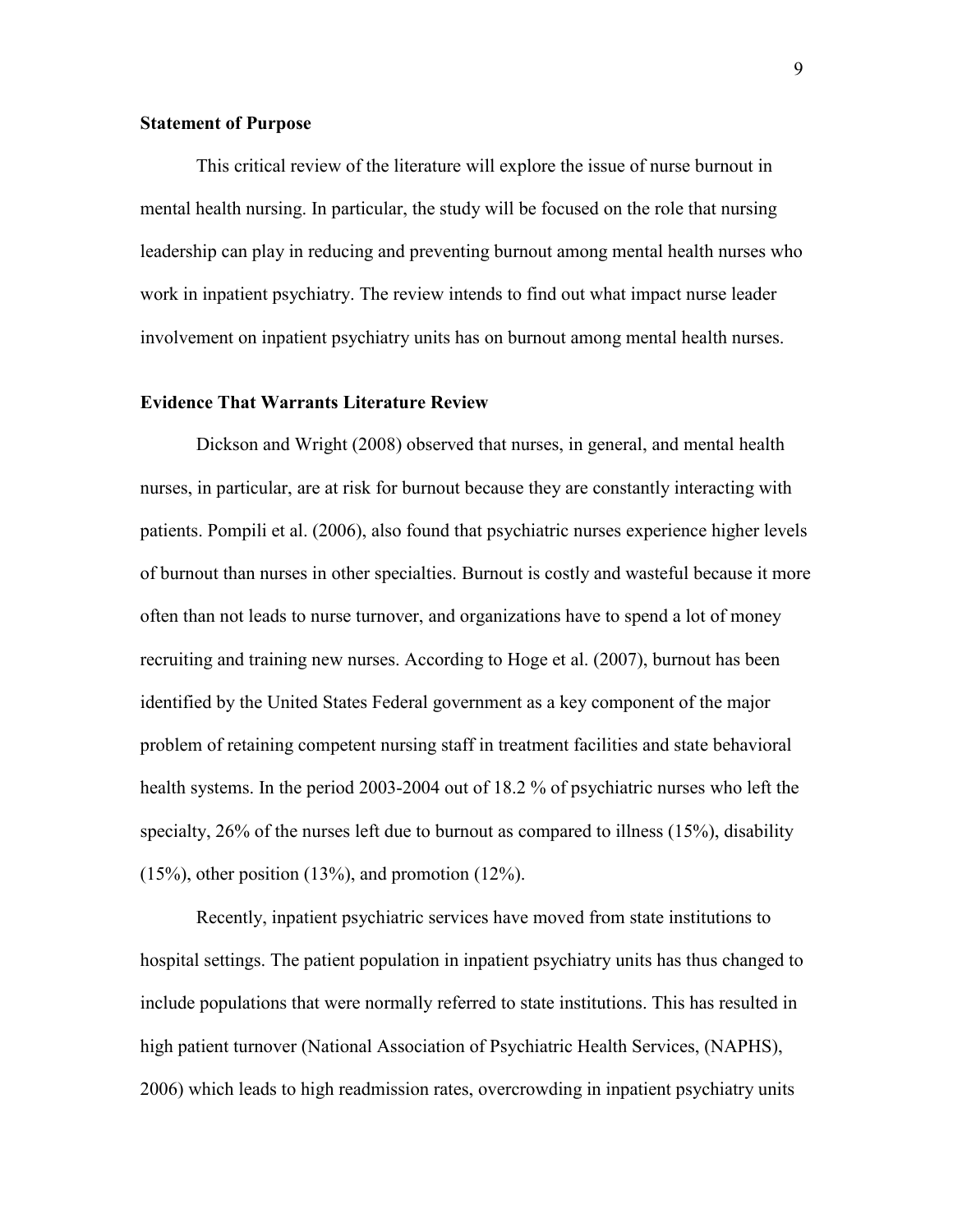and increase in patient aggression leading to frequent use of restraints and seclusion. This has resulted in nurse burnout and injury which, leads to medication errors, and other negative patient outcomes (Hanrahan, 2010; Rothschild et al., 2007). The problem is made worse by a nursing shortage in general and a serious shortage of psychiatric nurses (Hanrahan, 2009). In 2006, a study on hospital based psychiatric nursing shortages by the National Association of State Mental Health Program Directors Research Institute found that 36 out of 43 states had psychiatric nurse vacancies in hospital settings (NASMHPD Research Institute, 2006). The nursing shortage and the admission of more violent patients (who would have previously been referred to state facilities) increased the workload of mental health nurses and consequently increased burnout.

Additionally, nursing care has expanded and nurse managers are often responsible for large-scale policy planning, staff management, financial resource management, and business management, in addition to their core responsibilities of coordinating and supervising the delivery of health care. Due to the increased responsibilities of nursing leaders it has been observed that the leaders are more often than not in their offices and far removed from bedside nursing. They are involved in administrative duties and only show up on the unit floor when there is a problem or when the regulatory bodies like The Joint Commission are expected to visit the hospital. In many cases the leaders are not aware of the issues that are facing staff nurses and are therefore not in a position to notice the stress that the nurses have to undergo every day. A study that examined how organizational factors of the inpatient psychiatric environments are associated with psychiatric nurse burnout found that psychiatric nurse burnout is associated with unsupportive management (Hanrahan et. al. 2008).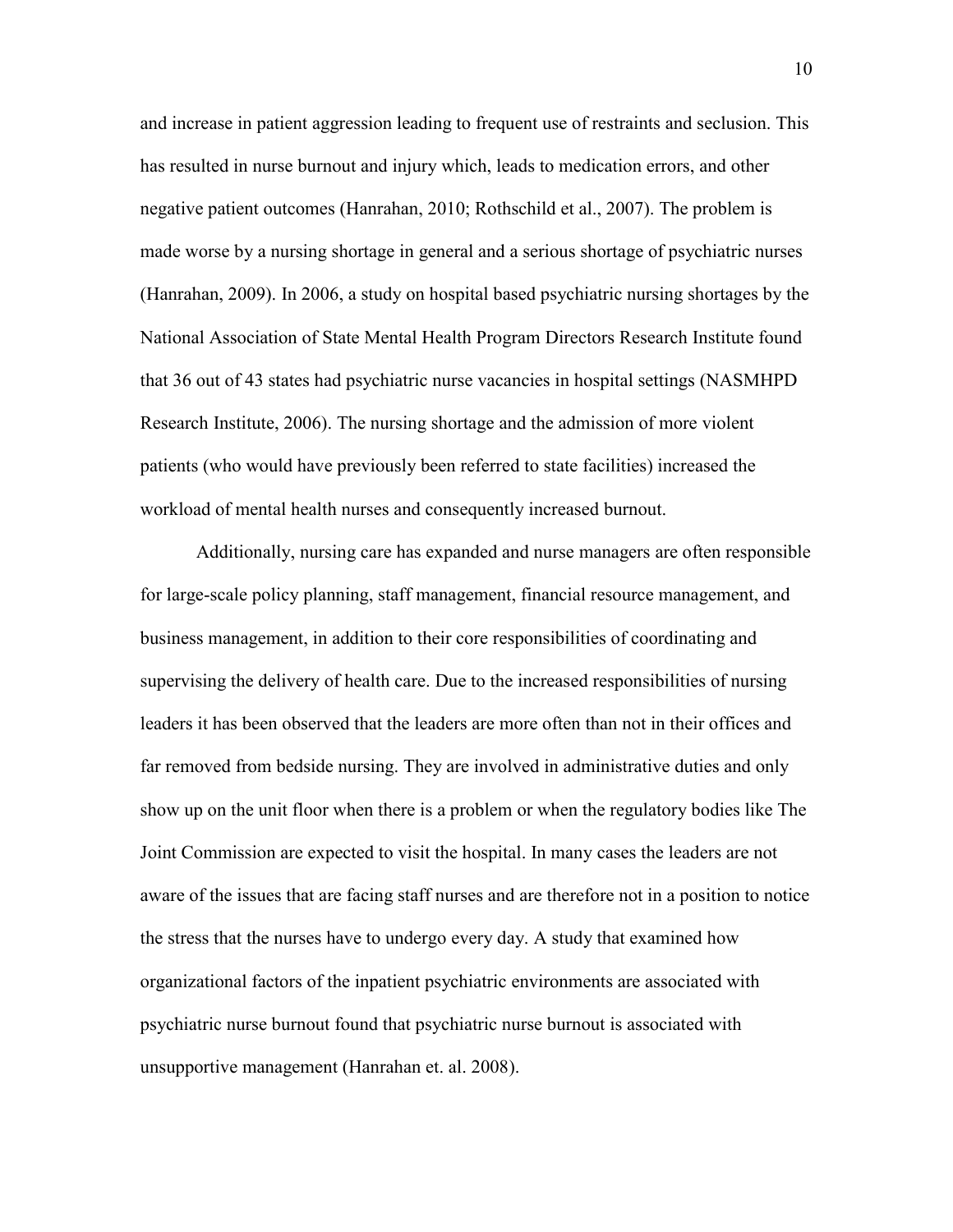Different interventions have been employed to ameliorate the high burnout in nurses. This review of the literature aims to find out what impact psychiatric nursing leadership involvement on inpatient psychiatry units has on nurse burnout. Research in other areas of nursing shows that there is a positive relationship between the degree to which the staff nurses feel that they are valued by their leaders and the organization and the degree of nurse burnout (Kanai-Pak, Aiken, Sloane, & Poghosyan, 2008; Poghosyan, Aiken, & Sloane, 2009). It is therefore imperative to review the literature in order to identify the impact of competent nursing leaders and which leadership styles can be applied in inpatient psychiatry units to prevent burnout.

#### **Significance of the Research to Nursing**

This review of literature highlights the impact that nurse leaders' presence on inpatient psychiatry units can have and outlines guidelines for addressing the problems that lead to nurse burnout among nurses working in psychiatry. This project provides a positive strategy for nurse leaders' involvement in inpatient psychiatry units as a basis of supporting nurses in their nursing roles in order to prevent burnout and provide positive work environments in which nurses thrive and clinical best practice is delivered.

With nursing shortages being experienced in all sectors of nursing, mental health nursing is not exempt (Hanrahan, 2009). It is therefore important to care for the nurses that are in the workforce and empower them to stay in psychiatric nursing and be the best nurses that they can be. While nurse leaders have the responsibility of holding nurses accountable for the job that they are hired to do, they also must carry the burden of supporting the nurses and empowering them to succeed. Nurse leaders cannot support the nurses unless they are physically on the floor listening, discussing, and engaging the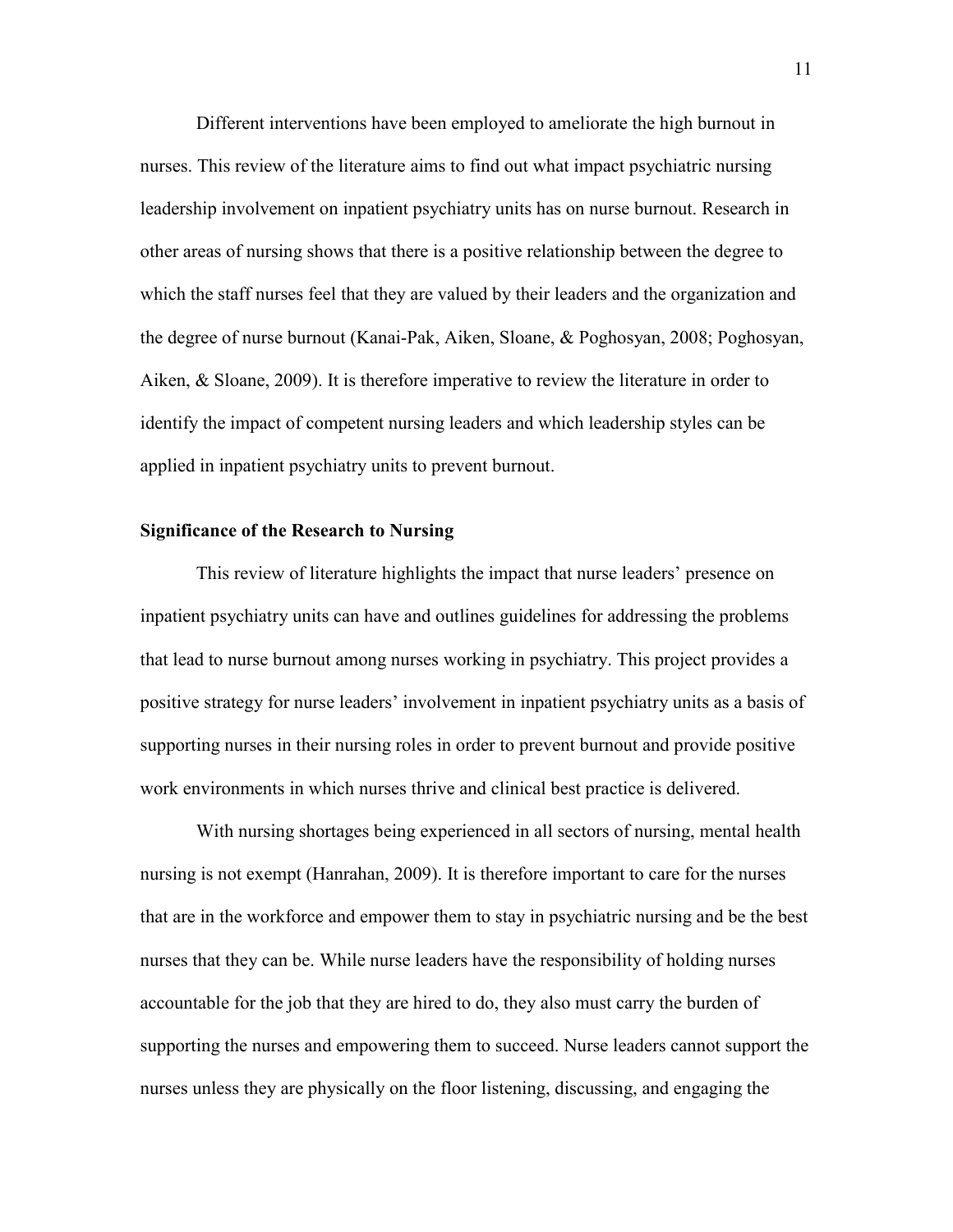nurses in open dialogue on ideas that would improve the working conditions of the nurses while at the same time providing validation of the work that the nurses are doing every day. Being on the nursing unit allows leaders the opportunity to mentor nurses, foster best practices and find workable solutions for department issues (Silvers, 2017). In addition, when leaders are visible on the unit, their presence is perceived as caring for the nurses, and the leaders on the unit can model healthy, professional, and supportive behaviors for the nurses (Silvers, 2017).

#### <span id="page-12-0"></span>**Conceptual Framework**

Working with mentally ill patients can be stressful. Some of the stressors include, heavy workload, lack of positive feedback and support from nurse leaders, lack of resources, poor work environments, the stigma associated with working in psychiatry, and the emotional stress of working with aggressive patients (Paris  $& Hoge 2010$ ). It is therefore important to have good working relationships as nurses depend on each other to ensure safety of the patients as well as safety for coworkers

The theory of Modeling and Role-Modeling (MRM), which is a relationship based theory, will be applied as a framework in this review of the literature as it places theclient at the center of all nursing care. This theory was selected as a conceptual framework for this review because at its core is the emphasis on seeing issues as the person affected sees them. The theory recognizes the role of the patient as the expert in their illness and therefore in the best position to identify what they need. In MRM, modeling is the act of gaining understanding of the client's world from the client's perspective. According to Erickson, Tomlin and Swain (1983), the MRM theory proposes that nurses should attempt to view the world through the client's eyes. Role-Modeling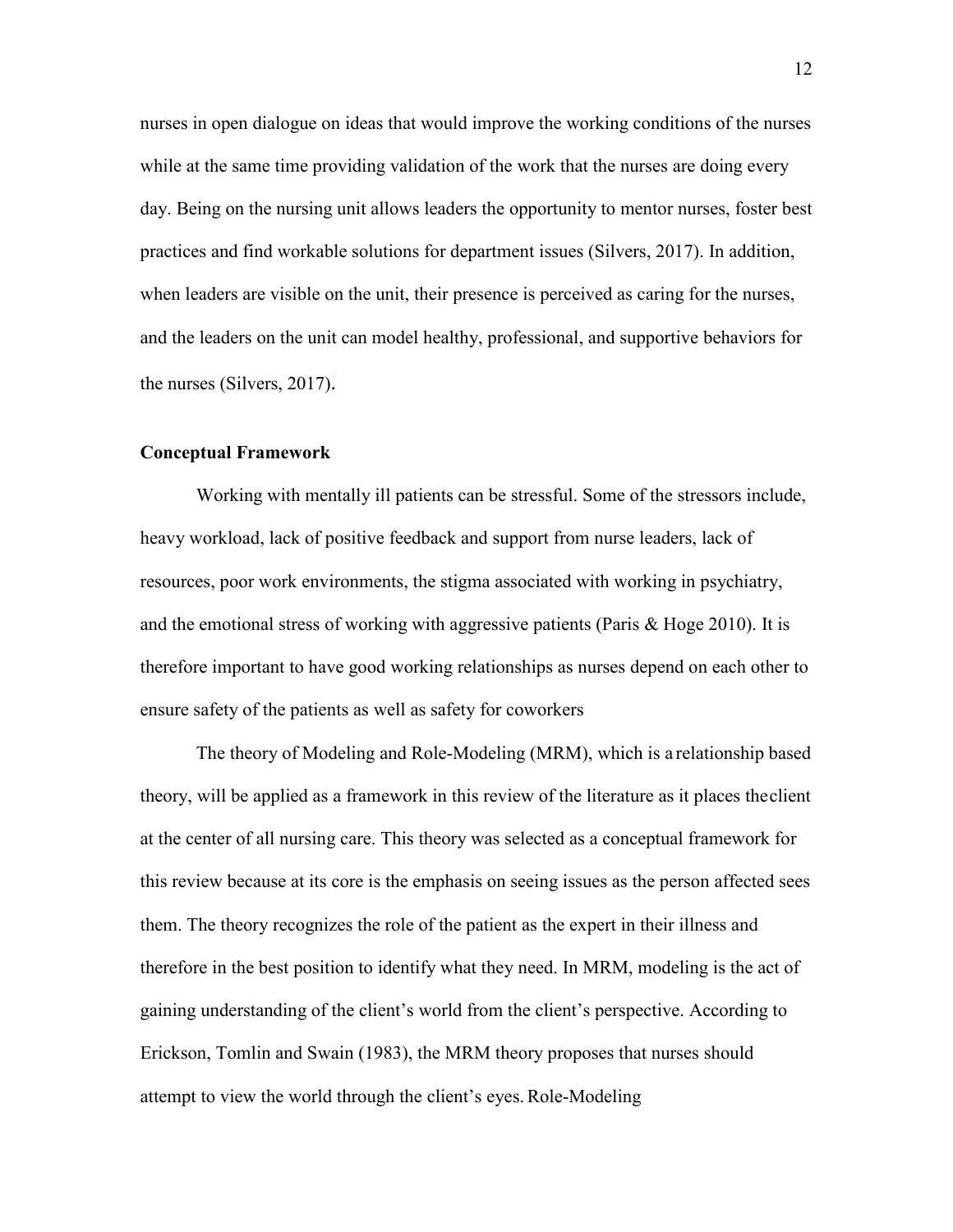then is using the client's model, to plan interventions and provide resources that meet his/her perceived needs. Concepts of this theory that are related to the nurse's role include, facilitation, nurturance, and unconditional acceptance. The theory views the client in a holistic sense as someone who has physical, emotional, biological, spiritual, and psychological needs. The MRM theory provides the nurse a basis for providing patient centered care and allows the nurse the opportunity to provide holistic care.

There are five aims of nursing interventions when using the MRM theory. They are, building a trusting relationship with patients, promoting hope and positive selfesteem, promoting the patient's idea of control, assisting patients to determine and engage their strengths, setting goals that have been mutually agreed upon by patient and nurse that promote health and allow the client's basic needs to be met. All the above interventions are meant to enable the patient to attain self-care. The concept of self-care is huge in the MRM theory. The theory proposes that individuals know, on some level, why they are unwell and how to get better. Through the process of modeling, nurses are able to understand the patient's perceived personal problems. When using the MRM theory nursing interventions are designed based on the belief that patients understand why they are ill and that they also know what they need to do to improve and optimize their state of health and promote their well-being. The MRM theory refers to this inherent knowledge as self-care knowledge*.* According to Erickson et al., (1983) all individuals have internal and external self-care resources. Internal self-care resources are personal strengths (self-strengths) that a person can use to promote health and growth. The MRM theory emphasizes that these strengths must be defined by the perceptions of both the nurse and the client and can include values, attitudes, endurance, patterns, or any other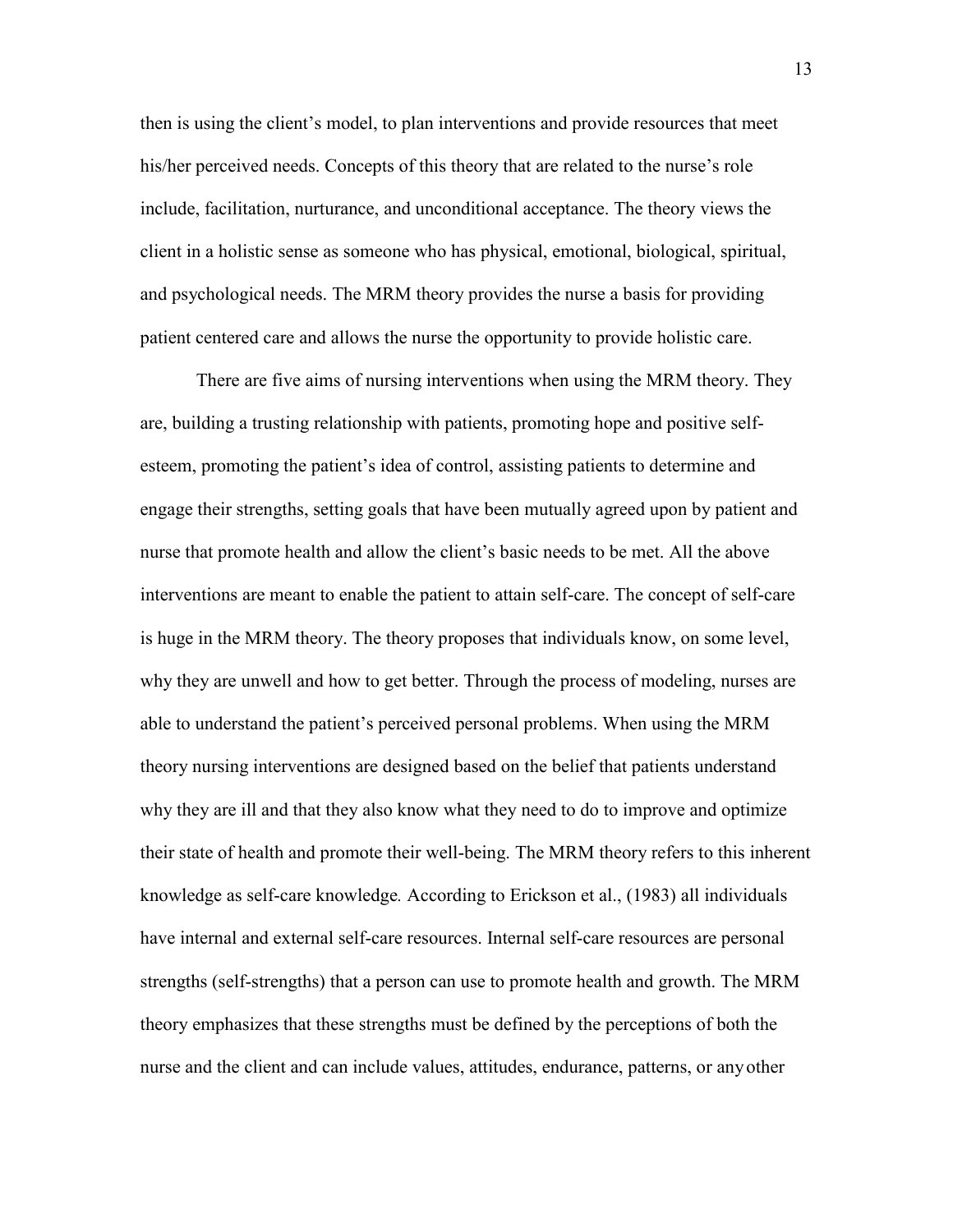qualities that can be perceived as a personal strength and resource of that individual. External self-care resources include the client's social support and network systems. The social network includes people with whom the person is socially acquainted with, and support systems are people who are perceived to support, and provide resources for the person. Using both internal and external resources, the nurse can assist the client to achieve, and promote an optimal level of holistic health (Erickson, et al., 1983).

The MRM theory also notes that for individuals to be able to maximize the full potential of their resources, they must have their needs met in accordance with Maslow's hierarchy of needs. According to Maslow (1943), human needs are organized in a hierarchy as physiologic needs, safety and security needs, love and belonging needs, selfesteem needs, and self-actualization needs. More basic needs must be met prior to meeting higher level needs. The higher the level of needs met, the greater the ability an individual has to cope appropriately with stress and ill health and the easier it is for them to achieve equilibrium. People whose high-level needs are unmet are not able to mobilize resources when they are faced with stress/illness. A nurse, with full knowledge of what the clients' perceived needs are, is able to provide holistic care by designing nursing interventions that will help the client meet their physiological, psychological, social, cognitive, and spiritual needs according to what the client perceives as the mostimportant need.

Modeling and role-modeling involves both the patient and the nurse. Schultz (2004) describes the concept of modeling as a central concept whereby each individual needs to develop an understanding of the other person's world within the other person's framework and perspectives, while suspending one's own opinions, values, and

14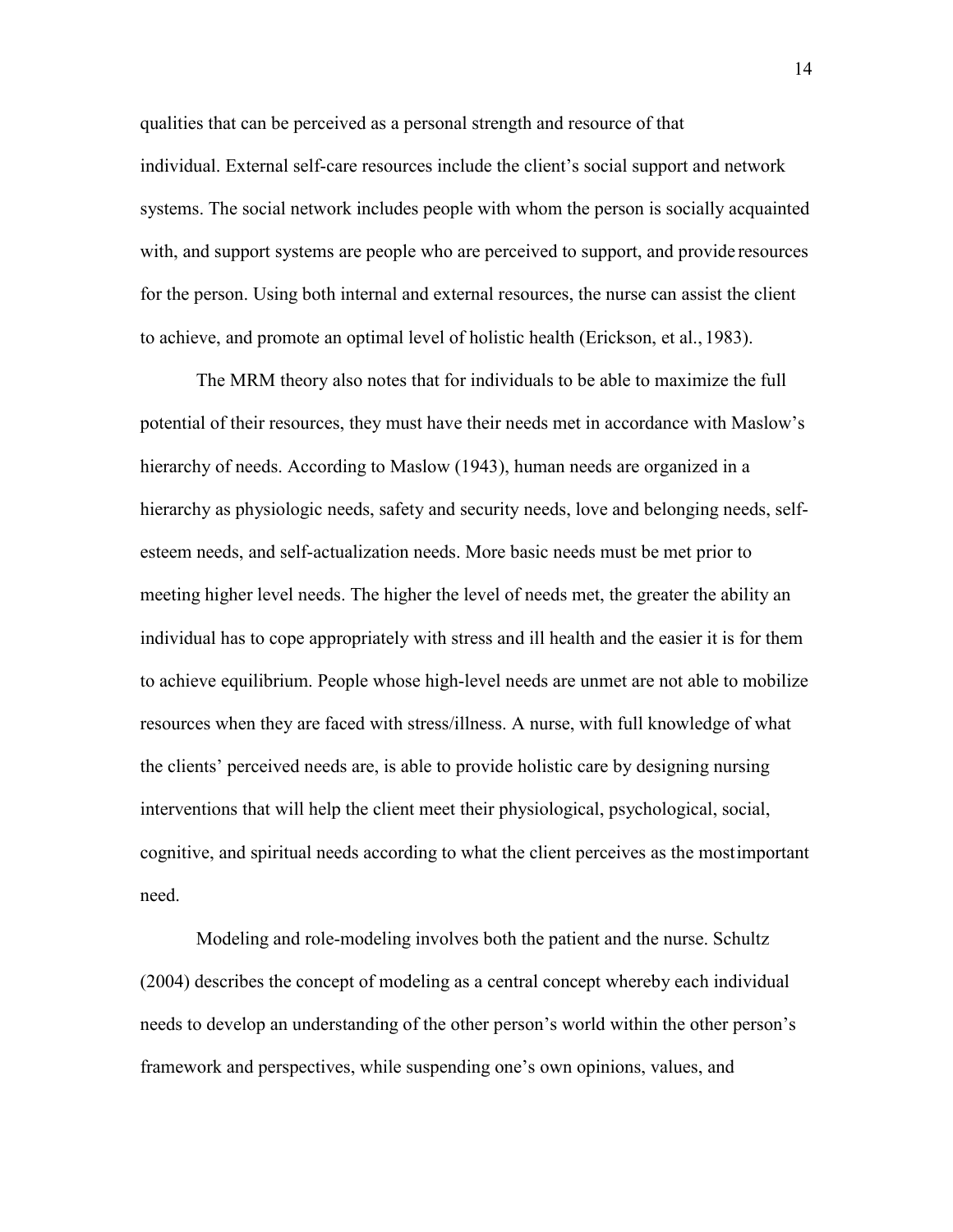perceptions. Therefore, the nurse using this theory places herself/himself in the patient's view point and sees the world through the patient's eyes. When individuals see the world through another person's eyes, they are able to build relationships based on mutual respect and from a more neutral starting point (Schultz, 2004).

The MRM theory requires the health care professional to understand the patient's perspective regarding his/her health problem. Nurses do not make assumptions and decide on what they think a patient's needs are, but rather listen to the patient and prioritize interventions depending on what the client thinks is most important.

Even though this theory is often used to refer to the nurse-patient relationship, Schultz (2004) points out that the theory essentially describes human relationships. For purposes of this study, the theory will be adapted to explain the human relationship of nurse leaders and mental health nurses in the context of reducing and preventing burnout.

#### **Summary**

This chapter has provided and discussed the rationale for the literature review and the significance of addressing the issue of burnout among mental health nurses. Protecting nurses from burnout is important because when nurses are healthy and function at the top of their professional expectations, they are motivated to work diligently, which leads to better nursing care and consequently good patient outcomes. The theory of Modeling and Role-Modeling was introduced and discussed as a conceptual framework for the literature review.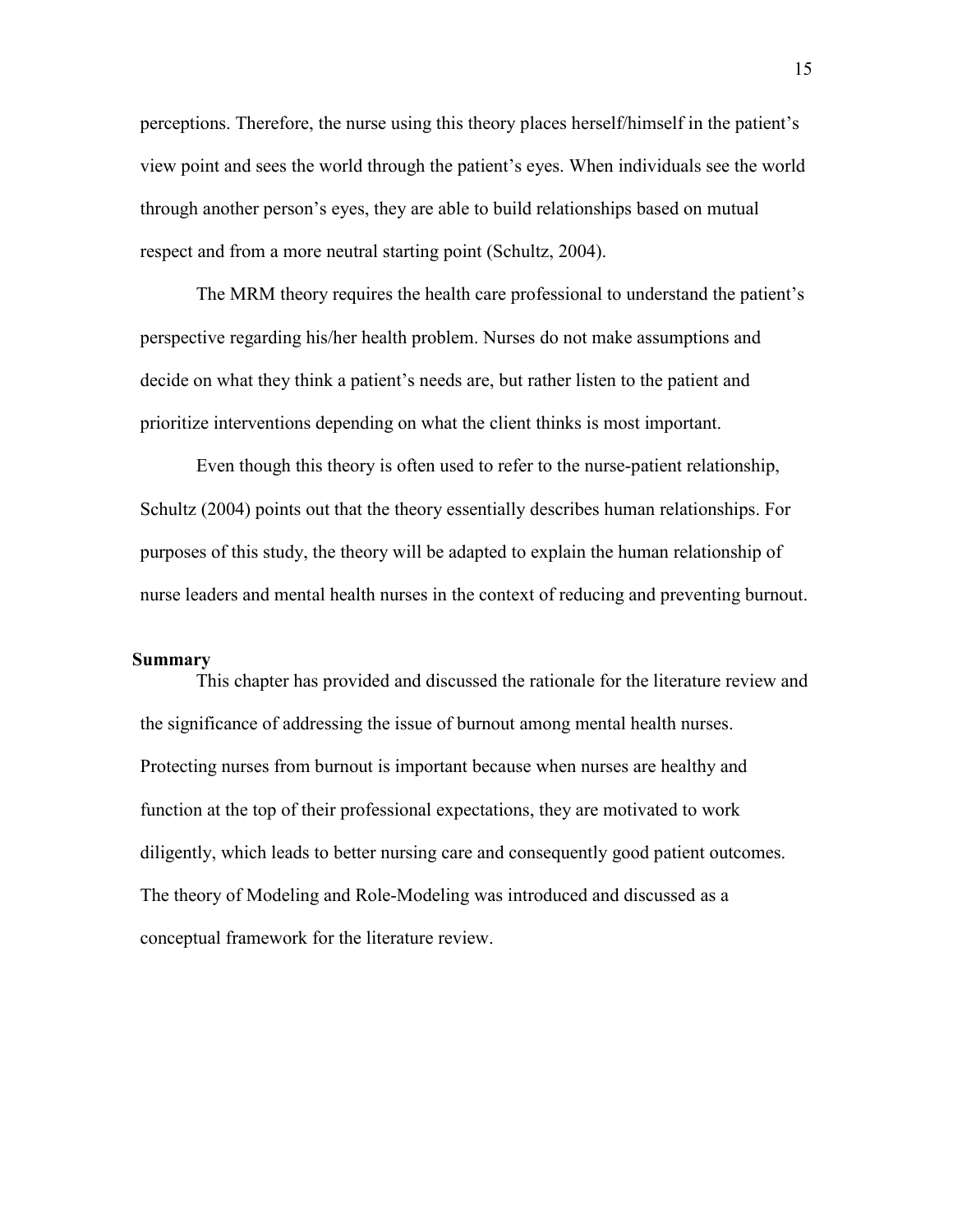#### **Chapter Two: Methods**

This chapter will review the search strategies for the literature review on the nurse leader effect on burnout among mental health nurses working in inpatient psychiatry. The criteria for including and excluding research studies as well as the criteria for evaluating the research studies will be presented. The number and type of research studies will also be specified.

#### <span id="page-16-0"></span>**Search Strategies**

The search strategy used to identify research studies for this literature review include the databases, MEDLINE (2006 to 2017), CINAHL (2006 to 2017), PsycINFO (2006 to 2017) and PsycARTICLES (2006 to 2017). Search terms used were: Psychiatric Nur\*, Mental Health Nur\*, Mental Health Professional\*, Mental Health Staff, Mental Health Personnel, and Behavioral Health Nur\*. These search terms were combined with the terms stress, burnout, coping, job satisfaction, stress management, leadership, management and administration.

#### <span id="page-16-1"></span>**Criteria for Including or Excluding Research Studies**

To be included in the review, the research studies had to be written in English, published between 2006 and 2017, pertain to mental health nurses and are related to burnout and nursing leadership. Papers not written in English, literature reviews and commentaries were excluded.

Employing the above search strategy, more than 100 articles were initially identified and saved. All the articles were current in terms of the timeline specified except for those that were needed to give historical perspectives on burnout and those on the Modeling and Role Modeling theory. The articles were then reviewed to identify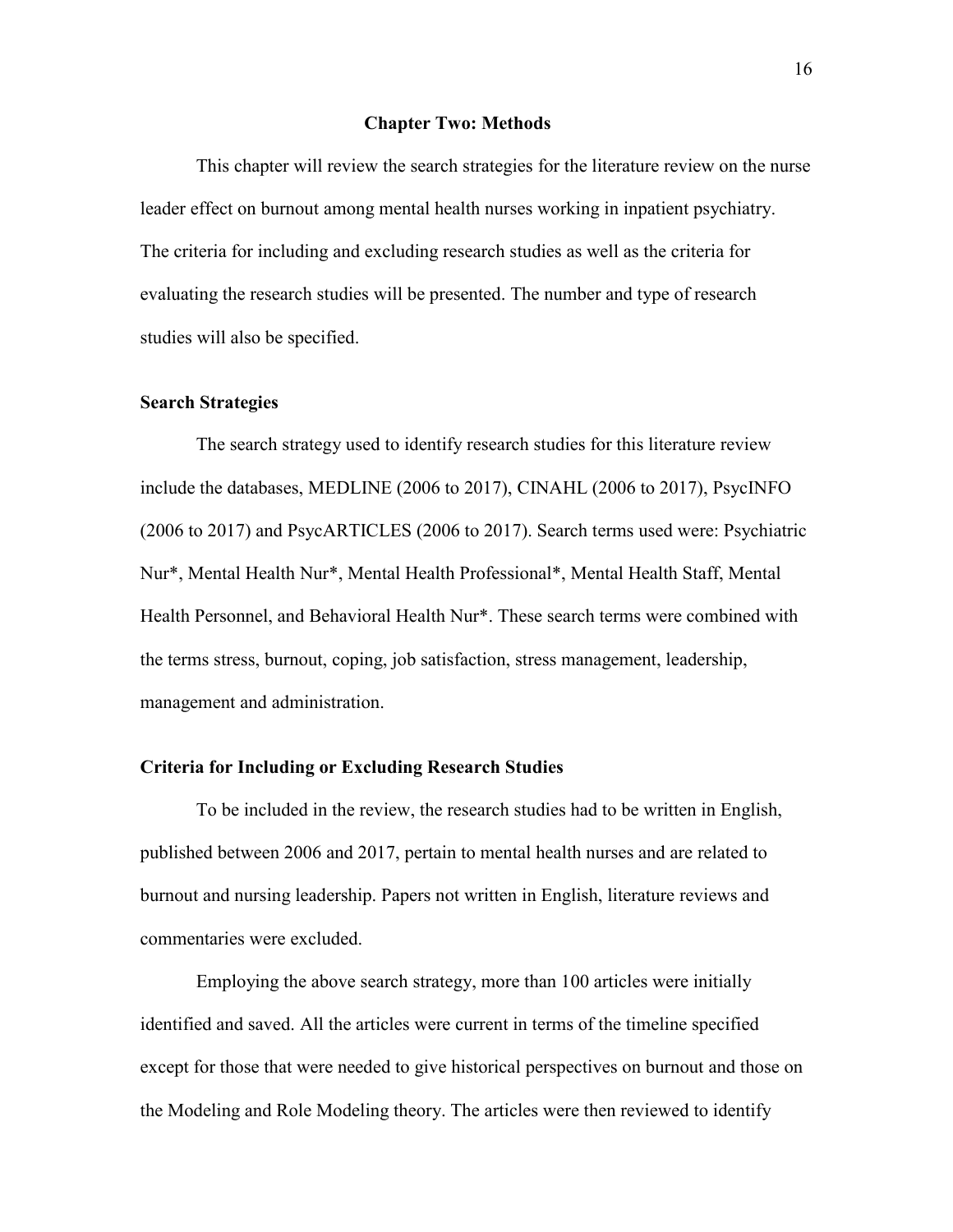those studies that specifically explored burnout on inpatient psychiatry units in hospital settings. The search was narrowed further to select only studies that were conducted on inpatient psychiatry and had looked at nursing leadership's role in mitigating mental health nurses' burnout rates.

#### <span id="page-17-0"></span>**Number and Types of Studies for the Review**

For this critical review of the literature project, twenty studies were reviewed. The articles were selected and included in the matrix either because they specifically addressed the role of nursing leadership involvement on burnout among nurses working in mental health or their findings could be generalized to mental health nurses.

The studies reviewed employed a variety of research designs and ten articles had a qualitative descriptive design. Seven articles represented cross-sectional observational designs and two of them were descriptive quantitative studies. Only one study used a quasi-experimental design. The studies chosen were conducted in different parts of the world including, South Africa, Cyprus, United Kingdom, USA, Canada, China, Finland, Ireland, and Jordan and as such, provide a comprehensive picture on the effects of burnout in inpatient psychiatry and the impact of nursing leadership on ameliorating the levels of burnout among mental health nurses.

#### <span id="page-17-1"></span>**Criteria for Evaluating Research Studies**

This literature review project aimed to find the highest level of scientific evidence to support the research question. The Johns Hopkins Research Evidence Appraisal Tool as well as the Johns Hopkins Non-Research Evidence Appraisal Tool (Dearholt & Dang, 2012), were used to evaluate the strength of the research evidence. Using the Matrix method (Dearholt & Dang, 2012), each research article was evaluated with six topics: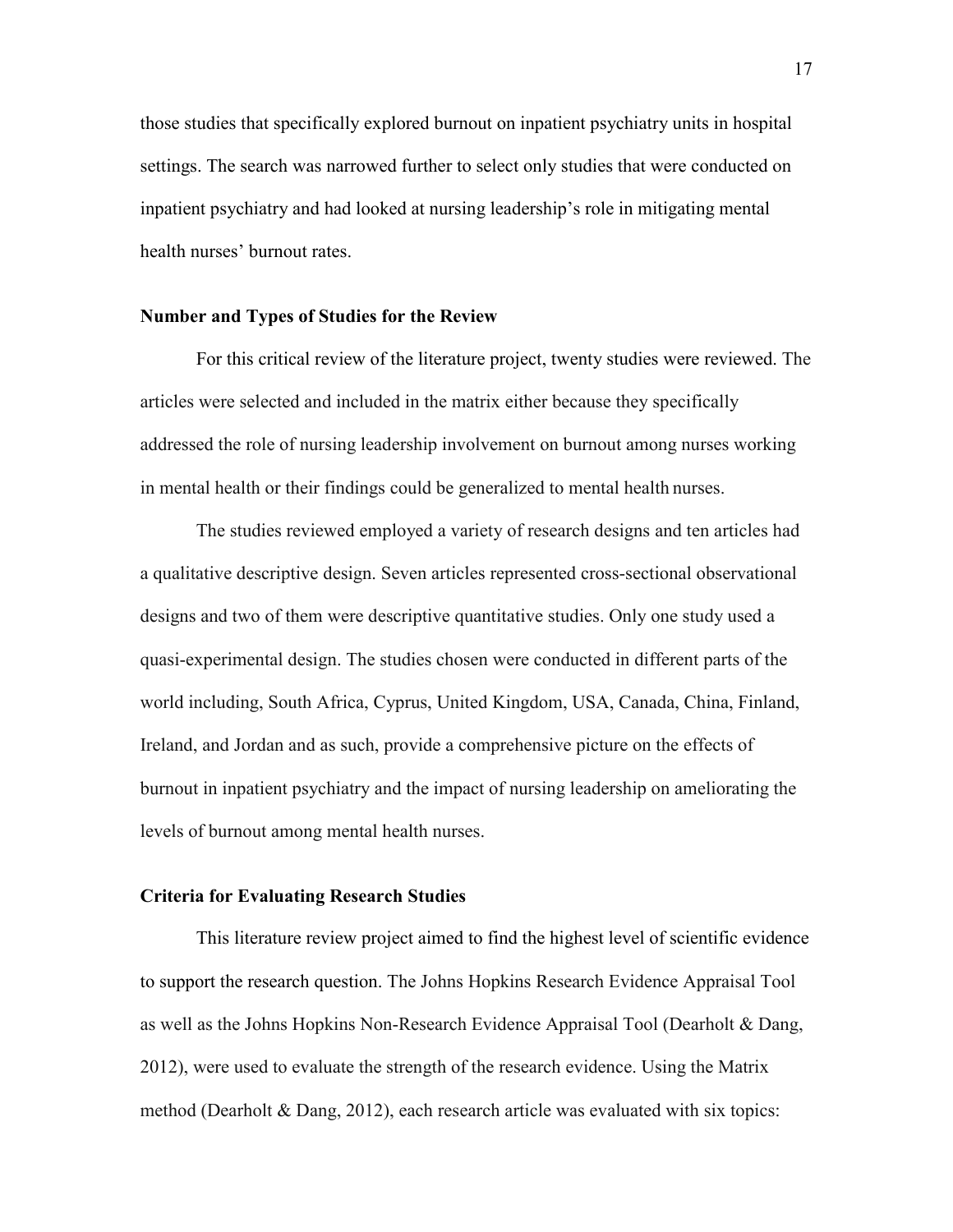Citation/Level and Quality, Purpose, Sample/Setting, Design, Results/Conclusion, and Recommendations. All the research studies were evaluated for their strength before being included in the literature review. Only the research studies with high levels of scientific evidence were used.

#### **Summary**

The research studies chosen for the review were representative of nurse populations from different parts of the world. They are a testament of the widespread nature of burnout among nurses in many parts of the world. The Johns Hopkins Evidence Appraisal Tool used to evaluate the evidence ensured that only studies that had strong research evidence were included in the review. The studies selected were of high quality and sufficiently provided the needed data.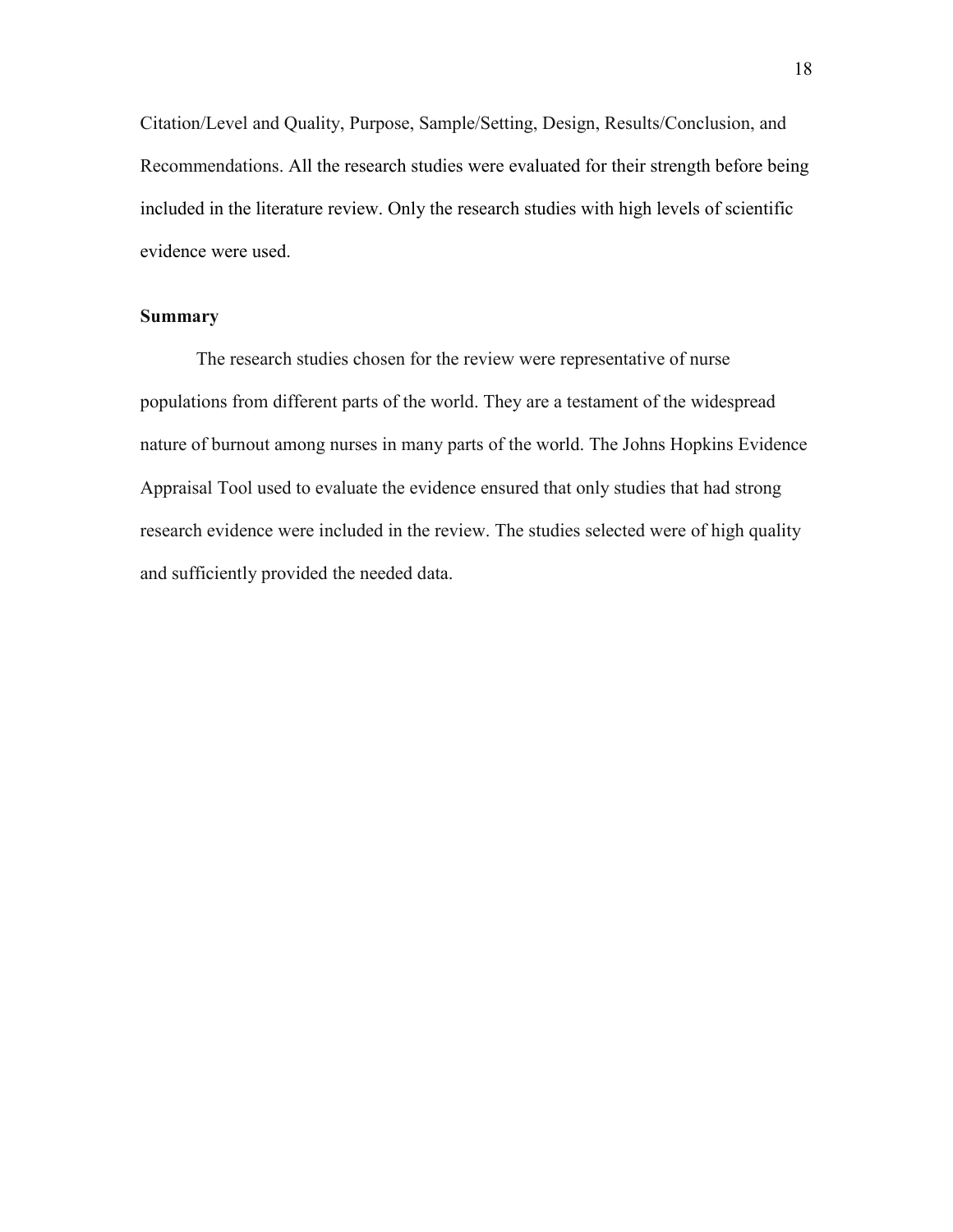#### **Chapter Three: Literature Review and Analysis**

This chapter includes a review and analysis of the articles that fit the inclusion criteria. The reviewed studies are presented in an evidence matrix using these topics: Citation/Level and Quality, Purpose, Sample/Setting, Design, Results/Conclusion, and Recommendations. The level and quality of the articles were determined using the Johns Hopkins Evidence Level and Quality Guide (Dearholt & Dang, 2012). This chapter will provide a synthesis of the findings as well as a critique of the strengths and weaknesses of the salient studies.

#### <span id="page-19-0"></span>**Synthesis of Major Findings**

Throughout the literature reviewed, the authors indicate that there is evidence to support burnout in the nursing profession (Dickson &Wright, 2008; Hoge, et al., 2007). While there are many different factors that contribute to the prevention and reduction of nurse burnout among mental health nurses, this review of the literature specifically intends to find out what the literature indicates regarding the effect of nursing leadership involvement on the units and burnout among mental health nurses.

#### <span id="page-19-1"></span>**Leader - Nurse Communication and Burnout**

Mental health nursing relies on communication and relationship building as the core of its clinical practice (Peplau, 1997; Ennis, Happell, Broadbent and Reid-Searl, 2013). Nurses rely on therapeutic communication to establish rapport with patients and also to communicate important transfer of care communication with each other and other providers. Ennis et al. (2013) found that communication has particular relevance for clinical leaders in mental health nursing. In their study on the importance of communication for clinical leaders in mental health nursing, Ennis et al. (2013) found

19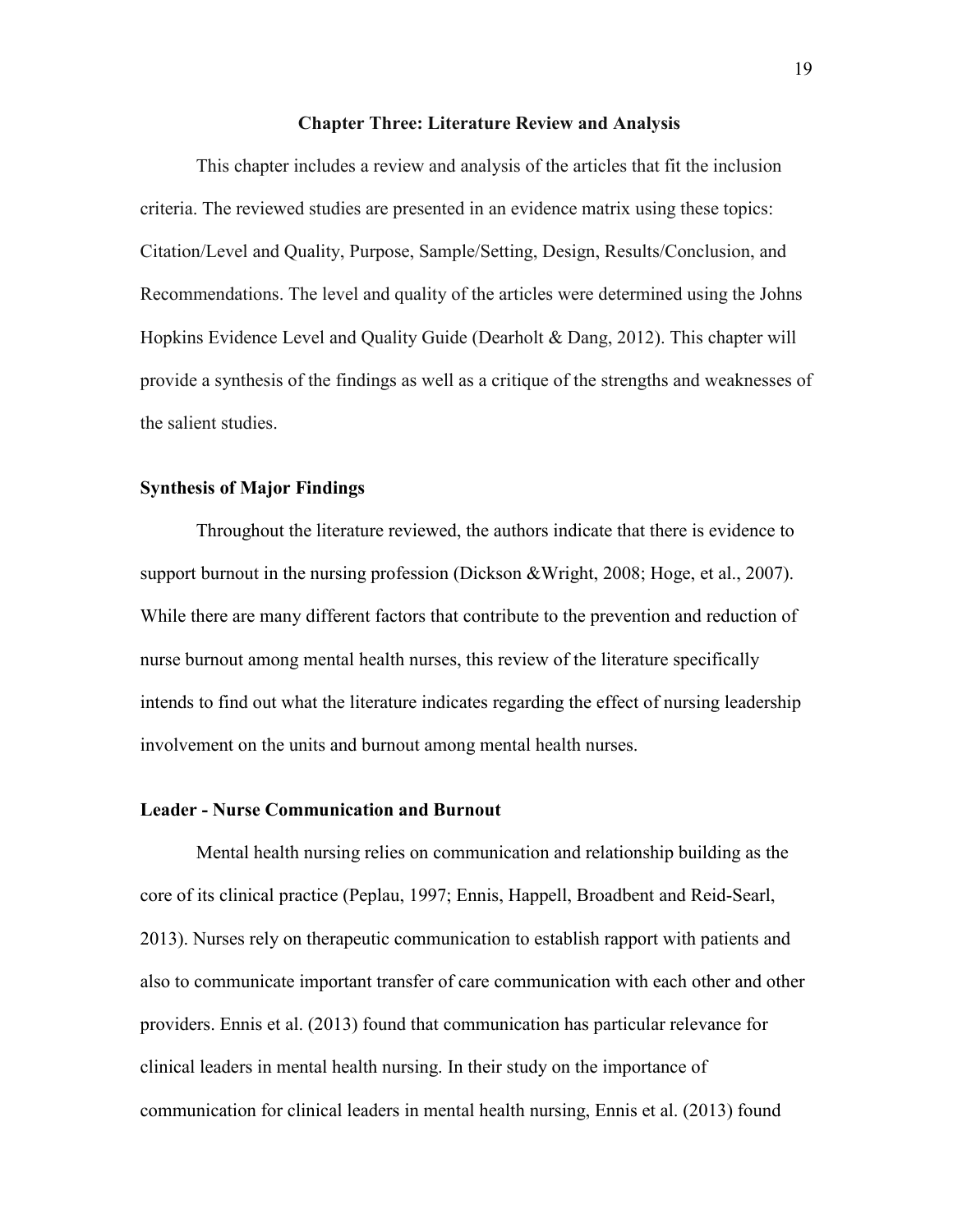that clinical leaders in the mental health specialty are nurses with the ability to communicate effectively and influence others in the clinical setting. They identified leader attributes of communication like choice of language, nonverbal communication, and listening as being important communication skills that mental health leaders need to possess and practice in their day-to-day interactions with nurses to enable them to have this influence. Findings by Ennis et al. (2013) also found that the nurse leaders that were thought to be effective clinical leaders by nurses working in mental health were those with an ability to communicate with others in a way that builds effective working relationships and rapport. Hanrahan et al. (2010) identified the importance of leadership presence and availability in the context of open communication and sharing information with staff nurses as major predictors of psychiatric nurse burnout reduction. Nurses appreciate the opportunity to participate in policy decisions that affect them, being acknowledged publicly for their work, being heard, as well as getting answers to their questions in a timely manner. According to Edwards et al., (2006), the nurse's ability to discuss sensitive and confidential issues with their supervisors was found to have positive association with lower levels of burnout.

#### <span id="page-20-0"></span>**Clinical Supervision and Burnout**

Nurse leaders when available on the unit have the opportunity to provide clinical supervision to the nurses. Gonge and Buus (2011) who defined clinical supervision as an activity that allows nursing staff to reflect on their clinical practice under the guidance of a supervisor, found that this kind of supervision is beneficial for psychiatric nursing staff and that it improves their quality of care, coping, job satisfaction and can lead to less stress, emotional exhaustion, and depersonalization. This in effect contributes to lower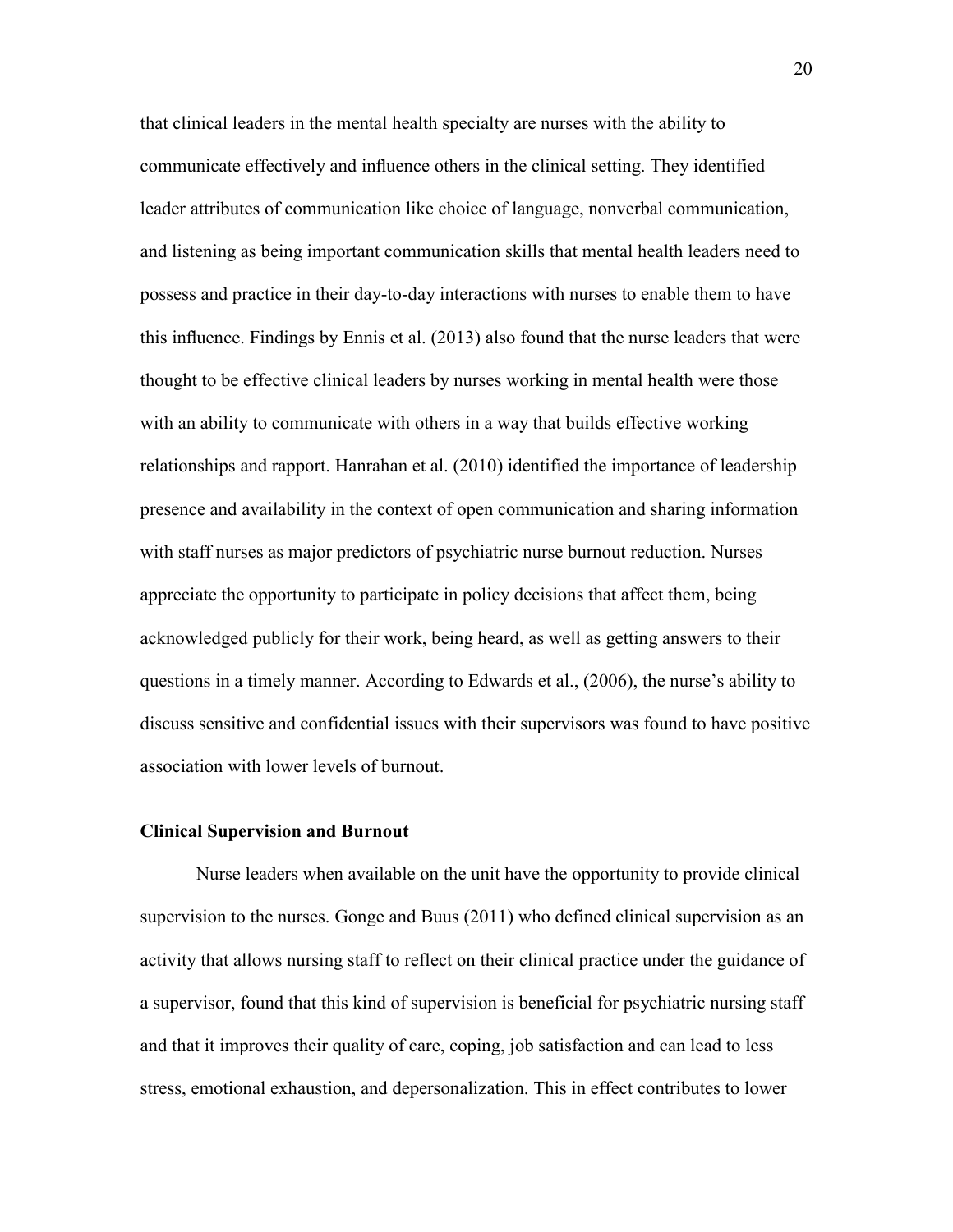levels of burnout (Gonge & Buus, 2011). Rice et al. (2007) on reviewing the supervisor's perspective found that the supervisors thought that provision of clinical supervision improves staff morale and motivation and provides an avenue for the supervisor to review the nurse's clinical practice and evaluate their professional and personal development. This allows the nurse leaders to identify gaps in individual nurse's practice and provide resources and interventions for growth and hence promote job satisfaction (Rice et al., 2007)

In 2006, Edwards et al. studied the role of clinical supervision and its influence on burnout levels in Welsh community mental health nurses. Surveys and demographic questionnaires were given to a sample of 817 community mental health nurses and there were 260 respondents. Both the Maslach Burnout Inventory (MBI) and the Manchester Clinical Supervision Scale (MCSS) were used in this study. This study found that higher scores on the MCSS were associated with lower levels of burnout, implying that if clinical supervision is seen as effective, then the community mental health nurses surveyed were more likely to report lower levels of emotional exhaustion and depersonalization (Edwards et al., 2006). Results from this study also showed that if nurses felt supported by their supervisor and that if they had a positive attitude towards clinical supervision this could also lead to lower levels of burnout for depersonalization (Edwards et al., 2006).

Sherring and Knight (2009) in their study on burnout among city mental health nurses found that nurses who feel supported and valued have lower levels of burnout. However, their study also found that for nurses to benefit from nurse leaders, they have to perceive that the supervision they receive is adequate. A study by Koivu, Saarinen and

21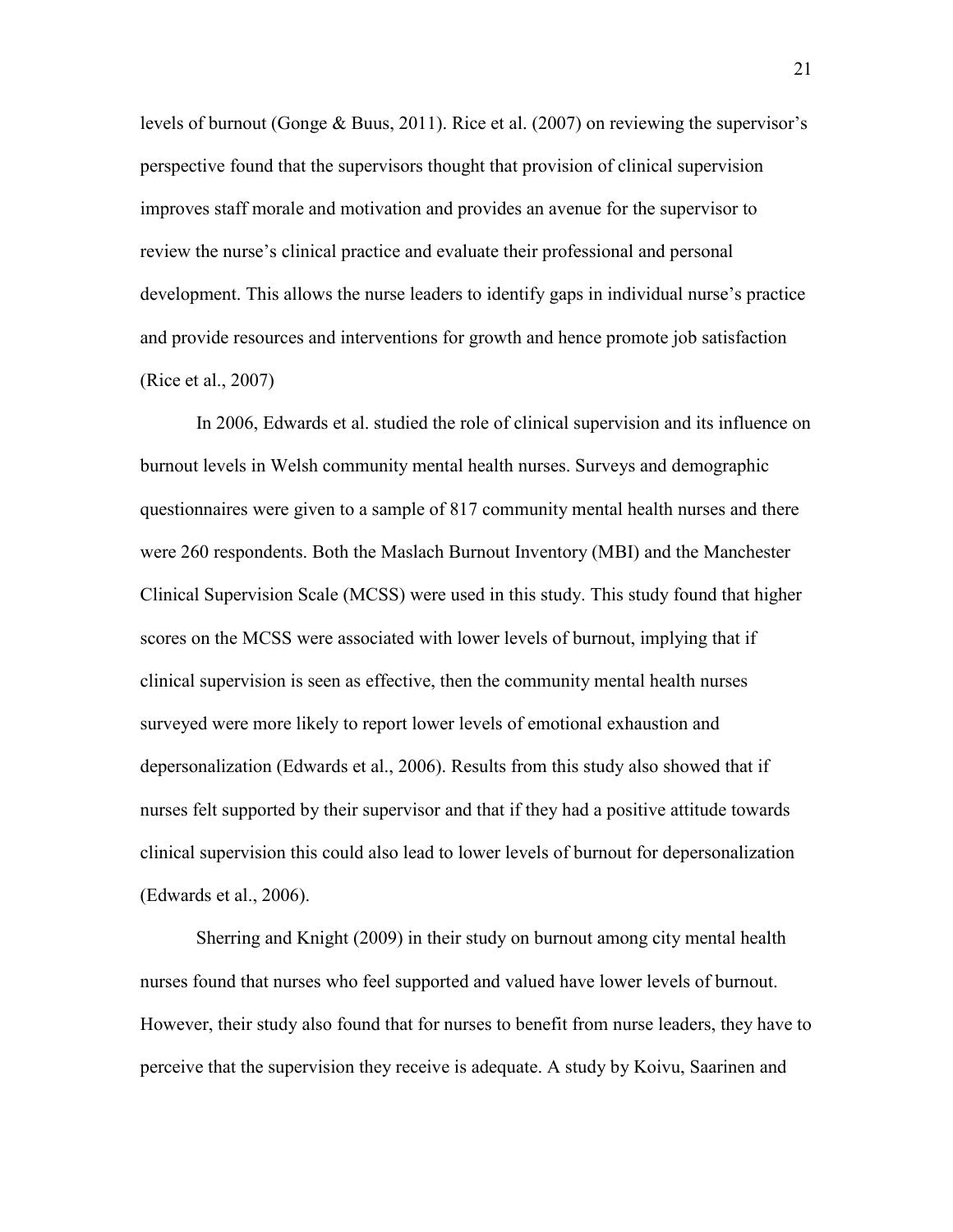Hyrkas (2012) found that nurses who did not find their clinical supervision effective were inclined to over commit to work, which is common in persons prone to develop burnout while quality of work increased significantly among the nurses who received effective clinical supervision. They suggested that efficient clinical supervision could be both an antecedent as well as a consequence of well-being at work (Koivu, Saarinen, & Hyrkas, 2012). Sherring and Knight (2009) also found that mental health nurses feel supported by their leaders when they are involved in decision-making and that this helps to reduce levels of burnout. This finding is supported by a study by Hamaideh (2011) on burnout, social support, and job satisfaction among Jordanian mental health nurses that concluded that increasing job satisfaction, and training supervisors to support staff are important steps in reducing burnout levels.

Clinical supervision enables supervisors to assist nurses reflect on their clinical practice. Doing this helps identify knowledge and skill gaps and areas that need improvement and allows supervisors to provide assistance to the nurse. This is important for mental health nurses as it focuses on the development and refinement of professional practice and ensures accountability (Gonge & Buus, 2011). This practice also allows the nurse leader to evaluate the nurse's skills and ensure they are meeting standards of work, and errors are detected or prevented ensuring good practice and continuous improvement in clinical care (Rice et al., 2007).

#### <span id="page-22-0"></span>**Psychiatric Work Environment and Burnout**

The inpatient psychiatry practice environment is different from other nursing specialty areas. In psychiatry, many patients are ambulatory and they walk freely in the common area of the units. Nurses and other care providers interact with each other and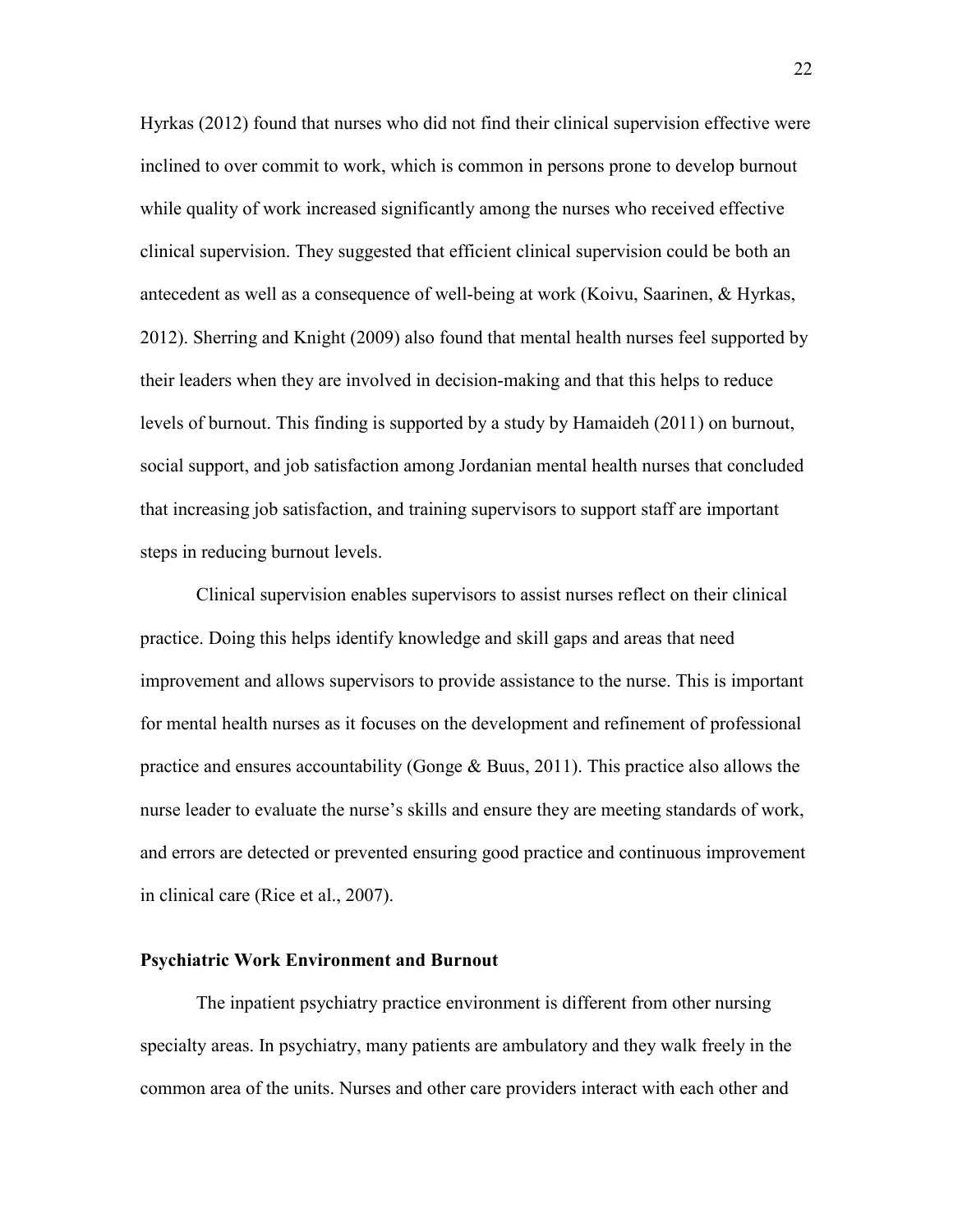with patients in these common areas. The atmosphere in the psychiatry work environment can range from being quiet to suddenly becoming loud as patient behaviors change. Mentally ill patients can quickly become elevated in mood, become aggressive toward each other or to care providers. Patient aggression has been described as being a part of the psychiatry work environment and has been found to be one of the factors that contribute to burnout among mental health nurses (Bimenyimana, Poggenpoel, Myburgh, & Van Niekerk, 2009).

Several studies (Bogaert et al., 2013; Hanrahan et al., 2010) identified the presence of nursing leadership and their availability to the nurses as a factor in assisting psychiatric nurses to deal with the stress of their work environment. Hanrahan et al. (2010) in their study on the relationship between psychiatric nurse work environments and nurse burnout in acute care general hospitals found a strong and significant relationship between psychiatric nurses' experiences of feeling valued by their leaders with lower rates of expressed emotional exhaustion and depersonalization.

Bogaert et al. (2013) in their study on the impacts of unit-level nurse practice environment and burnout on nurse-reported outcomes in two psychiatric hospitals identified a positive association between nurse management at the unit level with lower levels of the burnout. They cautioned that nurse leaders ought to pay attention to peer and interdisciplinary relations by promoting a model of care that ensures a fair and meaningful recognition and acknowledgement of good collegial relationships. This creates an attractive and productive work environment in psychiatric inpatient care units (Bogaert et al. 2013).

Roche, Duffield and White (2011) in their study on factors in the practice environment of nurses working in inpatient mental health surveyed 260 mental health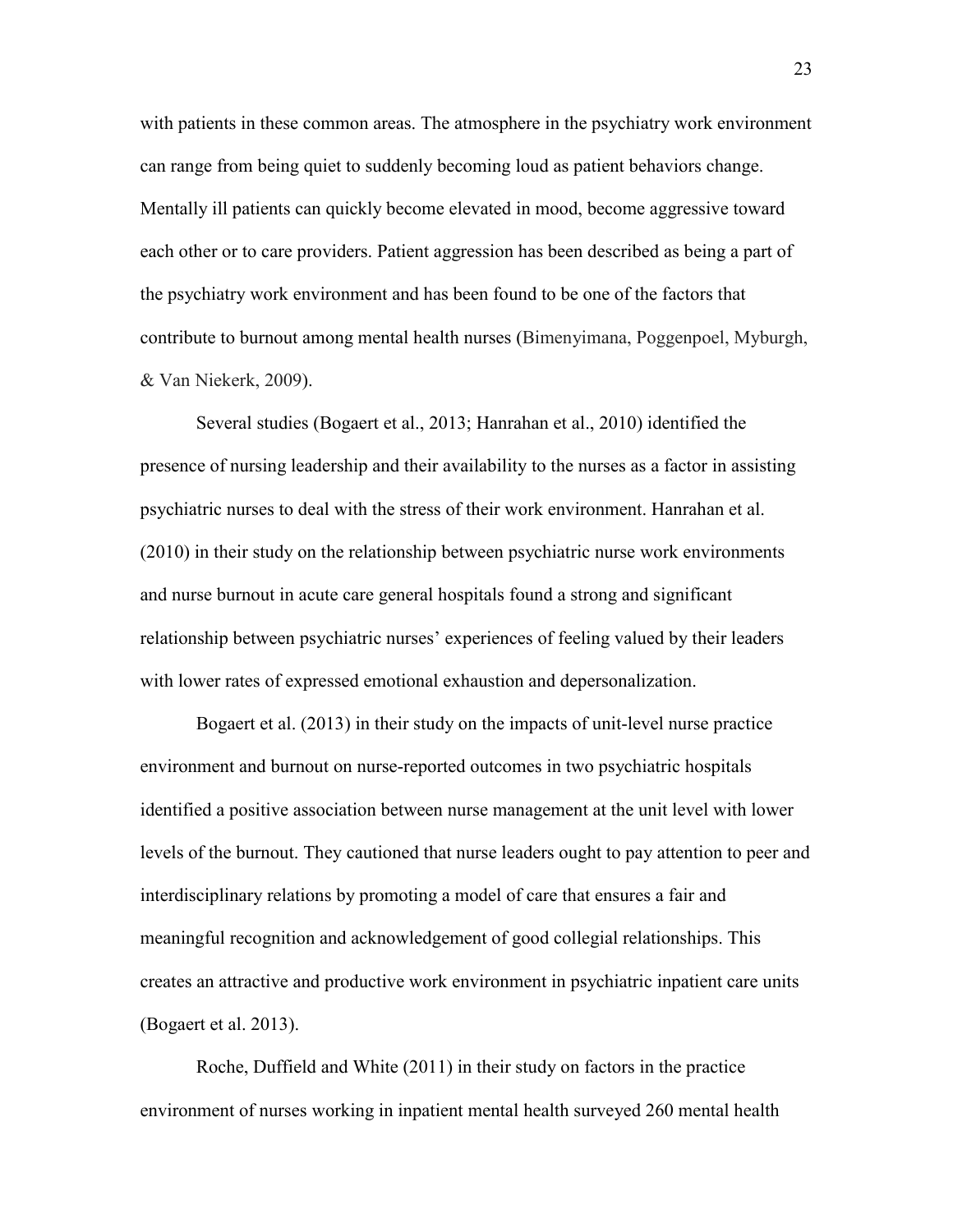nurses with a response rate of only 32%. The results from this study showed a positive relationship between effective clinical supervision and burnout. However, the reduction in nurse burnout could not be attributed to supervision alone, as other factors in the practice environment like quality nursing care and opportunities to participate in hospital affairs might have contributed to decreased level of burnout (Roche, Duffield &White, 2011).

Hanrahan, Aiken, McClaine and Hanlon (2010) studied the relationship between psychiatric nurse work environments and nurse burnout in acute care nursing. They concluded that leadership of nurse managers is central to all aspects of the work environment and to preventing emotional exhaustion and burnout. They suggested that nurse managers should recognize the strength of the relationship between organizational factors and psychiatric nurse burnout.

#### <span id="page-24-0"></span>**Leadership Style and Burnout**

There are many different styles of leadership that are used by nurse leaders. According to Madathil, Heck and Schuldberg (2014), leadership style and work role autonomy have been found to be environmental factors that protect against burnout in nurses. They found that transformational leadership by nurse supervisors may help to reduce burnout by reducing the impact of depressive symptoms and increasing feelings of personal accomplishment in psychiatric nurses. Their study found that nurses felt that transformational leadership helped them feel more valued and was conducive to a positive work environment which lowered perceived stress and ultimately contributed to less burnout (Madathil, Heck & Schuldberg, 2014).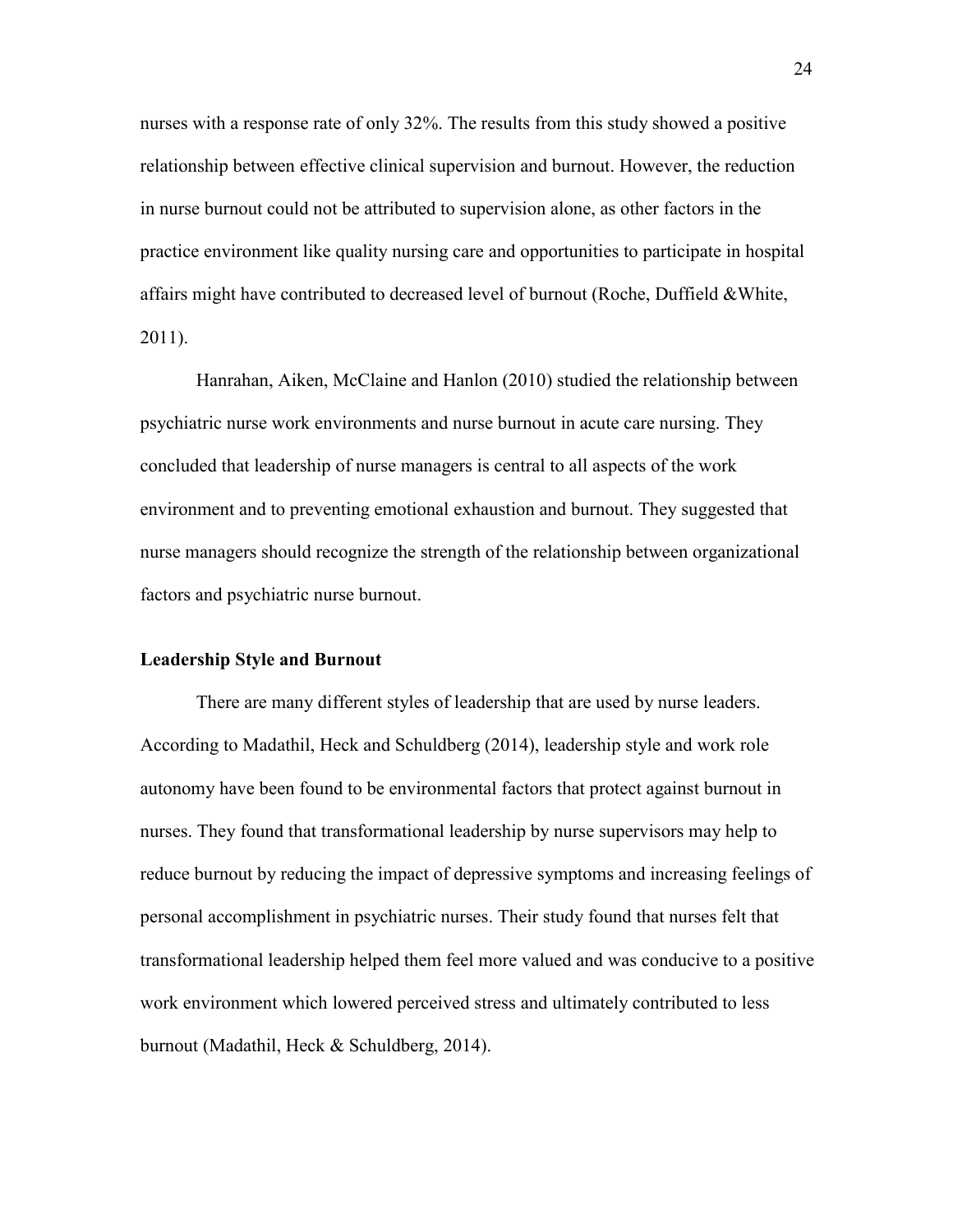A study by Kanste, Kyngäs and Nikkil (2007) on the relationship between multidimensional leadership and burnout among nursing staff found that transformational leadership can protect nurses from depersonalization. Attributes of transformational leadership like sharing organizational goals with clear explanation on how nursing tasks help achieve them, ability to solicit and entertain new ideas, self-management and adaptability help nurses buy into what the organization is doing and enable them to feel part of the team as they feel listened to and are aware of the big picture. This study also found that management by exception protects from depersonalization and increases personal accomplishment. Active management by exception behavior of the nurse manager increases personal accomplishment by ensuring that mistakes are corrected early and employees are proactively mentored and trained, thus becoming better clinicians, which protects from burnout (Kanste, 2008).

#### **Critiques of Salient Studies**

The studies that are salient to the study question have both advantages and disadvantages. Most of the studies were performed on mental health nurses. All of them apart from the study by Edwards et al. (2006) which studied the role of clinical supervision and its influence on burnout levels in Welsh community mental health nurses were conducted on nurses working in inpatient psychiatry settings. The analyses in the studies suggest that there is an association between leaders' involvement on the unit and psychiatric nurse emotional exhaustion and depersonalization.

A major drawback on the studies by Edwards et al., (2006) and Bogaert et al. (2012) is that they used the cross-sectional design. Using the cross-sectional design makes it impossible (Pompili et al., 2006) to confirm causal links between leadership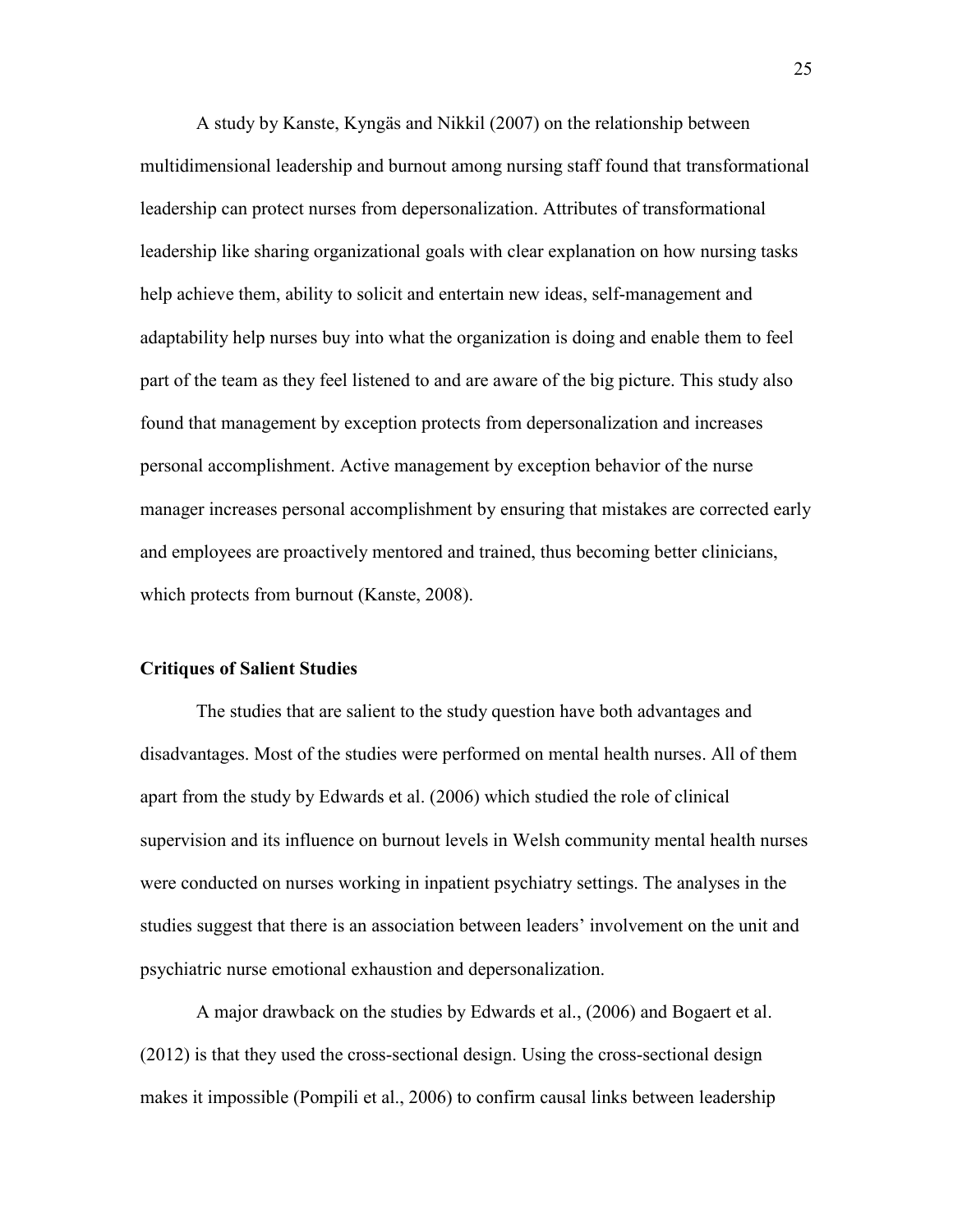supervision and burnout rates. Even though the analyses in the study by Edward et al., (2006) indicated there was an association between the level of supervision and psychiatric nurse emotional exhaustion and depersonalization other variables like personal characteristics of the nurse or patient to nurse staffing ratios among others could be ruled out. The cross-sectional survey data used in the study has also been criticized because it only limited the study to a point in time (Edward et al., 2006).

The study by Bogaert et al. (2013) studied psychiatric nursing units in only two hospitals. The low response rate of the study by Roche, Duffield and White (2011) at 32% made it difficult to be certain that the responses received were representative of the total sample. When sample size is too small, it is difficult to generalize the findings.

#### **Summary**

This chapter looked at the selected studies and synthesized the research in light of the impact nursing leadership involvement can have on burnout among mental health nurses. This literature review provided evidence that burnout is a real phenomenon in many different nursing specialties. Nurses in psychiatry units, because of their unit layouts and ambulatory patients who can be unpredictable and aggressive, have to work together as a cohesive team and manage the environment together not only for patient safety, but for staff safety as well. Communication is therefore important both when working with patients as well as when collaborating with coworkers. The nurse leaders are instrumental in facilitating the management of the work environment as well as enhancing communication among nurses and other providers. The research reviewed showed that nurse leaders, when involved in inpatient psychiatry units, are able to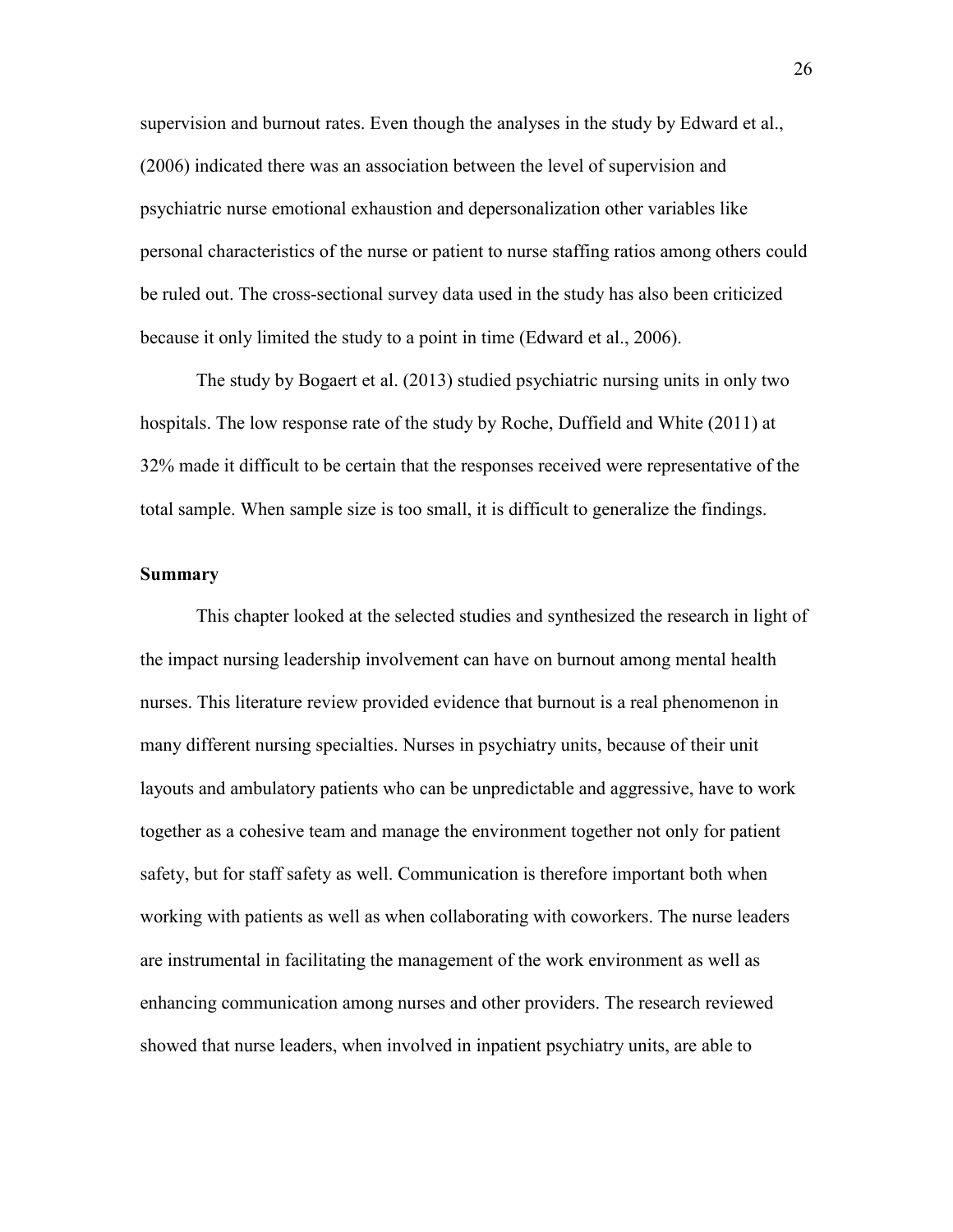provide resources, facilitate communication, and provide support and clinical supervision for the nurses to protect mental health nurses against burnout.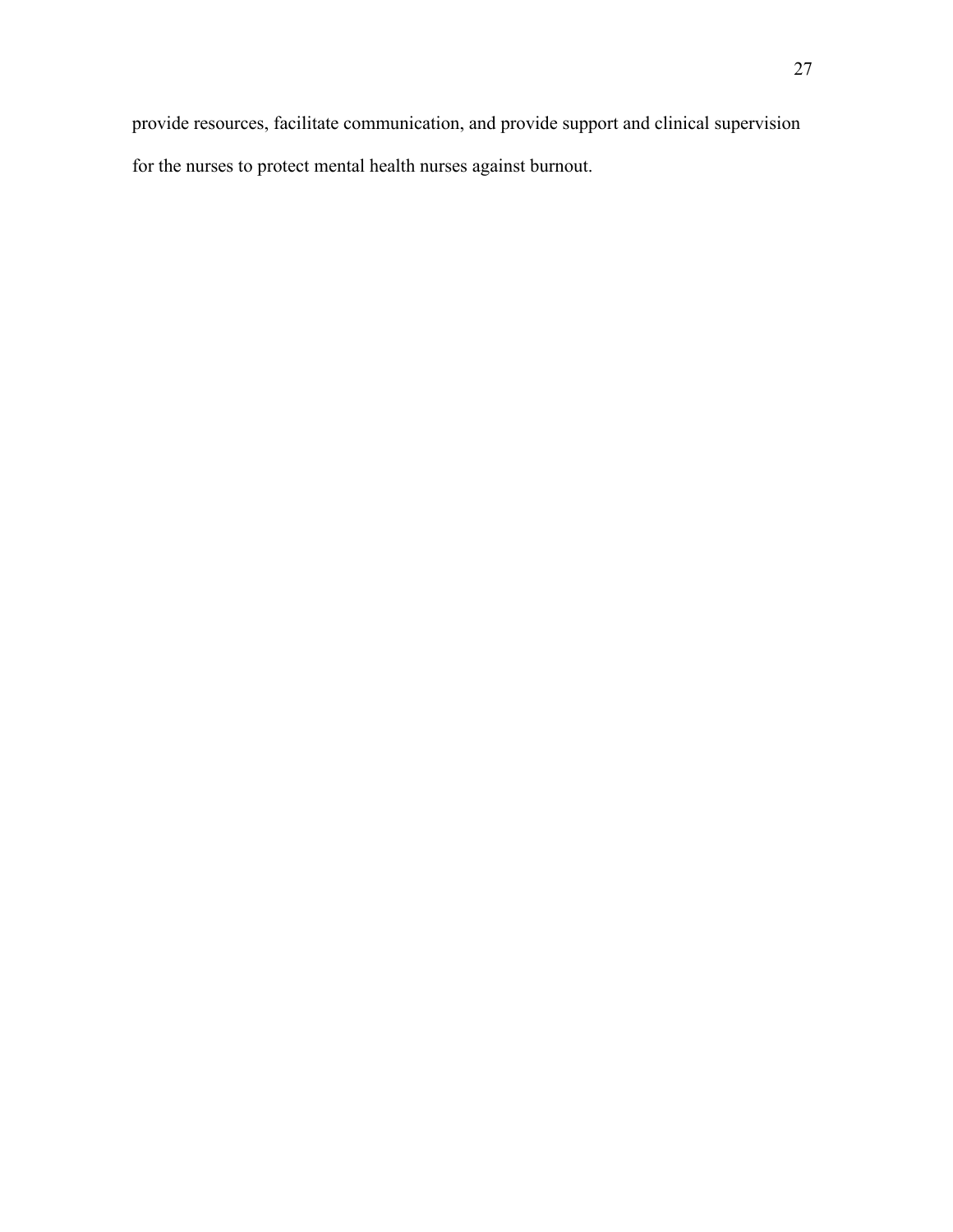# **Literature Matrix**

| <b>Citation/level &amp;</b>     | <b>Purpose</b> | <b>Sample/Setting</b> |                                | Design                            | <b>Results/</b>  | <b>Recommendations</b> |
|---------------------------------|----------------|-----------------------|--------------------------------|-----------------------------------|------------------|------------------------|
| Quality                         |                |                       | Methodology                    | <b>Measurement</b>                | Conclusion       |                        |
| Bimenyimana, E.,                | To explore     | A purposive           | A qualitative, descriptive and |                                   | -Aggression and  | - A holistic view of   |
| Poggenpoel, M.,                 | and describe   | sample of             | contextual research design was |                                   | violence toward  | addressing patient     |
| Myburgh, C., & van              | the lived      | psychiatric           | utilized.                      |                                   | psychiatric      | aggression to help     |
| Niekerk, V. (2009).             | experiences    | nurses in             |                                |                                   | nurses by the    | the nurses work        |
| The lived experience            | by             | Gauteng               | One- on-one interviews were    |                                   | mentally ill     | with patient           |
| by psychiatric nurses           | psychiatric    | psychiatric           |                                | conducted with participants until | patients is real | population             |
| of aggression and               | nurses of      | institution in        | saturation                     |                                   |                  | - A proactive          |
| violence from patients          | aggression     | South Africa,         |                                |                                   | -Nurses          | support for the        |
| in a Gauteng                    | and violence   | was utilized. All     |                                |                                   | experience       | nurses to help in      |
| psychiatric institution.        | from           | the participants      |                                |                                   | physical, verbal | management of          |
| <i>Curationis</i> , 32(3), 4-13 | patients in a  | were registered       |                                |                                   | and emotional    | negative feelings      |
| 10p.                            | Gauteng        | psychiatric           |                                |                                   | assault.         | - Nurses need          |
| doi:10.4102/curations.          | psychiatric    | nurses who had        |                                |                                   |                  | assistance in          |
| v32i3.1218                      | institution    | been working in       |                                |                                   | -As a result of  | management of          |
|                                 | and to         | the institution at    |                                |                                   | this violence,   | aggression from        |
| Level: - III                    | describe       | least for the last    |                                |                                   | many nurses are  | patients and coping    |
|                                 | guidelines     | two years. Out        |                                |                                   | leaving the      | with stress.           |
| <b>Quality: - Good</b>          | to assist the  | of ten                |                                |                                   | profession.      | -Future studies on     |
|                                 | psychiatric    | participants,         |                                |                                   |                  | the impact of          |
|                                 | nurses to      | five were males       |                                |                                   | -The nurses feel | violence and           |
|                                 | manage         | and five were         |                                |                                   | unsupported and  | aggression on the      |
|                                 | patient        | females all aged      |                                |                                   | burnout is       | professional and       |
|                                 | aggression     | between twenty        |                                |                                   | common.          | personal lives of the  |
|                                 | and violence   | and forty years       |                                |                                   |                  | psychiatric nurses.    |
|                                 | in the         | old.                  |                                |                                   |                  |                        |
|                                 | psychiatric    |                       |                                |                                   |                  |                        |
|                                 | institution.   |                       |                                |                                   |                  |                        |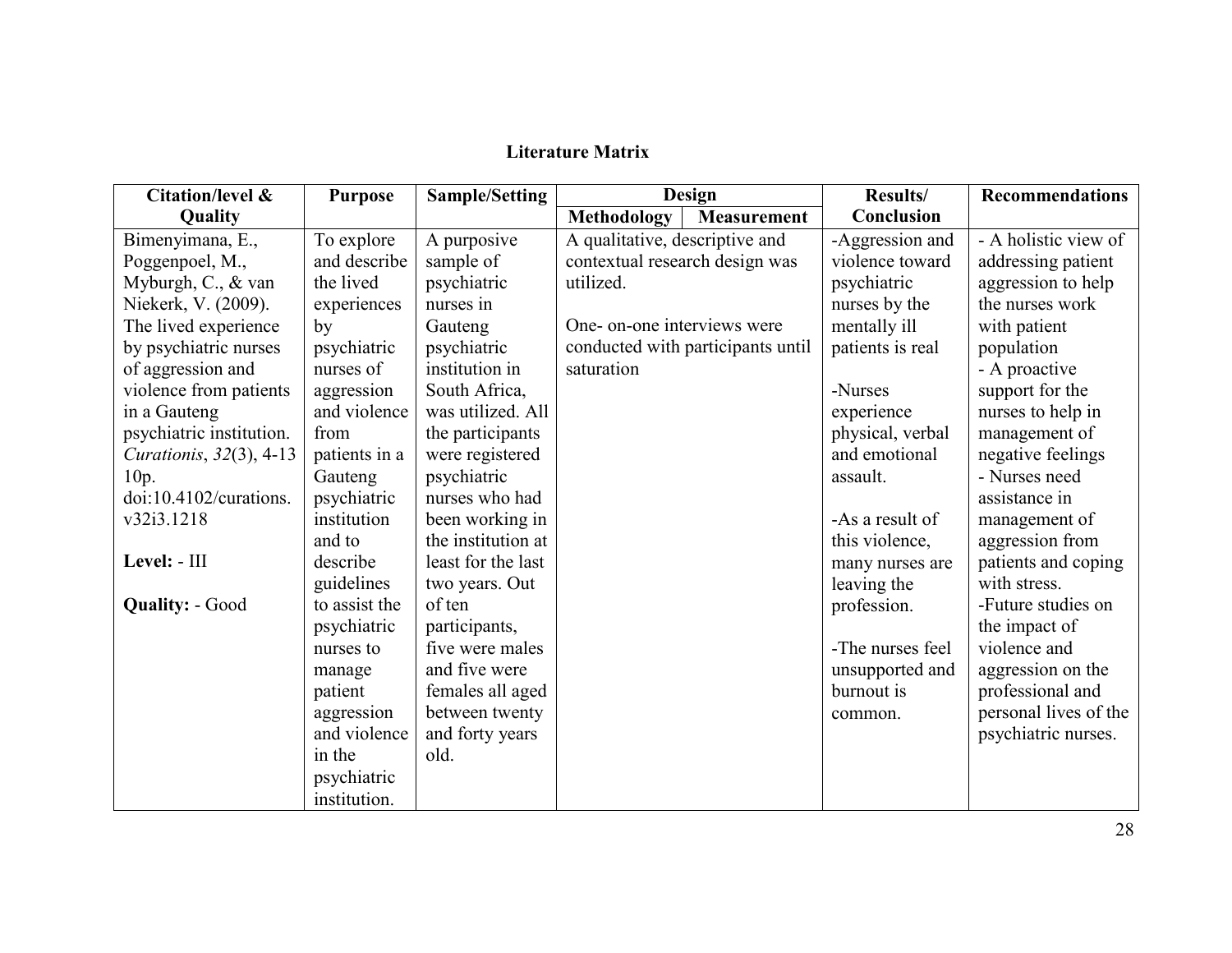| Citation/level &        | <b>Purpose</b> | Sample/        | <b>Design</b>                   |                    | Results/                                                          | <b>Recommendations</b> |
|-------------------------|----------------|----------------|---------------------------------|--------------------|-------------------------------------------------------------------|------------------------|
| Quality                 |                | <b>Setting</b> | Methodology                     | <b>Measurement</b> | conclusion                                                        |                        |
| Edwards, D.,            | To establish   | 260            | Descriptive Qualitative design. |                    | -Only 32% of the                                                  | -Further research is   |
| Burnard, P.,            | the degree to  | community      |                                 |                    | original sample                                                   | required to determine  |
| Hannigan, B.,           | which          | mental health  | Surveys were used               |                    | completed the                                                     | the long-term benefits |
| Cooper, L., Adams,      | clinical       | nurses in      |                                 |                    | survey.                                                           | of implementing        |
| J., Juggessur, T., $\&$ | supervision    | Wales, UK      | Maslach Burnout Inventory and   |                    |                                                                   | clinical supervision   |
| Coyle, D. (2006).       | might          |                | <b>Manchester Clinical</b>      |                    | -There was a                                                      |                        |
| Clinical supervision    | influence      | The mean       | Supervision Scale were used to  |                    | positive                                                          | - Further research to  |
| and burnout: The        | levels of      | age was 42     | collect data                    |                    | relationship                                                      | determine what other   |
| influence of clinical   | reported       | years (range   |                                 |                    | between effective                                                 | factors have an        |
| supervision for         | burnout in     | $25 - 64$      |                                 |                    | clinical                                                          | influence on levels of |
| community mental        | community      |                |                                 |                    | supervision and                                                   | burnout for this group |
| health nurses. Journal  | mental health  | $62\%$ were    |                                 |                    | burnout.                                                          | of nurses over an      |
| of Clinical Nursing,    | nurses in      | women.         |                                 |                    |                                                                   | extended period of     |
| $15(8)$ , 1007-1015 9p. | Wales, UK.     |                |                                 |                    | -The findings                                                     | time.                  |
| doi:10.1111/j.1365-     |                |                |                                 |                    | from this study                                                   |                        |
| 2702.2006.01370.x       |                |                |                                 |                    | suggested that if                                                 |                        |
|                         |                |                |                                 |                    | clinical                                                          |                        |
| Level: - III            |                |                |                                 |                    | supervision is                                                    |                        |
|                         |                |                |                                 |                    | effective then                                                    |                        |
| <b>Quality: - Good</b>  |                |                |                                 |                    | community                                                         |                        |
|                         |                |                |                                 |                    |                                                                   |                        |
|                         |                |                |                                 |                    |                                                                   |                        |
|                         |                |                |                                 |                    |                                                                   |                        |
|                         |                |                |                                 |                    |                                                                   |                        |
|                         |                |                |                                 |                    |                                                                   |                        |
|                         |                |                |                                 |                    |                                                                   |                        |
|                         |                |                |                                 |                    |                                                                   |                        |
|                         |                |                |                                 |                    | mental health<br>nurses experience<br>lower levels of<br>burnout. |                        |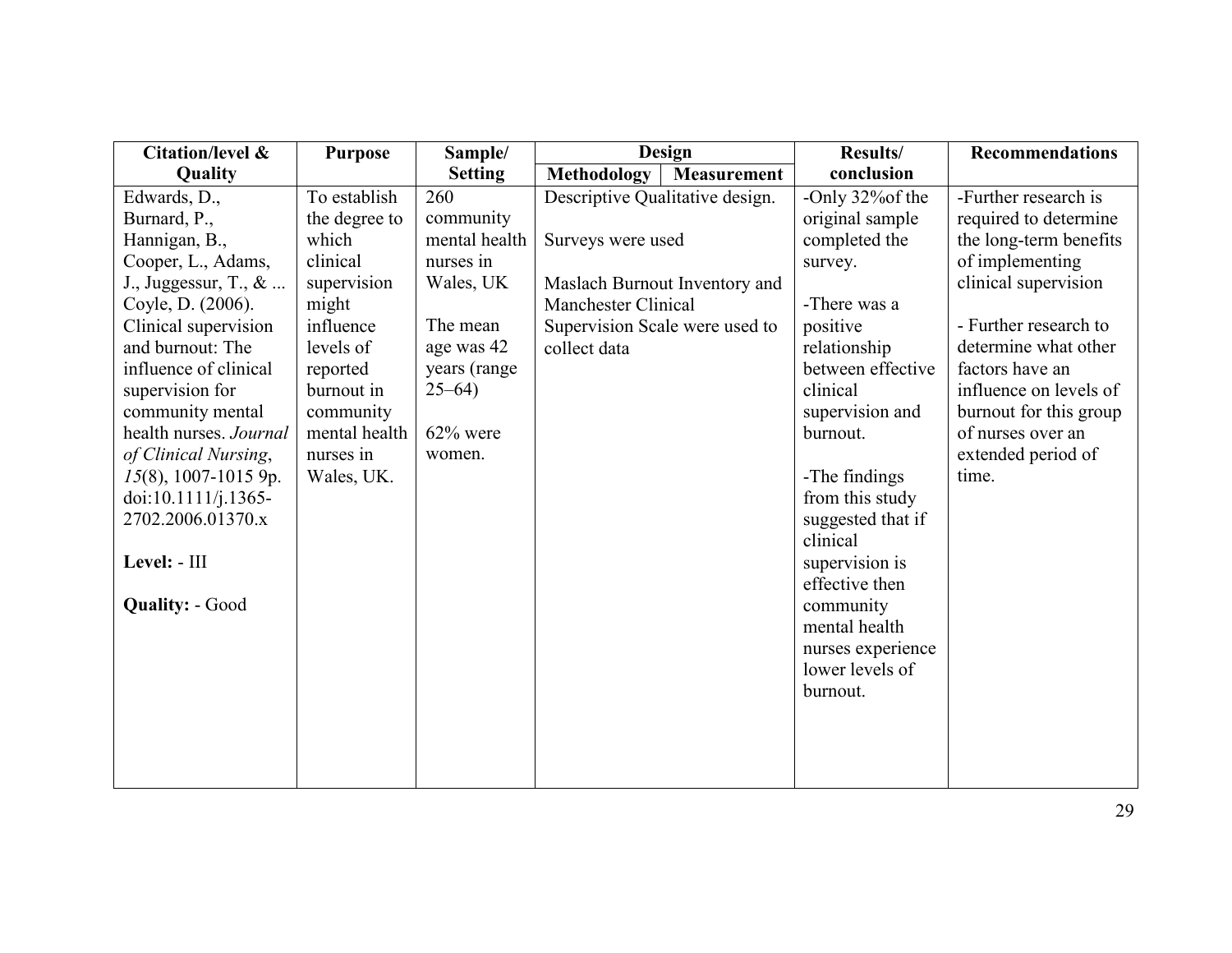| Citation/level &       | <b>Purpose</b>  | Sample/         | <b>Design</b>                     | Results/           | <b>Recommendations</b>  |
|------------------------|-----------------|-----------------|-----------------------------------|--------------------|-------------------------|
| Quality                |                 | <b>Setting</b>  | Methodology<br><b>Measurement</b> | Conclusion         |                         |
| Ennis, G., Happell,    | To describe the | Registered      | Qualitative study                 | -Communication     | -Further research is    |
| B., Broadbent, M.,     | views of nurses | nurses          |                                   | is an attribute of | needed on the           |
| & Reid-Searl, K.       | working in      | practicing in a | This study was conducted using    | effective clinical | development of          |
| $(2013)$ . The         | mental health   | mental          | a grounded theory approach        | leadership         | evidence-based          |
| importance of          | about the       | health setting  |                                   | for nurses         | knowledge on the        |
| communication for      | importance of   | who had         | Individual semi-structured        | working in a       | attributes of clinical  |
| clinical leaders in    | effective       | worked in the   | interviews, recorded on a digital | mental health      | leader in mental health |
| mental health          | communication   | service for at  | voice recorder, and later         | setting.           | nursing                 |
| nursing: The           | in a day to day | least 12        | transcribed verbatim were used.   |                    |                         |
| perspective of         | clinical        | months.         |                                   |                    |                         |
| nurses working in      | leadership.     |                 |                                   |                    |                         |
| mental health.         |                 |                 |                                   |                    |                         |
| Issues in Mental       |                 |                 |                                   |                    |                         |
| Health Nursing,        |                 |                 |                                   |                    |                         |
| $34(11), 814-819$      |                 |                 |                                   |                    |                         |
| 6p.                    |                 |                 |                                   |                    |                         |
| doi:10.3109/01612      |                 |                 |                                   |                    |                         |
| 840.2013.829539        |                 |                 |                                   |                    |                         |
| Level: - III           |                 |                 |                                   |                    |                         |
|                        |                 |                 |                                   |                    |                         |
| <b>Quality: - Good</b> |                 |                 |                                   |                    |                         |
|                        |                 |                 |                                   |                    |                         |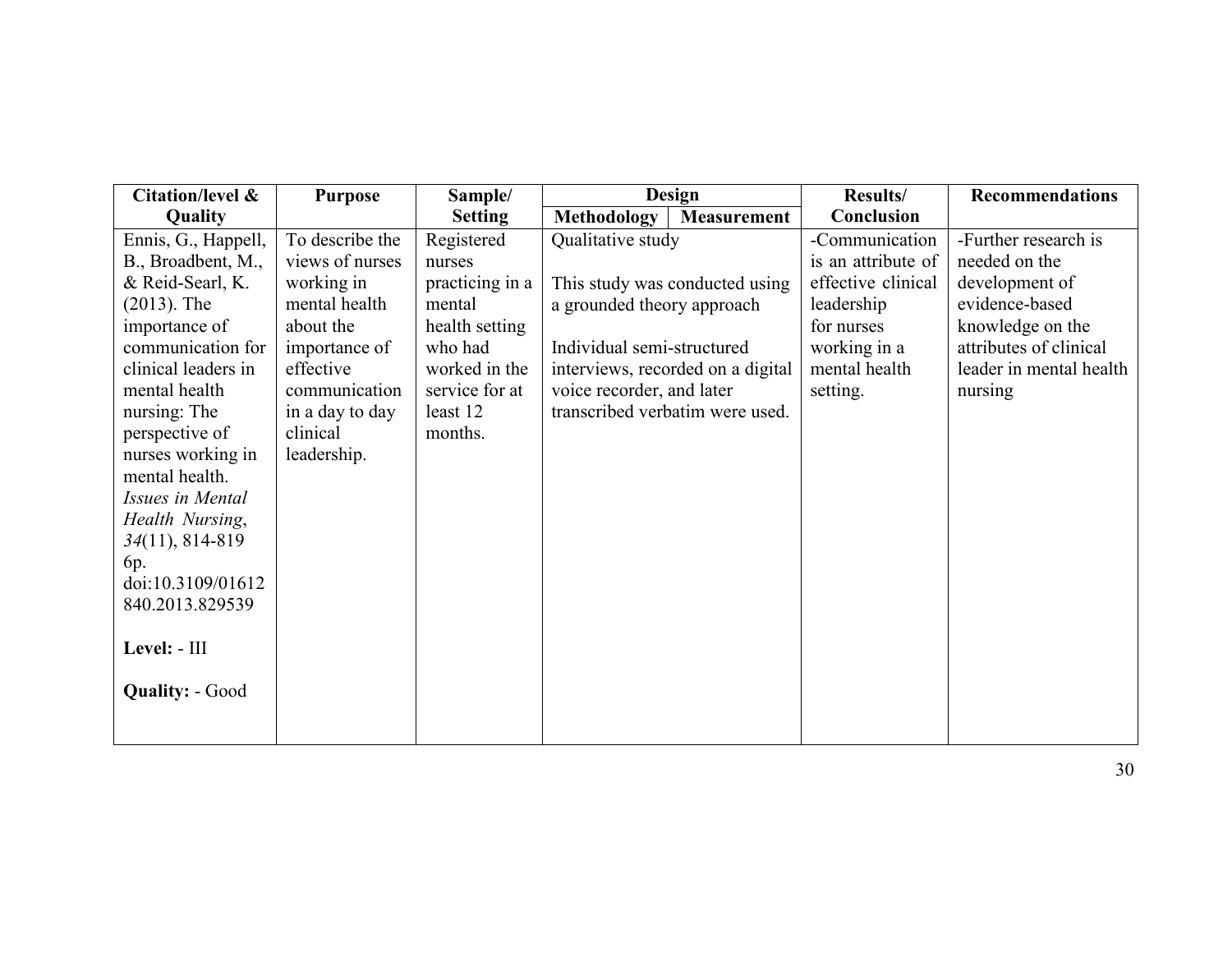| Citation/level &             | <b>Purpose</b> | Sample/Setting   | <b>Design</b>                            | Results/         | <b>Recommendations</b> |
|------------------------------|----------------|------------------|------------------------------------------|------------------|------------------------|
| Quality                      |                |                  | <b>Methodology</b><br><b>Measurement</b> | Conclusion       |                        |
| Karanikola, M. K., &         | To explore     | Registered       | A quantitative study.                    | - The study      | -Future studies to     |
| Papathanassoglou, E.         | the levels of  | psychiatric      |                                          | found an         | determine whether or   |
| D. (2013).                   | burnout and    | mental health    | A descriptive correlational              | association      | not a causative        |
| Exploration of the           | associations   | nurses with      | design with cross-sectional              | between          | relationship between   |
| burnout syndrome             | with anxiety   | bachelor's       | comparisons was applied                  | burnout,         | burnout and anxiety    |
| occurrence among             | and            | degree           | through self-reported                    | anxiety          | and depressive         |
| mental health nurses         | depressive     | employed in      | questionnaires Measurements              | and depressive   | symptoms exists.       |
| in Cyprus. Archives          | symptoms       | adult and        | used were, Maslach Burnout               | symptoms in      |                        |
| of Psychiatric               | among          | child/adolescent | Inventory, Hamilton Anxiety              | psychiatric      | -The study             |
| <i>Nursing</i> , 27(6), 319- | psychiatric-   | hospital         | Scale and the Beck's Depression          | mental health    | recommends             |
| 326 8p.                      | mental health  | and community    | Inventory                                | nurses.          | empowering nurses      |
| doi:10.1016/j.apnu.20        | nurses in      | mental health    |                                          |                  | and strengthening the  |
| 13.08.004                    | Cyprus         | services in the  |                                          | -Psychiatric     | relationship between   |
|                              |                | public sector in |                                          | mental health    | the nurses and         |
| Level: - III                 |                | the              |                                          | nurses are at an | supervisors and with   |
|                              |                | Greek-Cypriot    |                                          | increased risk   | hospital               |
| <b>Quality: - Good</b>       |                | area of Cyprus   |                                          | of stress-       | administration.        |
|                              |                | A sample of      |                                          | related          |                        |
|                              |                | 226 nurses was   |                                          | physiological    |                        |
|                              |                | used             |                                          | disturbances     |                        |
|                              |                |                  |                                          |                  |                        |
|                              |                |                  |                                          |                  |                        |
|                              |                |                  |                                          |                  |                        |
|                              |                |                  |                                          |                  |                        |
|                              |                |                  |                                          |                  |                        |
|                              |                |                  |                                          |                  |                        |
|                              |                |                  |                                          |                  |                        |
|                              |                |                  |                                          |                  |                        |
|                              |                |                  |                                          |                  |                        |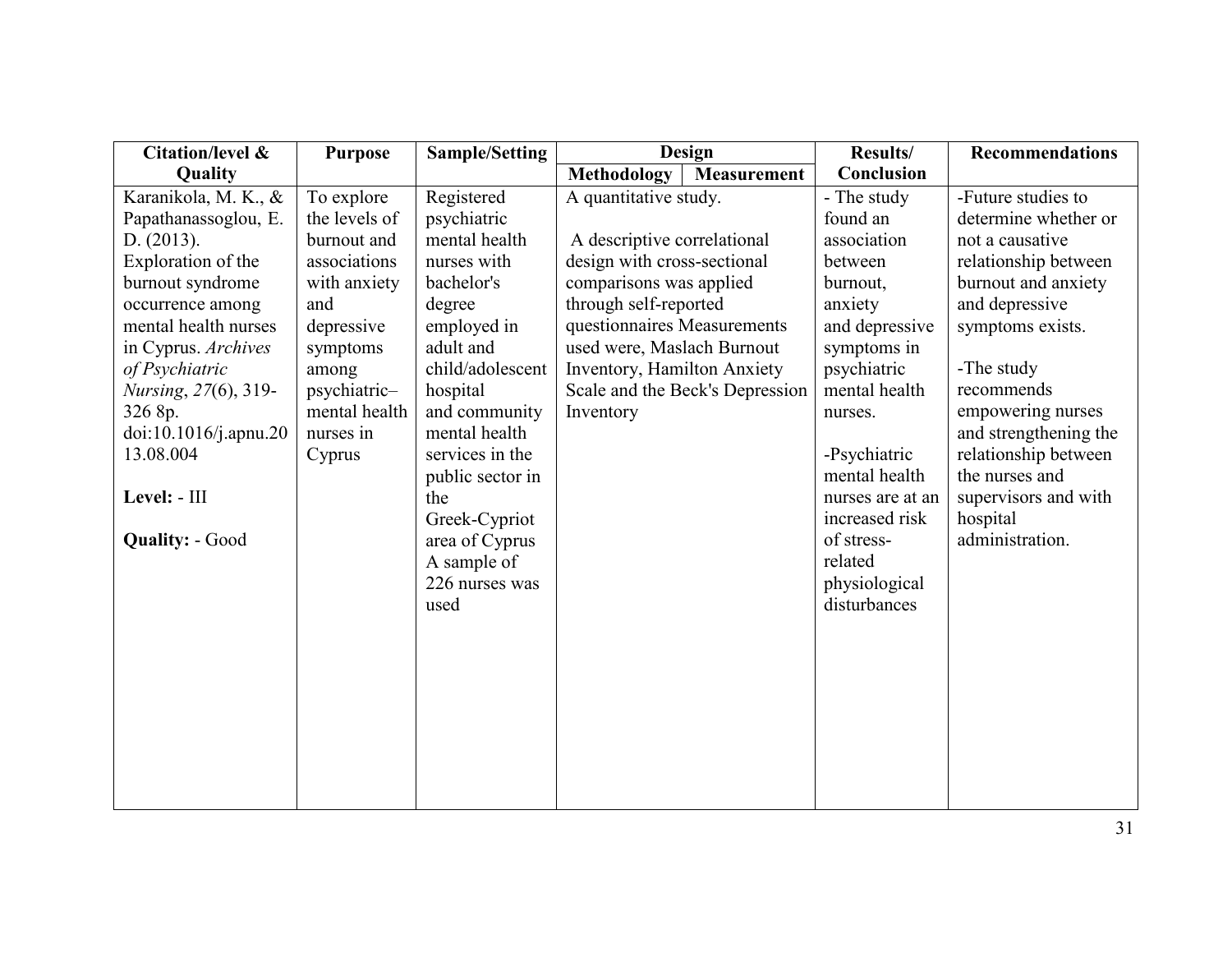| Citation/level &          | <b>Purpose</b> | Sample/        |                             | <b>Design</b>      | Results/          | Recommendations         |
|---------------------------|----------------|----------------|-----------------------------|--------------------|-------------------|-------------------------|
| Quality                   |                | <b>Setting</b> | <b>Methodology</b>          | <b>Measurement</b> | Conclusion        |                         |
| Sherring, S., $\&$        | To describe    | A population   | A qualitative study.        |                    | -Nurses who       | -Further research on    |
| Knight, D. (2009).        | burnout        | sample of all  |                             |                    | have higher-level | burnout among mental    |
| An exploration of         | among mental   | qualified      | A survey design was used.   |                    | academic          | health nurses is needed |
| burnout among city        | health nurses  | mental         |                             |                    | qualifications    | to help find ways to    |
| mental health nurses.     | working at a   | health nurses  | The survey incorporated the |                    | and feel          | lower the risk of       |
| <b>British Journal of</b> | city National  | working at     | Maslach Burnout Inventory   |                    | supported and     | burnout.                |
| <i>Nursing</i> , 18(20),  | Health         | the Trust was  | (MBI)                       |                    | valued at work    |                         |
| 1234-1240 7p.             | Services Trust | recruited. A   |                             |                    | have lower        | -Further research       |
| doi:10.12968/bjon.20      | in the UK and  | total of 475   |                             |                    | levels of         | should also be          |
| 09.18.20.45114            | to develop an  | nurses         |                             |                    | burnout.          | conducted into the      |
|                           | understanding  |                |                             |                    |                   | relationship between    |
| Level: - III              | of the         |                |                             |                    | -The quality and  | burnout and academic    |
|                           | variables      |                |                             |                    | frequency of      | qualifications          |
| <b>Quality: - Good</b>    | involved in    |                |                             |                    | clinical          |                         |
|                           | burnout for    |                |                             |                    | supervision       | -More research to       |
|                           | mental health  |                |                             |                    | decreases the     | uncover the impact of   |
|                           | nurses         |                |                             |                    | level of burnout  | clinical supervision in |
|                           |                |                |                             |                    | experienced.      | supporting and valuing  |
|                           |                |                |                             |                    |                   | mental health nurses,   |
|                           |                |                |                             |                    | -Reducing         | and involving them in   |
|                           |                |                |                             |                    | burnout could     | decision making         |
|                           |                |                |                             |                    | produce cost      |                         |
|                           |                |                |                             |                    | savings and       |                         |
|                           |                |                |                             |                    | improve patient   |                         |
|                           |                |                |                             |                    | care.             |                         |
|                           |                |                |                             |                    |                   |                         |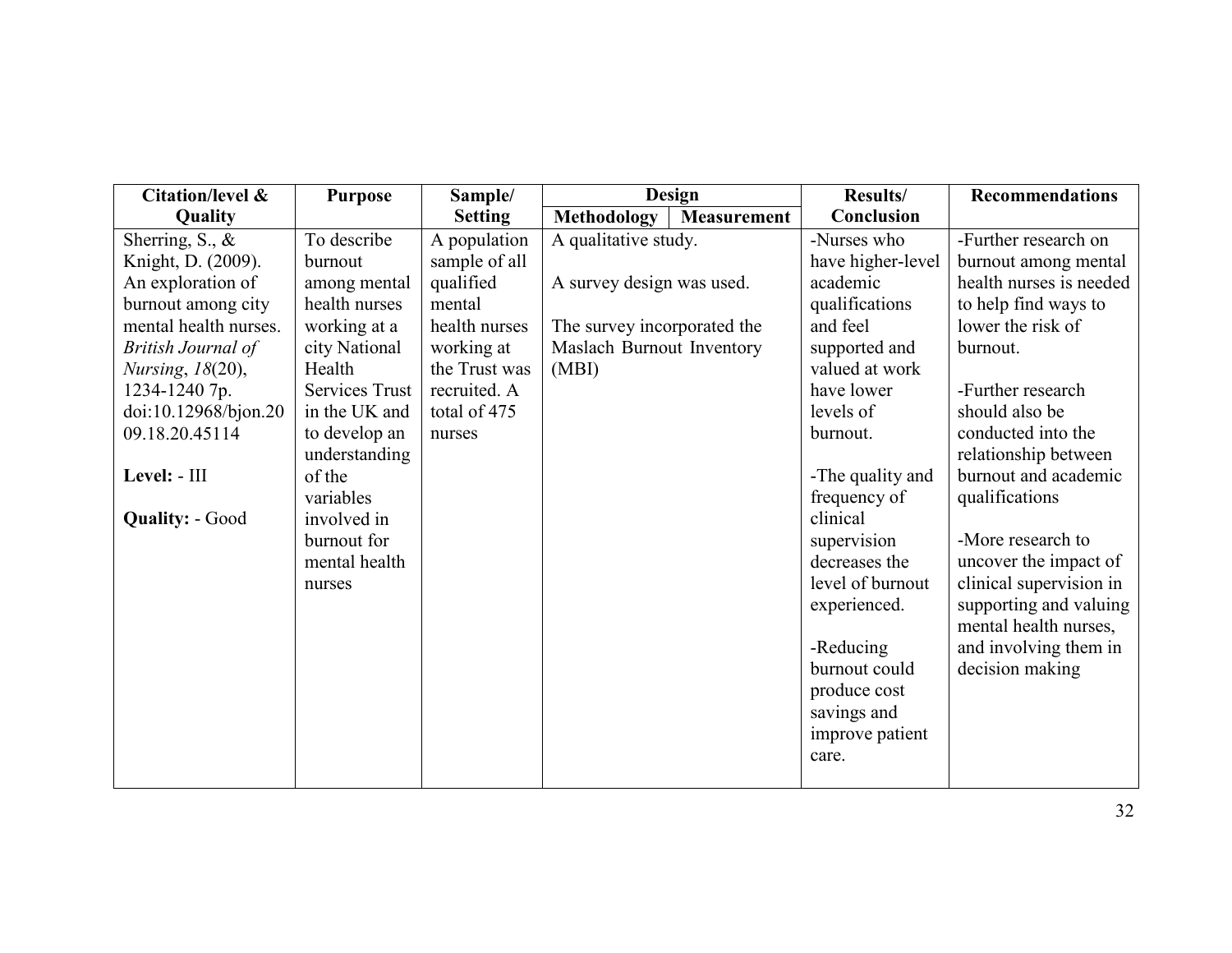| <b>Citation/level &amp;</b> | <b>Purpose</b>   | <b>Sample</b>  |                             | Design             | Results/                         | <b>Recommendations</b> |
|-----------------------------|------------------|----------------|-----------------------------|--------------------|----------------------------------|------------------------|
| Quality                     |                  |                | Methodology                 | <b>Measurement</b> | Conclusion                       |                        |
|                             |                  | <b>Setting</b> |                             |                    |                                  |                        |
| Koivu, A.,                  | The aim of the   | Setting -      | A quasi-                    |                    | - Perceptions of support from    | - To sustain           |
| Saarinen, P. I., &          | study was to     | Medical        | experimental                |                    | superiors, the fairness of       | nurses' well-          |
| Hyrkas, K. (2012).          | examine the      | and            | design                      |                    | leadership and the human         | being at work,         |
| Does clinical               | effectiveness of | Surgical       |                             |                    | resource primacy of the          | nurse managers         |
| supervision                 | Clinical         | units of a     | -Questionnaire              |                    | organization improved among      | need to develop a      |
| promote medical-            | supervision      | Finnish        | surveys were used           |                    | those nurses who                 | learning               |
| surgical nurses'            | $(CS)$ in        | university     |                             |                    | reported effective CS, and their | organization in        |
| well-being at work?         | medical-         | Hospital.      | - The Nordic                |                    | intrinsic work motivation        | the workplace by       |
| A quasi-                    | surgical         |                | Questionnaire for           |                    | remained on a higher level than  | using clinical         |
| experimental 4-year         | nursing by       |                | Psychological and           |                    | that of other nurses             | supervision            |
| follow-up study.            | exploring the    | Sample -       | Social Factors at Work      |                    | - The nurses who did not find    |                        |
| Journal of Nursing          | effects of CS    | Female         | (QPSNordic)                 |                    | their CS effective were inclined | - Research is          |
| Management,                 | $^{on}$          | registered     |                             |                    | to over commitment to work,      | needed to find         |
| $20(3)$ , 401-413.          | psychosocial     | nurses and     | - Self-rated health         |                    | which is common in persons       | out measures that      |
| doi:10.1111/j.1365-         | risk/protective  | nursing        | (SRH)                       |                    | prone to develop burnout and     | promote and            |
| 2834.2012.01388.x           | factors shown    | assistants     | - Maslach Burnout           |                    | related health problems          | evaluate CS in         |
|                             | to be of         | working in     | Inventory-General           |                    | - Quality of work increased      | health care            |
| Level: II                   | importance to    | 5 medical      | Survey (MBI-GS)             |                    | significantly among the nurses   | organizations          |
|                             | nurses' well-    | and 9          | - General Health            |                    | who attended effective CS,       |                        |
| <b>Quality: Good</b>        | being and        | surgical       | Questionnaire               |                    | whereas it decreased among       |                        |
|                             | health           | units of the   | $(GHQ-12)$                  |                    | other nurses.                    |                        |
|                             | outcomes.        | hospital.      | - The Finnish version       |                    | - Perceptions of autonomy and    |                        |
|                             |                  | Altogether     | of the Manchester           |                    | professional efficacy increased  |                        |
|                             |                  | 84 nurses      | <b>Clinical Supervision</b> |                    | among those nurses who           |                        |
|                             |                  |                | Scale (MCSS)                |                    | attended effective CS, whereas   |                        |
|                             |                  |                |                             |                    | these perceptions decreased      |                        |
|                             |                  |                |                             |                    | among the other nurses           |                        |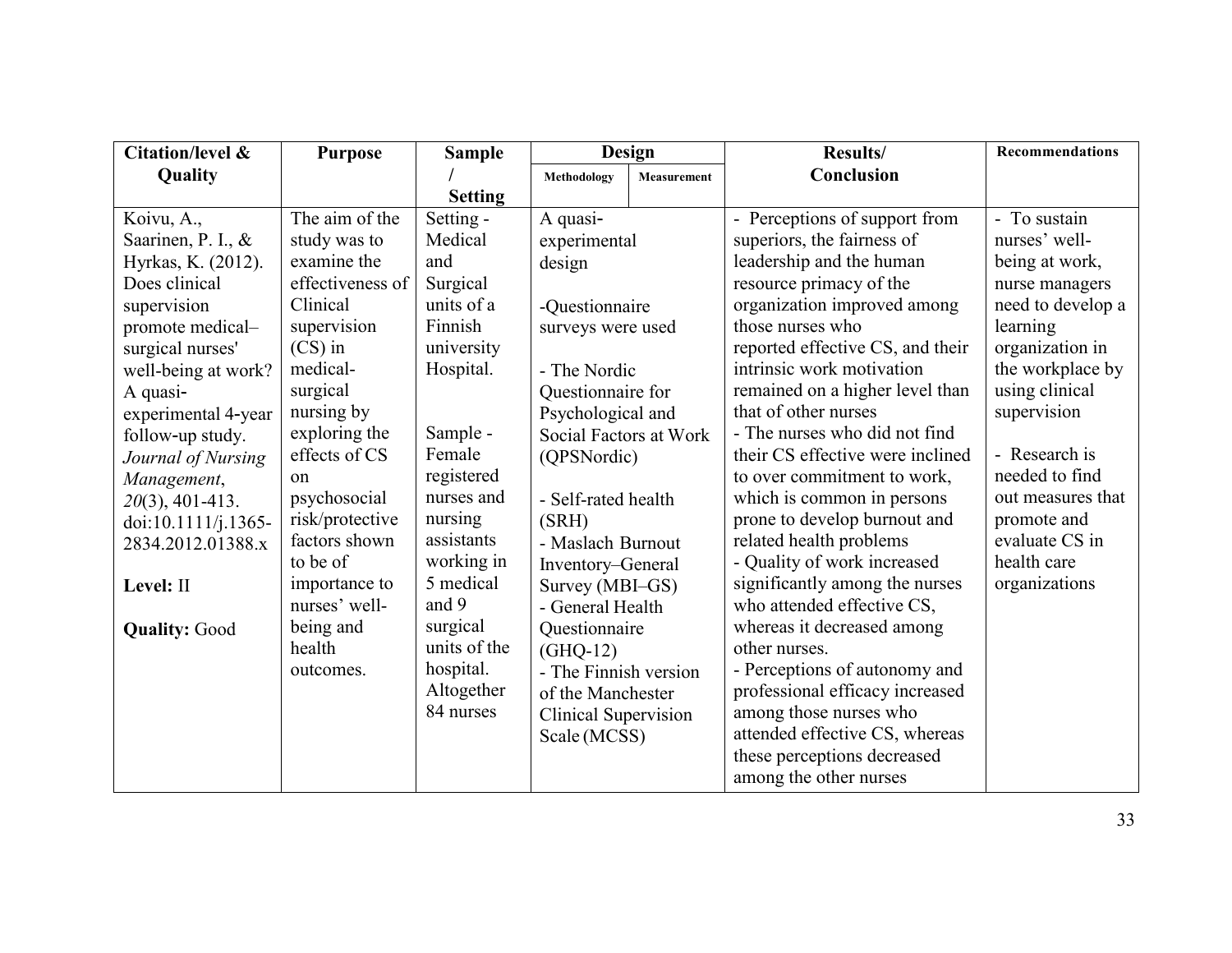| Citation/level &       | <b>Purpose</b> | Sample/        |                                   | <b>Design</b>      | Results/                   | <b>Recommendations</b> |
|------------------------|----------------|----------------|-----------------------------------|--------------------|----------------------------|------------------------|
| Quality                |                | <b>Setting</b> | Methodology                       | <b>Measurement</b> | Conclusion                 |                        |
| Alsaraireh, F., Quinn  | The purpose    | $- A$          |                                   |                    | - Job satisfaction         | - More research        |
| Griffin, M. T., Ziehm, | of this study  | governmental   | Quantitative study, with a        |                    | was found to be negatively | to provide a           |
| S. R., & Fitzpatrick,  | was to         | hospital       | Descriptive, Cross-               |                    | related to turnover        | better                 |
| J. J. (2014). Job      | examine the    | for mental     | sectional design.                 |                    | intention.                 | understanding          |
| satisfaction and       | relationship   | health in      |                                   |                    | - Personal                 | of factors             |
| turnover intention     | between job    | Jordan.        | - The Minnesota Job               |                    | characteristics have       | influencing            |
| among Jordanian        | satisfaction   | - The hospital | <b>Satisfaction Questionnaire</b> |                    | important influences on    | nurses' stress         |
| nurses in psychiatric  | and turnover   | has 250 beds,  | (MSQ) was used to                 |                    | nurses' job                | and job                |
| units. International   | intention      | 200 nurses,    | measure job satisfaction          |                    | satisfaction and turnover  | satisfaction in        |
| Journal of Mental      | among          | and more than  |                                   |                    | intention.                 | mental health          |
| Health Nursing,        | Jordanian      | 30 outpatient  | -Withdrawal Cognition             |                    | - Higher job satisfaction  | nursing and to         |
| 23(5), 460-467 8p.     | nurses in the  | clinics.       | Scale (WCS) was used to           |                    | among female               | identify               |
| doi:10.1111/inm.1207   | psychiatric    | $-179$ nurses  | measure nurse turn over           |                    | nurses and married nurses, | strategies to          |
| $\boldsymbol{0}$       | units of the   | met the        |                                   |                    | and lower job satisfaction | improve working        |
|                        | Jordanian      | inclusion      |                                   |                    | among male nurses and      | might allow            |
| Level - III            | National       | criteria       |                                   |                    | single nurses.             | conditions             |
|                        | Mental         |                |                                   |                    | - Nurses with higher       | - Research on          |
| <b>Quality - Good</b>  | Health         |                |                                   |                    | education had higher       | education              |
|                        | Center.        |                |                                   |                    | intensions of leaving      | and training           |
|                        |                |                |                                   |                    | - Administrative           | programs about         |
|                        |                |                |                                   |                    | interventions are needed   | risk management        |
|                        |                |                |                                   |                    | to improve quality of work | and prevention         |
|                        |                |                |                                   |                    |                            | of violence on         |
|                        |                |                |                                   |                    |                            | nurses                 |
|                        |                |                |                                   |                    |                            |                        |
|                        |                |                |                                   |                    |                            |                        |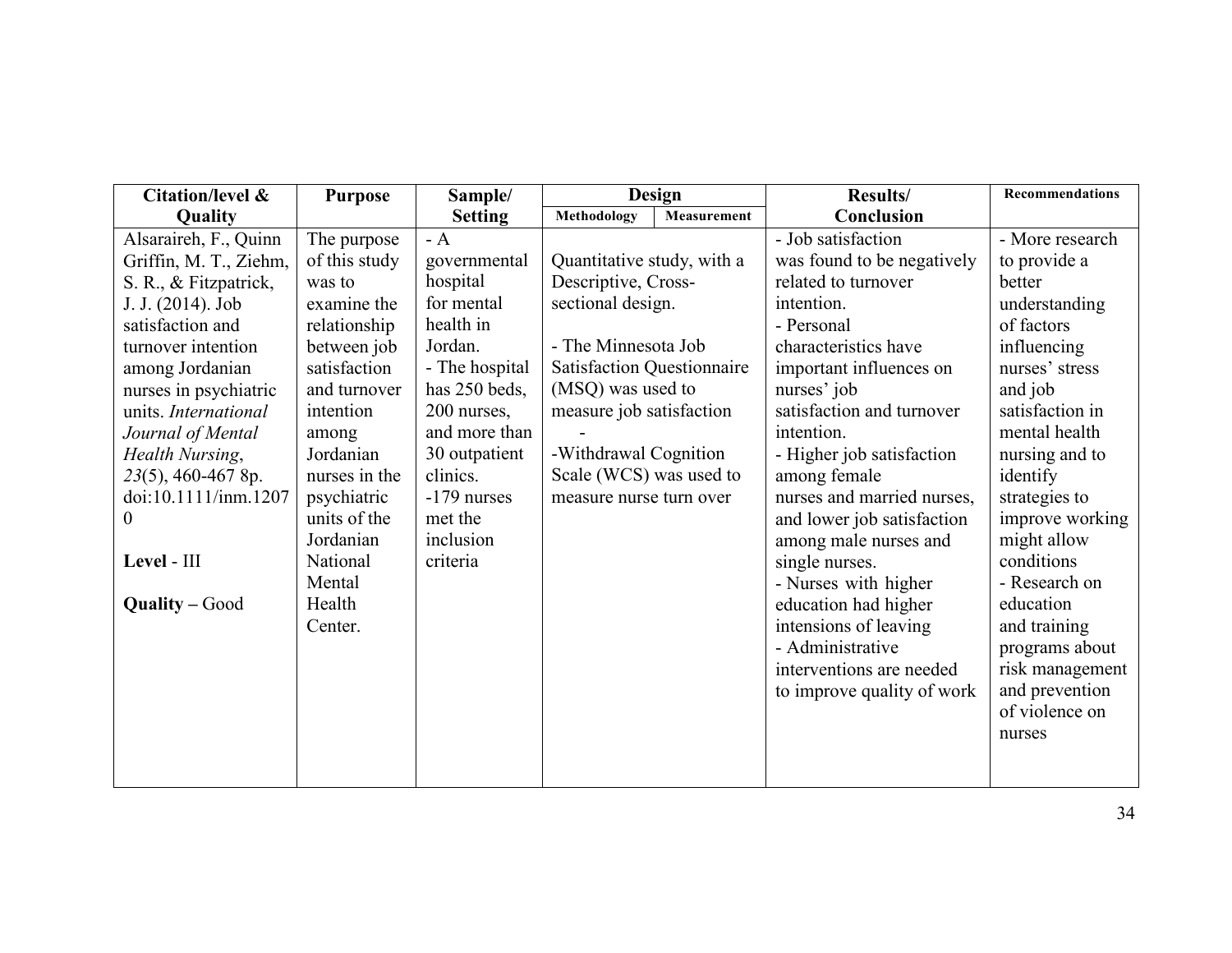| Citation/level &       | <b>Purpose</b> | Sample/        |                             | <b>Design</b>      | Results/           | <b>Recommendations</b>                           |
|------------------------|----------------|----------------|-----------------------------|--------------------|--------------------|--------------------------------------------------|
| Quality                |                | <b>Setting</b> | <b>Methodology</b>          | <b>Measurement</b> | Conclusion         |                                                  |
| Furtado, L. R.,        | To identify    | Setting-       | Prospective descriptive and |                    | - Nursing          | - Hospitals need to                              |
| Batista, M. C., &      | the            | Two public     | inferential study.          |                    | leadership is      | provide incentives                               |
| Silva, F. F. (2011).   | manager's      | hospitals      |                             |                    | important in staff | including better wages                           |
| Leadership's impact    | leadership     |                | - Questionnaires were used  |                    | nurse retention    | and good working                                 |
| in turnover and career | behavior and   | Sample $-$     |                             |                    |                    | conditions for nurses                            |
| abandonment            | to determine   | All nurses     |                             |                    | - private          |                                                  |
| intention: The         | it had an      | except those   |                             |                    | hospitals have     | - Staff nurses need                              |
| Azorean hospital       | impact on      | working in the |                             |                    | higher nurse       | support in enhancing                             |
| nurses case. Hospital  | turnover and   | OR and OPD.    |                             |                    | retention          | both individual and                              |
| Topics, 89(3), 51-58.  | career         | A total of 266 |                             |                    |                    | professional                                     |
| doi:10.1080/0018586    | abandonment    | nurses $(22)$  |                             |                    | - Excessive        | development.                                     |
| 8.2011.596797          | intentions     | head nurses    |                             |                    | nurse turnover is  |                                                  |
|                        | among          | and 244 staff  |                             |                    | costly for         | - Nurse managers need                            |
| Level: III             | nurses         | nurses)        |                             |                    | hospitals          | training in meeting the<br>needs of their nurses |
| <b>Quality: Good</b>   |                |                |                             |                    | - Nurse turnover   |                                                  |
|                        |                |                |                             |                    | has negative       |                                                  |
|                        |                |                |                             |                    | implications for   |                                                  |
|                        |                |                |                             |                    | patients           |                                                  |
|                        |                |                |                             |                    |                    |                                                  |
|                        |                |                |                             |                    | - Organizational   |                                                  |
|                        |                |                |                             |                    | commitment and     |                                                  |
|                        |                |                |                             |                    | economic fact      |                                                  |
|                        |                |                |                             |                    | impact nurse       |                                                  |
|                        |                |                |                             |                    | retention.         |                                                  |
|                        |                |                |                             |                    |                    |                                                  |
|                        |                |                |                             |                    |                    |                                                  |
|                        |                |                |                             |                    |                    |                                                  |
|                        |                |                |                             |                    |                    |                                                  |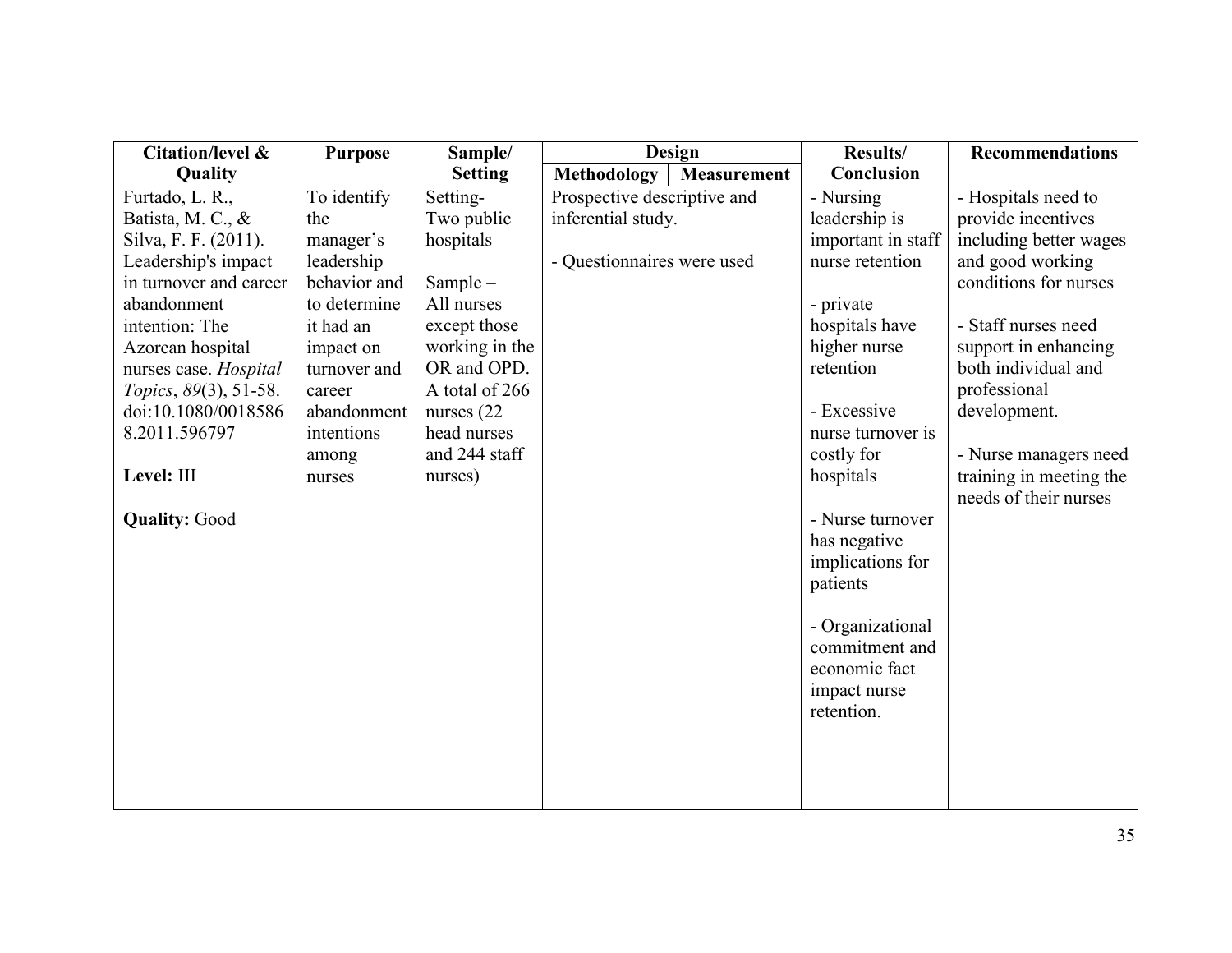| Citation/level &     | <b>Purpose</b> | Sample/        |                          | <b>Design</b> | <b>Results/</b>          | <b>Recommendations</b> |
|----------------------|----------------|----------------|--------------------------|---------------|--------------------------|------------------------|
| Quality              |                | <b>Setting</b> | Methodology              | Measurement   | Conclusion               |                        |
| Hanrahan, N.,        | - To examine   | - 67 hospitals | - Cross-sectional        |               | - Better nurse practice  | - Nurse leaders can    |
| Aiken, L.,           | the extent to  | all members    | observational design     |               | work environments and    | modify some            |
| McClaine, L., $&$    | which          | of the         |                          |               | lower psychiatric nurse  | organizational factors |
| Hanlon, A. (2010).   | organizational | American       | - A secondary analysis   |               | reports of emotional     | including valuing the  |
| Relationship         | factors of the | Hospital       | linked nurse survey data |               | exhaustion and           | contribution of        |
| between psychiatric  | inpatient      | Association    |                          |               | depersonalization        | nurses,                |
| nurse work           | psychiatric    | (AHA)          | - Hospital data          |               | - Changes in the quality | - Nurses should be     |
| environments and     | environments   |                |                          |               | of the nurse practice    | engaged in active      |
| nurse burnout in     | are associated | - Psychiatric  |                          |               | environment              | quality improvement    |
| acute care general   | with           | Nurse Sample   |                          |               | improves psychiatric     | programs               |
| hospitals. Issues in | psychiatric    | $(n = 353)$    |                          |               | nurse job satisfaction,  | Nurse managers         |
| Mental Health        | nurse burnout. |                |                          |               | and leads to better      | should be skilled in   |
| Nursing, $31(3)$ ,   |                |                |                          |               | patient outcomes         | recognizing and        |
| 198-207 10p.         |                |                |                          |               | - Hospital               | addressing problems    |
| doi:10.3109/016128   |                |                |                          |               | administrators and       | that indicate riffs in |
| 40903200068          |                |                |                          |               | nurse managers should    | nurse and physician    |
|                      |                |                |                          |               | recognize the strength   | collaboration, and     |
| Level: III           |                |                |                          |               | of the relationship      | providing adequate     |
|                      |                |                |                          |               | between organizational   | psychiatric nurse      |
| <b>Quality: Good</b> |                |                |                          |               | factors and psychiatric  | staffing and thus      |
|                      |                |                |                          |               | nurse burnout.           | prevent burnout.       |
|                      |                |                |                          |               | - leadership of          | - Future research is   |
|                      |                |                |                          |               | managers is central to   | needed to explore      |
|                      |                |                |                          |               | all aspects of the work  | impact of inpatient    |
|                      |                |                |                          |               | environment and to       | psychiatric care       |
|                      |                |                |                          |               | preventing burnout       | environments and       |
|                      |                |                |                          |               | emotional                | patient outcomes       |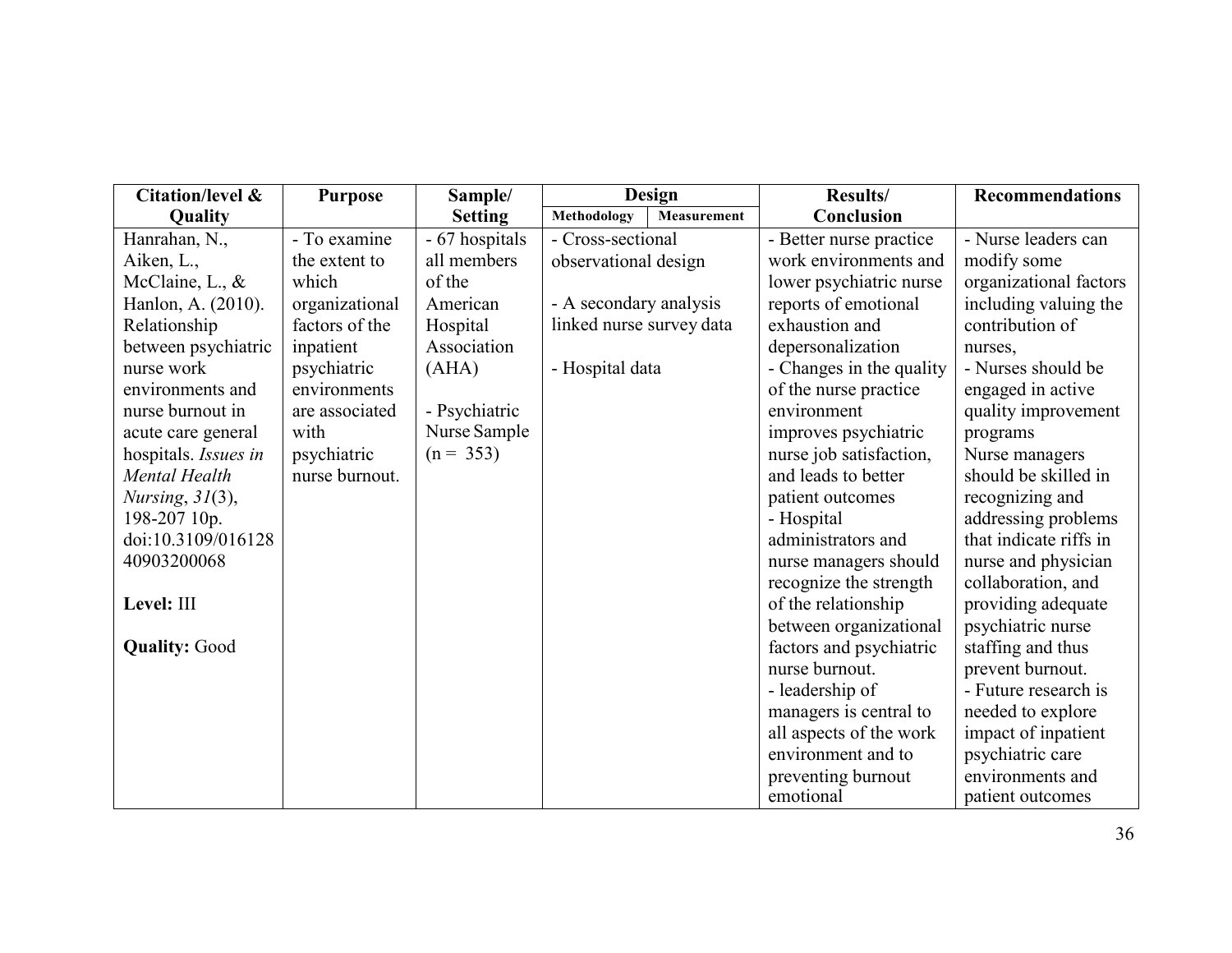| <b>Citation/level &amp;</b> |                | Sample/        | Design                          |             | Results/                               | <b>Recommendations</b>  |
|-----------------------------|----------------|----------------|---------------------------------|-------------|----------------------------------------|-------------------------|
| Quality                     | <b>Purpose</b> | <b>Setting</b> | <b>Methodology</b>              | Measurement | Conclusion                             |                         |
| Madathil, R., Heck,         | To examine the | - Eighty-nine  | Quantitative study              |             | - Leadership style                     | - Transformational      |
| N. C., &                    | relationships  | psychiatric    |                                 |             | and work role                          | leadership by nurse     |
| Schuldberg, D.              | between        | nurses         | - Descriptive cross-sectional   |             | autonomy were                          | supervisors may help    |
| $(2014)$ . Burnout in       | leadership     | from Montana   | design.                         |             | found to be                            | to reduce burnout       |
| psychiatric nursing:        | style of       | and New        |                                 |             | environmental                          | while also reducing     |
| Examining the               | psychiatric    | York           | - The Maslach Burnout           |             | factors that protect                   | the impact of           |
| interplay of                | nurse          | hospitals      | <b>Inventory-Human Services</b> |             | against burnout in                     | depressive symptoms     |
| autonomy,                   | supervisors,   |                | Survey                          |             | nurses                                 | on feelings of          |
| leadership style,           | work role      |                |                                 |             |                                        | personal                |
| and depressive              | autonomy, and  |                | - Demographic questionnaire     |             | - The relationship                     | accomplishment in       |
| symptoms. Archives          | psychological  |                |                                 |             | between depressive                     | psychiatric nurses.     |
| of Psychiatric              | distress in    |                | - Multifactor Leadership        |             | symptoms and the                       |                         |
| Nursing, 28(3),             | relation to    |                | Questionnaire                   |             | burnout component                      | - Future research is    |
| 160-166 7p.                 | psychiatric    |                |                                 |             | of personal                            | needed to find out if   |
| doi:10.1016/j.apnu.         | nurse burnout  |                | - Nursing Work Index            |             | accomplishment is                      | there is an association |
| 2014.01.002                 |                |                |                                 |             | influenced by                          | between nurse           |
|                             |                |                | - Brief Symptom Inventory       |             | nurses' perceptions                    | supervisor leadership   |
| Level: III                  |                |                |                                 |             | of the leadership                      | style and decrease in   |
|                             |                |                |                                 |             | style in their work                    | rates of nurse          |
| <b>Quality: Good</b>        |                |                |                                 |             | environment                            | burnout and turnover.   |
|                             |                |                |                                 |             |                                        |                         |
|                             |                |                |                                 |             | - nurse supervisor                     |                         |
|                             |                |                |                                 |             | leadership                             |                         |
|                             |                |                |                                 |             | styles are a possible<br>environmental |                         |
|                             |                |                |                                 |             |                                        |                         |
|                             |                |                |                                 |             | protective factor                      |                         |
|                             |                |                |                                 |             |                                        |                         |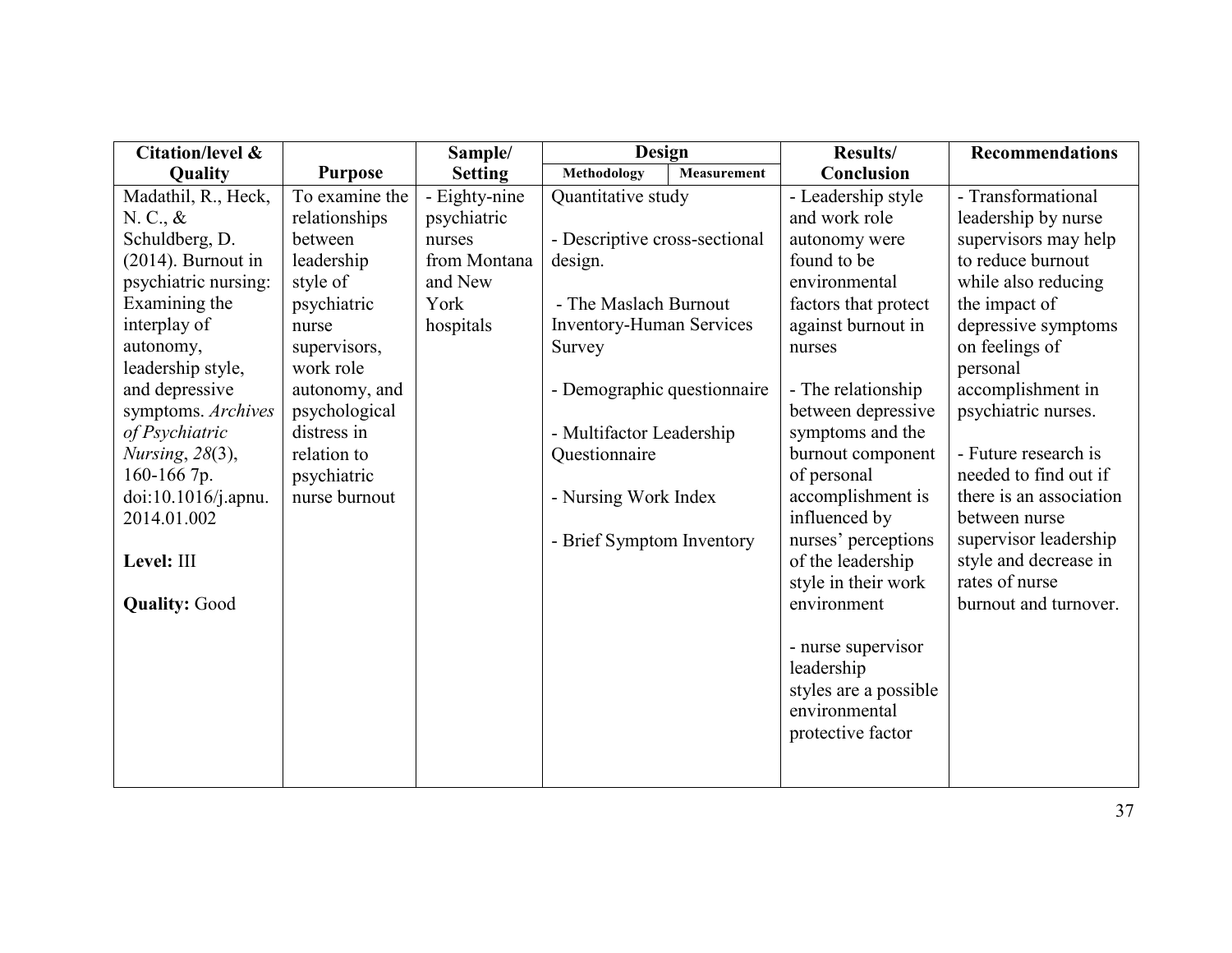| <b>Citation/level &amp;</b> | <b>Purpose</b> | Sample/        | Design                           | Results/           | <b>Recommendations</b> |
|-----------------------------|----------------|----------------|----------------------------------|--------------------|------------------------|
| Quality                     |                | <b>Setting</b> | Methodology<br>Measurement       | conclusion         |                        |
| Hamaideh, S. H.             | To measure     | The target     | Descriptive correlational cross- | - Nurses with      | -Improvement of the    |
| (2011). Burnout,            | the levels of  | population     | sectional design                 | high levels of     | psychosocial work      |
| social support, and         | burnout and    | was            |                                  | burnout are more   | environment among      |
| job satisfaction            | identify the   | Jordanian      | The Maslach Burnout Inventory    | likely to leave    | mental health nurses.  |
| among                       | correlates of  | nurses         | $(MBI)$ .                        | their job.         |                        |
| Jordanian mental            | burnout        | working in     | The Social Support Scale(SSS).   | -Improving         | - Increase continuing  |
| health nurses. Mental       | among          | mental health  | The Job Satisfaction Scale       | working            | education programs     |
| Health Nursing,             | Jordanian      | care settings  | (JSS)                            | conditions,        | for nurses, especially |
| 32:234-242. doi:            | mental health  | in Jordan.     |                                  | ensures a safe     | in stress management,  |
| 10.3109/01612840.20         | nurses.        | 220 were       |                                  | working            | coping skills, and     |
| 10.546494                   |                | invited to     |                                  | environment.       | personal skills and    |
|                             |                | participate.   |                                  | - Increasing job   | accomplishments, and   |
| Level: III                  |                |                |                                  | satisfaction, and  | those that update      |
|                             |                |                |                                  | training           | knowledge.             |
| <b>Quality: Good</b>        |                |                |                                  | supervisors to     |                        |
|                             |                |                |                                  | support staff are  | -Supervisors should    |
|                             |                |                |                                  | important steps in | help minimize          |
|                             |                |                |                                  | reducing burnout   | conflicting tasks and  |
|                             |                |                |                                  | levels.            | provide advice and     |
|                             |                |                |                                  |                    | support for non-work   |
|                             |                |                |                                  |                    | issues.                |
|                             |                |                |                                  |                    |                        |
|                             |                |                |                                  |                    |                        |
|                             |                |                |                                  |                    |                        |
|                             |                |                |                                  |                    |                        |
|                             |                |                |                                  |                    |                        |
|                             |                |                |                                  |                    |                        |
|                             |                |                |                                  |                    |                        |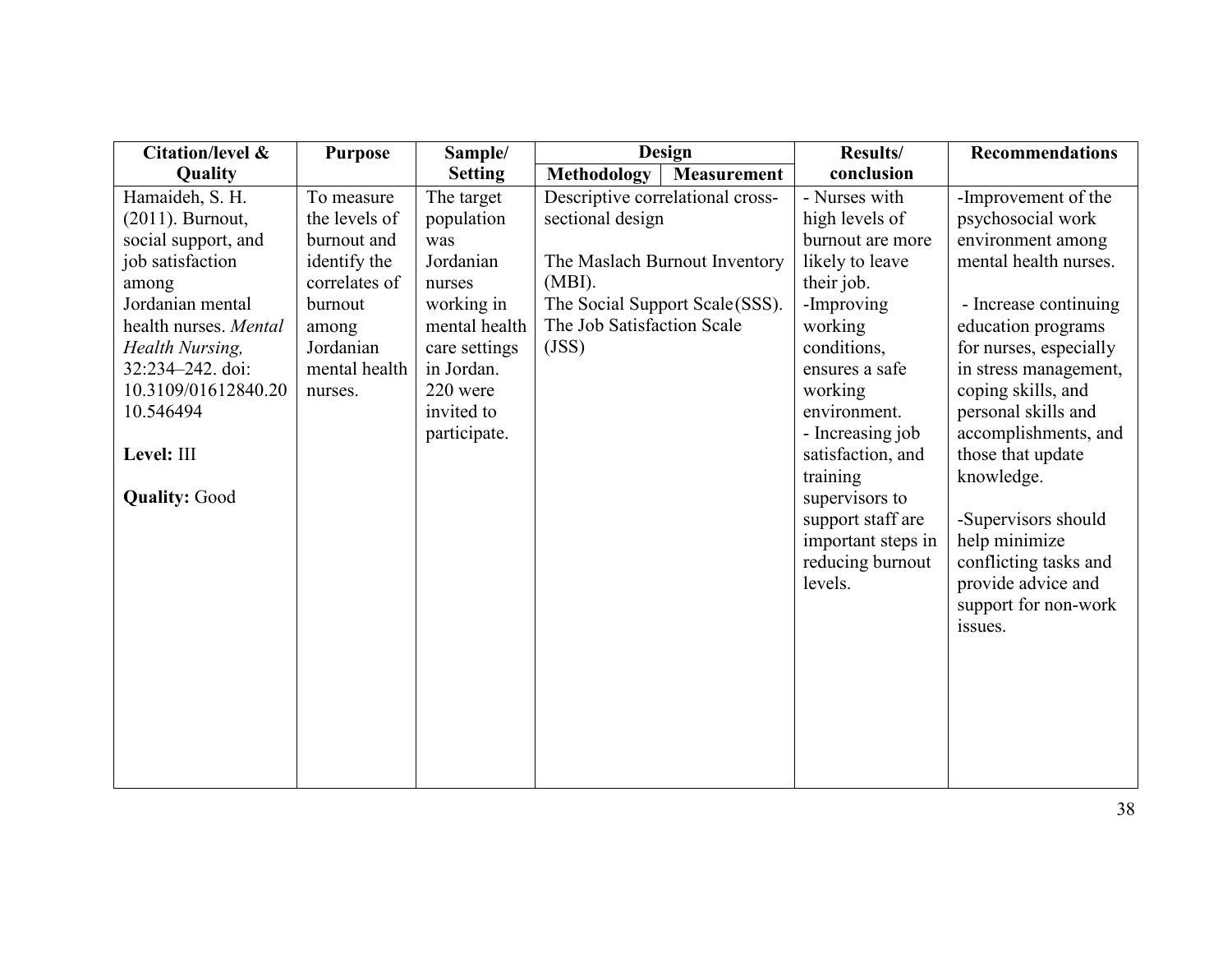| <b>Citation/level &amp;</b> | <b>Purpose</b> | Sample/        | <b>Design</b>                            | Results/           | <b>Recommendations</b> |
|-----------------------------|----------------|----------------|------------------------------------------|--------------------|------------------------|
| Quality                     |                | <b>Setting</b> | <b>Methodology</b><br><b>Measurement</b> | conclusion         |                        |
| Long, C. G., Harding,       | The study      | 128 nurses     | Questionnaire surveys                    | -Staff are         | - Securing             |
| S., Payne, K., &            | examined       | $(46$ RNs and  |                                          | motivated by and   | organizational and     |
| Collins, L. (2014).         | the            | 81 Health      | -Secure Unit Supervision                 | feel positive      | management support     |
| Nursing and health-care     | perceived      | Care           | Questionnaire (SUSQ)                     | about clinical     | and agreement to       |
| assistant experience of     | benefits, the  | Assistants)    |                                          | supervision (CS)   | commit the necessary   |
| supervision in a            | best practice  | The            | -Supervision Audit                       | -There is a        | resources.             |
| medium secure               | elements       | women's        | Questionnaire                            | widespread lack    |                        |
| psychiatric service for     | and the        | service of     |                                          | of knowledge       | - Developing and       |
| women: Implications         | practical      | an             | -Partnership Questionnaire for           | about CS           | operationalizing a     |
| for service                 | aspects of     | independent    | Supervision                              | - Education and    | strategic plan for CS  |
| development. Journal        | clinical       | charitable     |                                          | training on the    |                        |
| of Psychiatric &            | supervision    | trust          | -The Bradford Clinical                   | purpose and        | - Integrity monitoring |
| Mental Health Nursing,      | including      | hospital       | <b>Supervision Scale</b>                 | practice of CS is  | and evaluation         |
| $2I(2)$ , 154-162.          | how to         | with a         |                                          | needed.            |                        |
| doi:10.1111/jpm.12066       | improve        | pathway of     |                                          | -Motivated staff   |                        |
|                             | practice.      | care from      |                                          | play a major role  |                        |
| Level: III                  |                | medium         |                                          | in communication   |                        |
|                             |                | security       |                                          | strategy to inform |                        |
| <b>Quality: Good</b>        |                | through to     |                                          | and motivate       |                        |
|                             |                | low security   |                                          | other staff        |                        |
|                             |                | to open        |                                          |                    |                        |
|                             |                | mental         |                                          |                    |                        |
|                             |                | health         |                                          |                    |                        |
|                             |                | settings was   |                                          |                    |                        |
|                             |                | used           |                                          |                    |                        |
|                             |                |                |                                          |                    |                        |
|                             |                |                |                                          |                    |                        |
|                             |                |                |                                          |                    |                        |
|                             |                |                |                                          |                    |                        |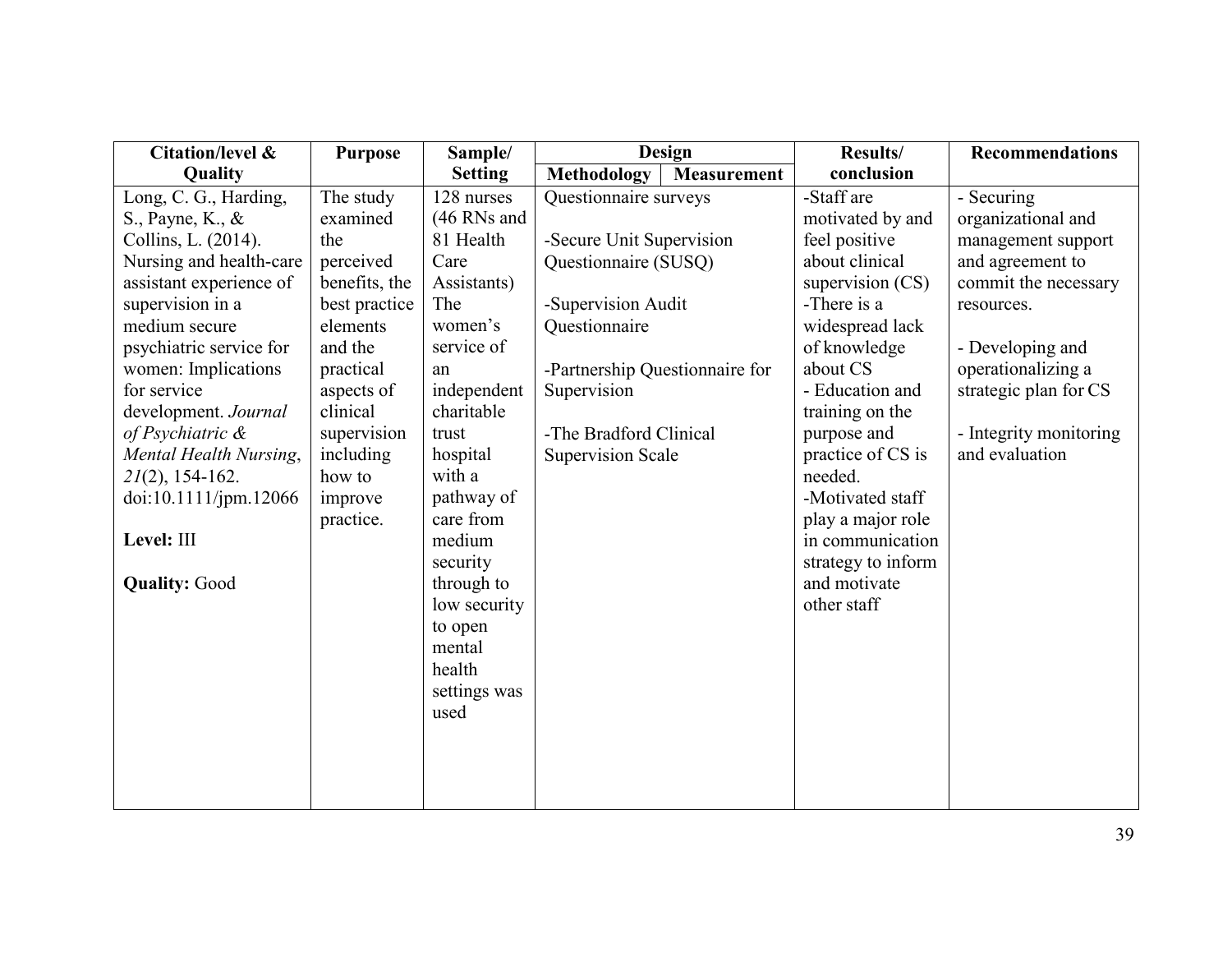| Citation/level &                                                                                                                                                                                                                                                                                     | <b>Purpose</b>                                                                                                                | Sample/                                                                                                              |                                                                                                                                                            | Design      | Results/                                                                                                                                                                                                               | <b>Recommendations</b>                                                                                                                                                                                                                                                                                                                                                                                    |
|------------------------------------------------------------------------------------------------------------------------------------------------------------------------------------------------------------------------------------------------------------------------------------------------------|-------------------------------------------------------------------------------------------------------------------------------|----------------------------------------------------------------------------------------------------------------------|------------------------------------------------------------------------------------------------------------------------------------------------------------|-------------|------------------------------------------------------------------------------------------------------------------------------------------------------------------------------------------------------------------------|-----------------------------------------------------------------------------------------------------------------------------------------------------------------------------------------------------------------------------------------------------------------------------------------------------------------------------------------------------------------------------------------------------------|
| Quality                                                                                                                                                                                                                                                                                              |                                                                                                                               | <b>Setting</b>                                                                                                       | <b>Methodology</b>                                                                                                                                         | Measurement | conclusion                                                                                                                                                                                                             |                                                                                                                                                                                                                                                                                                                                                                                                           |
| Kanste, O., Kyngäs,<br>H., & Nikkil, J.<br>$(2007)$ . The<br>relationship between<br>multidimensional<br>leadership and<br>burnout among<br>nursing staff. Journal<br>of Nursing<br>Management, 15(7),<br>731-739.<br>doi:10.1111/j.1365-<br>2934.2006.00741.x<br>Level: III<br><b>Quality: Good</b> | To explore<br>the<br>relationship<br>between<br>multi-<br>dimensional<br>leadership<br>and burnout<br>among<br>nursing staff. | 601 nurses<br>and nurse<br>managers<br>working in<br>different<br>health care<br>organizations<br>around<br>Finland. | Non-experimental survey<br>design<br>-Multifactor Leadership<br>Questionnaire (MLQ)<br>- Maslach Burnout Inventory-<br>Human Services Survey (MBI-<br>HSS) |             | -Rewarding<br>transformational<br>leadership can<br>protect nurses<br>from<br>depersonalization.<br>-Management-by-<br>exception protects<br>from<br>depersonalization<br>and increases<br>personal<br>accomplishment. | -It is recommended<br>that nurse managers<br>need training on how<br>to give their staff<br>adequate feedback<br>about performance,<br>social support,<br>individualized<br>consideration and<br>encouragement to<br>develop know-how.<br>-The study suggests<br>that interventions<br>aimed at preventing or<br>reducing burnout need<br>to focus on the<br>leadership behavior of<br>the nurse manager. |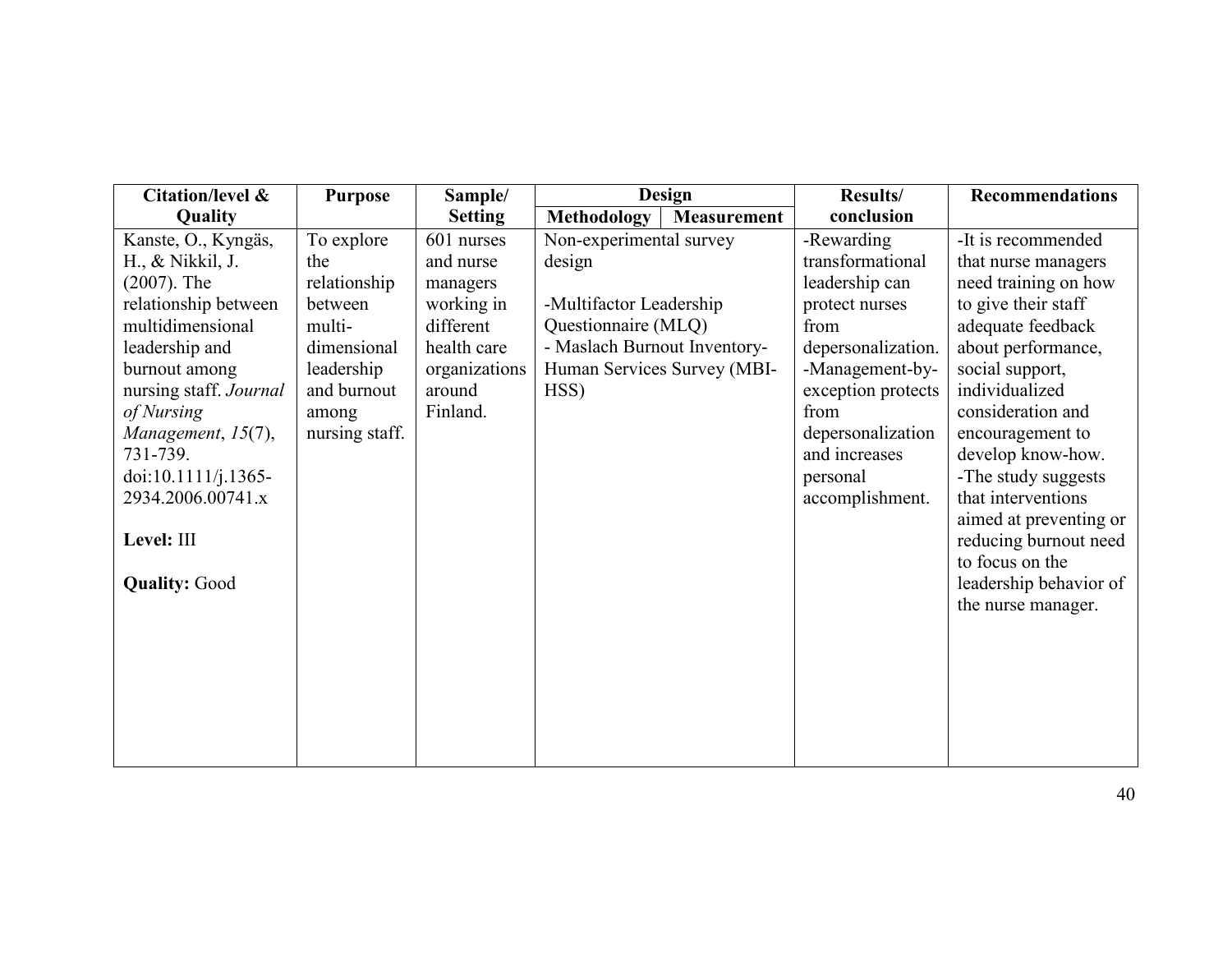| Citation/level &                                                                                                                                                                                                                                                                                                                                                                                                                                                    | <b>Purpose</b>                                                                                                                                                                                        | Sample/                                                                                                                                                                           | <b>Design</b>                                                                                                                                                                                                                                                                  | <b>Results/</b>                                                                                                                                                                                                                    | <b>Recommendations</b>                                                                                                                                                                                                                                                                                                                                       |
|---------------------------------------------------------------------------------------------------------------------------------------------------------------------------------------------------------------------------------------------------------------------------------------------------------------------------------------------------------------------------------------------------------------------------------------------------------------------|-------------------------------------------------------------------------------------------------------------------------------------------------------------------------------------------------------|-----------------------------------------------------------------------------------------------------------------------------------------------------------------------------------|--------------------------------------------------------------------------------------------------------------------------------------------------------------------------------------------------------------------------------------------------------------------------------|------------------------------------------------------------------------------------------------------------------------------------------------------------------------------------------------------------------------------------|--------------------------------------------------------------------------------------------------------------------------------------------------------------------------------------------------------------------------------------------------------------------------------------------------------------------------------------------------------------|
| Quality                                                                                                                                                                                                                                                                                                                                                                                                                                                             |                                                                                                                                                                                                       | <b>Setting</b>                                                                                                                                                                    | <b>Methodology</b><br>Measurement                                                                                                                                                                                                                                              | Conclusion                                                                                                                                                                                                                         |                                                                                                                                                                                                                                                                                                                                                              |
| Laschinger, H. K. S.,<br>Labatt, A., Borgogni,<br>L., Consiglio, C.,<br>Read, E. (2015). The<br>effects of authentic<br>leadership, six areas<br>of worklife, and<br>occupational coping<br>self-efficacy on new<br>graduate nurses'<br>burnout and mental<br>health: A cross-<br>sectional study.<br><b>International Journal</b><br>of Nursing Studies 52<br>$(5)$ 1080-1089.<br>doi.org/10.1016/j.ijnu<br>rstu.2015.03.002<br>Level: III<br><b>Quality: Good</b> | To test a<br>model<br>linking<br>authentic<br>leadership,<br>areas of work<br>life.<br>occupational<br>coping self-<br>efficacy,<br>burnout, and<br>mental health<br>among new<br>graduate<br>nurses. | <b>New</b><br>graduate nurses<br>with less than 3<br>years of nursing<br>experience<br>working in direct<br>patient care<br>settings.<br>1009 new nurses<br>from across<br>Canada | -Cross-sectional<br>study. Standardized<br>questionnaires<br>- General Health<br>Questionnaire<br>- Maslach Burnout<br><b>Inventory-General Survey</b><br>- Authentic Leadership<br>Questionnaire<br>- Areas of Worklife Scale<br>- Occupational Coping<br>Self-Efficacy scale | -Burnout is an<br>occupational<br>hazard that has<br>detrimental<br>effects on the<br>mental health of<br>new graduate<br>nurses.<br>- Burnout<br>threatens<br>retention of new<br>graduate nurses in<br>mental health<br>nursing. | - Leaders need to<br>play an important role<br>in strengthening new<br>nurses' confidence in<br>their ability to cope<br>with the demands of<br>their jobs.<br>- Leaders should<br>protect nurses from<br>burnout development<br>and poor mental<br>health.<br>- Leadership training<br>is needed to develop<br>supervisors' authentic<br>leadership skills. |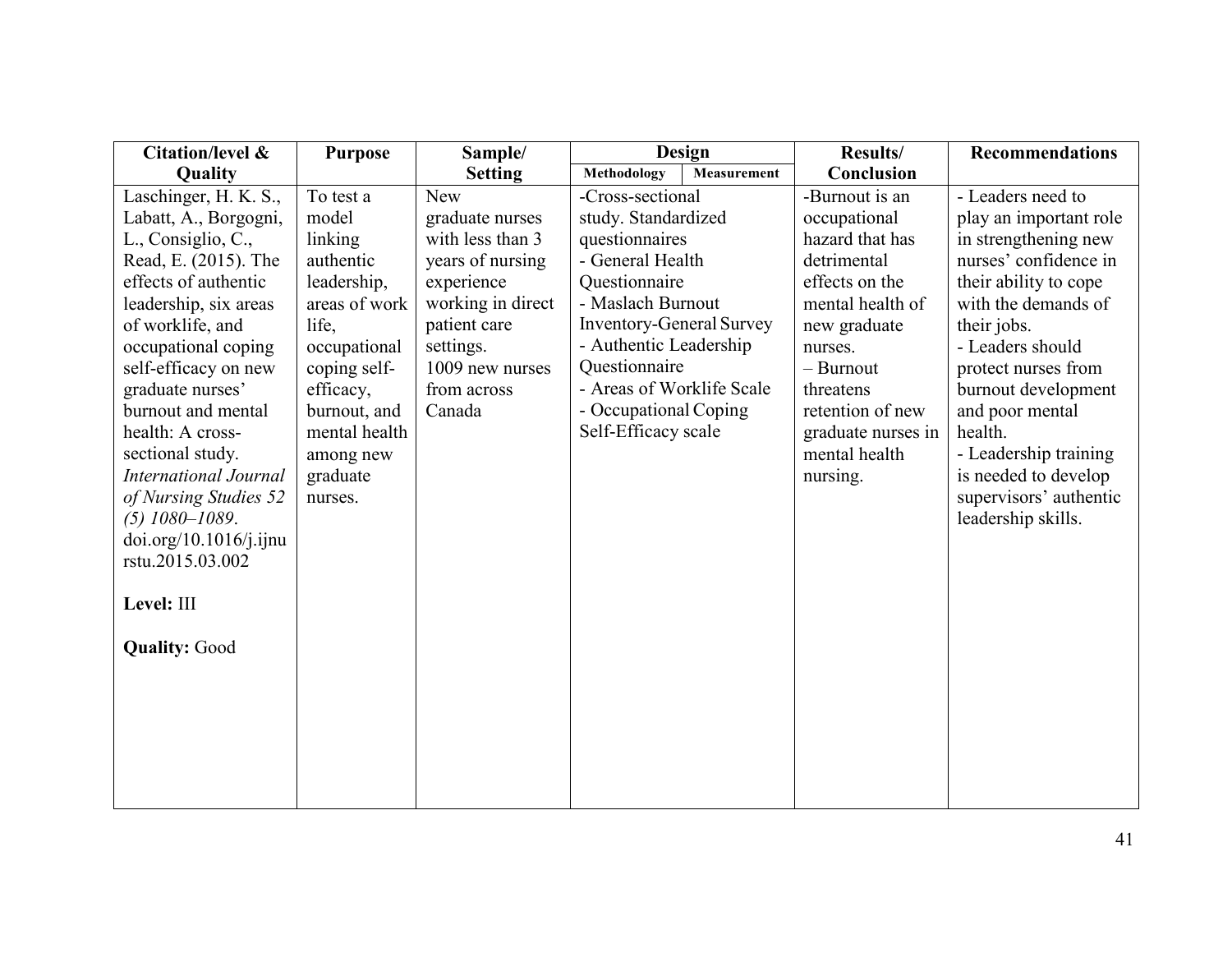| Citation/level &      | <b>Purpose</b>   | Sample/        |                               | Design                       | Results/           | <b>Recommendations</b>  |
|-----------------------|------------------|----------------|-------------------------------|------------------------------|--------------------|-------------------------|
| Quality               |                  | <b>Setting</b> | Methodology                   | <b>Measurement</b>           | conclusion         |                         |
| Bowers, L., Nijman,   | To understand    | 136 acute      |                               | Multivariate cross-sectional | -Overall           | -To assist wards in     |
| H., Simpson, A., $\&$ | the relationship | psychiatric    | design.                       |                              | performance of     | establishing and        |
| Jones, J. (2011). The | between          | wards with     |                               | Questionnaires were used.    | staff teams is     | maintaining an          |
| relationship between  | leadership,      | their staff in |                               |                              | associated with    | effective structure for |
| leadership, team      | team working,    | <b>26 NHS</b>  |                               | -The Attitude to Personality | differing rates of | patients, will require  |
| working, structure,   | structure,       | Trusts in      | <b>Disorder Questionnaire</b> |                              | containment        | an intervention that    |
| burnout and attitude  | burnout and      | England,       | (APDQ)                        |                              | onwards.           | enhances leadership     |
| to patients on acute  | attitude to      |                |                               | -Ward Atmosphere Scale       | -Interventions to  | and supports and        |
| psychiatric wards.    | patients on      |                | (WAS)                         |                              | reduce rates of    | builds the ward team    |
| Social Psychiatry &   | acute            |                |                               | - Team Climate Inventory     | containment on     | and its functioning.    |
| Psychiatric           | psychiatric      |                | (TCI)                         |                              | wards may need     | -Leadership training    |
| Epidemiology, 46(2),  | wards, and       |                | -Multifactor Leadership       |                              | to address staff   | for the ward manager.   |
| 143-148.              | assess how that  |                | Questionnaire (MLQ)           |                              | issues at every    | -Team building          |
| doi:10.1007/s00127-   | relates to rates |                |                               | -Maslach Burnout Inventory   | level, from        | interventions for the   |
| 010-0180-8            | of conflict and  |                | $(MBI)$ .                     |                              | leadership         | team.                   |
|                       | containment.     |                |                               |                              | through to staff   | -Ward rule and routine  |
| Level: III            |                  |                |                               |                              | attitudes.         | clarification and       |
|                       |                  |                |                               |                              |                    | agreement to            |
| <b>Quality: Good</b>  |                  |                |                               |                              |                    | strengthen structure.   |
|                       |                  |                |                               |                              |                    | -Clinical supervision   |
|                       |                  |                |                               |                              |                    | to reduce burnout and   |
|                       |                  |                |                               |                              |                    | enhance positive        |
|                       |                  |                |                               |                              |                    | attitudes to difficult  |
|                       |                  |                |                               |                              |                    | patients.               |
|                       |                  |                |                               |                              |                    |                         |
|                       |                  |                |                               |                              |                    |                         |
|                       |                  |                |                               |                              |                    |                         |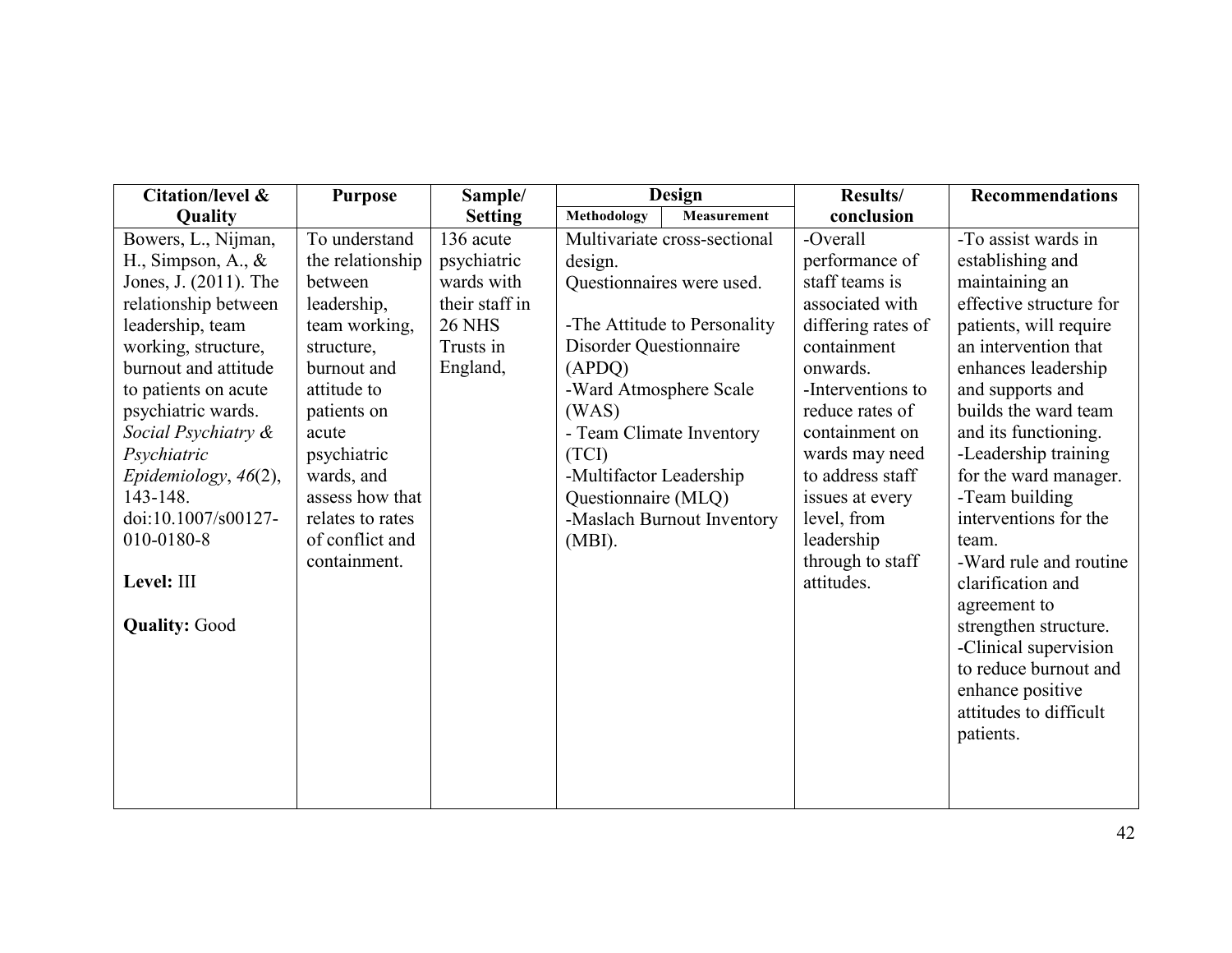| Citation/level &     | <b>Purpose</b> | Sample/        | Design                  |                                 | Results/               | <b>Recommendations</b>  |
|----------------------|----------------|----------------|-------------------------|---------------------------------|------------------------|-------------------------|
| Quality              |                | <b>Setting</b> | <b>Methodology</b>      | Measurement                     | Conclusion             |                         |
| Kanste, O. (2008).   | To explore     | 900 nurses     | Surveys                 |                                 | -Nursing leadership is | -Active and future-     |
| The association      | the            | and nurse      |                         |                                 | both positively and    | oriented                |
| between leadership   | association    | managers in    | -Multifactor Leadership |                                 | negatively associated  | transformational        |
| behavior and burnout | between        | various        | Questionnaire (MLQ)     |                                 | with burnout among     | leadership and          |
| among nursing        | leadership     | health care    |                         |                                 | nursing personnel.     | rewarding               |
| personnel in health  | behavior and   | organizations  | -Maslach Burnout        |                                 |                        | subordinates seem to    |
| care. Nordic Journal | burnout        | around         |                         | <b>Inventory-Human Services</b> | - Active management-   | protect from burnout.   |
| of Nursing Research, | among          | Finland        | Survey (MBI-HSS).       |                                 | by-exception behavior  | - Forward-looking       |
| $28(3)$ , 4 -8.      | nursing        |                |                         |                                 | of the nurse manager   | transformational nurse  |
| doi:10.1177/0107408  | personnel in   |                |                         |                                 | may increase personal  | manager are essential   |
| 30802800302          | health care    |                |                         |                                 | accomplishment.        | in successful nursing   |
|                      |                |                |                         |                                 |                        | leadership              |
| Level: III           |                |                |                         |                                 | -Passive               |                         |
|                      |                |                |                         |                                 | management-by-         | -Traditional leadership |
| <b>Quality: Good</b> |                |                |                         |                                 | exception and laissez- | behavior such as        |
|                      |                |                |                         |                                 | faire leadership were  | rewarding and active    |
|                      |                |                |                         |                                 | positively related to  | monitoring of work      |
|                      |                |                |                         |                                 | emotional exhaustion   | performance is still    |
|                      |                |                |                         |                                 | and depersonalization, | needed in nursing.      |
|                      |                |                |                         |                                 | while the connection   |                         |
|                      |                |                |                         |                                 | to personal            |                         |
|                      |                |                |                         |                                 | accomplishment was     |                         |
|                      |                |                |                         |                                 | negative               |                         |
|                      |                |                |                         |                                 |                        |                         |
|                      |                |                |                         |                                 |                        |                         |
|                      |                |                |                         |                                 |                        |                         |
|                      |                |                |                         |                                 |                        |                         |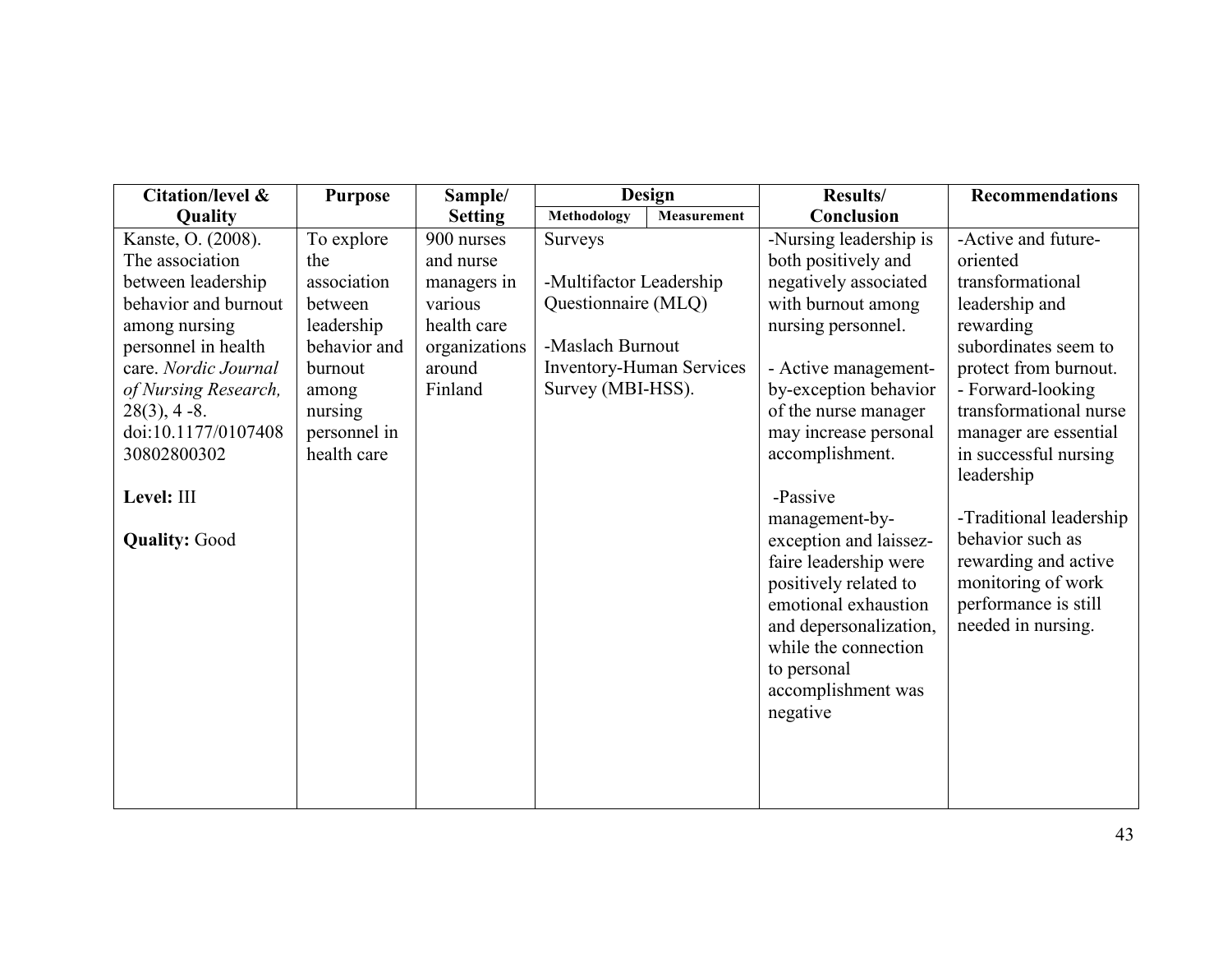| Citation/level &        | <b>Purpose</b> | Sample/        |                            | Design      | Results/               | <b>Recommendations</b>  |
|-------------------------|----------------|----------------|----------------------------|-------------|------------------------|-------------------------|
| Quality                 |                | <b>Setting</b> | Methodology                | Measurement | Conclusion             |                         |
| Koivu, A., Saarinen,    | To identify    | 304 female     | Survey                     |             | -Clinical supervision  | -Management             |
| P. I., & Hyrkas, K.     | which nurses   | hospital       |                            |             | is job associated with | planning to provide     |
| $(2012)$ . Who benefits | benefitted     | nurses         | - Manchester Clinical      |             | job and personal       | formal support for      |
| from clinical           | from clinical  | working in     | Supervision Scale (MCSS)   |             | resources that         | health care providers.  |
| supervision and how?    | supervision    | medical and    |                            |             | promote well-being at  |                         |
| The association         | and explore    | surgical units | - Nordic Questionnaire for |             | work.                  | -Reflecting on practice |
| between clinical        | whether they   | in Finland     | Psychological and Social   |             |                        | in clinical supervision |
| supervision and the     | were           |                | Factors at Work            |             | -Efficient clinical    | generates new ideas     |
| work-related well-      | healthier and  |                | (QPSNordic)                |             | supervision is         | about how to improve    |
| being of female         | more           |                |                            |             | probably both an       | the quality of care and |
| hospital nurses.        | satisfied with |                | - General Health           |             | antecedent as well as  | the psychosocial work   |
| Journal of Clinical     | their work     |                | Questionnaire (GHQ-12)     |             | a consequence of       | environment.            |
| Nursing, 21(17-18),     | than their     |                |                            |             | well-being at work.    |                         |
| 2567-2578.              | peers who      |                |                            |             |                        | -Clinical supervision   |
| doi:10.1111/j.1365-     | did not        |                |                            |             |                        | may be viewed as a      |
| 2702.2011.04041.x       | attend         |                |                            |             |                        | preventive method       |
|                         | clinical       |                |                            |             |                        | rather than a treatment |
| Level: III              | supervision    |                |                            |             |                        | for burnout.            |
| <b>Quality: Good</b>    |                |                |                            |             |                        |                         |
|                         |                |                |                            |             |                        |                         |
|                         |                |                |                            |             |                        |                         |
|                         |                |                |                            |             |                        |                         |
|                         |                |                |                            |             |                        |                         |
|                         |                |                |                            |             |                        |                         |
|                         |                |                |                            |             |                        |                         |
|                         |                |                |                            |             |                        |                         |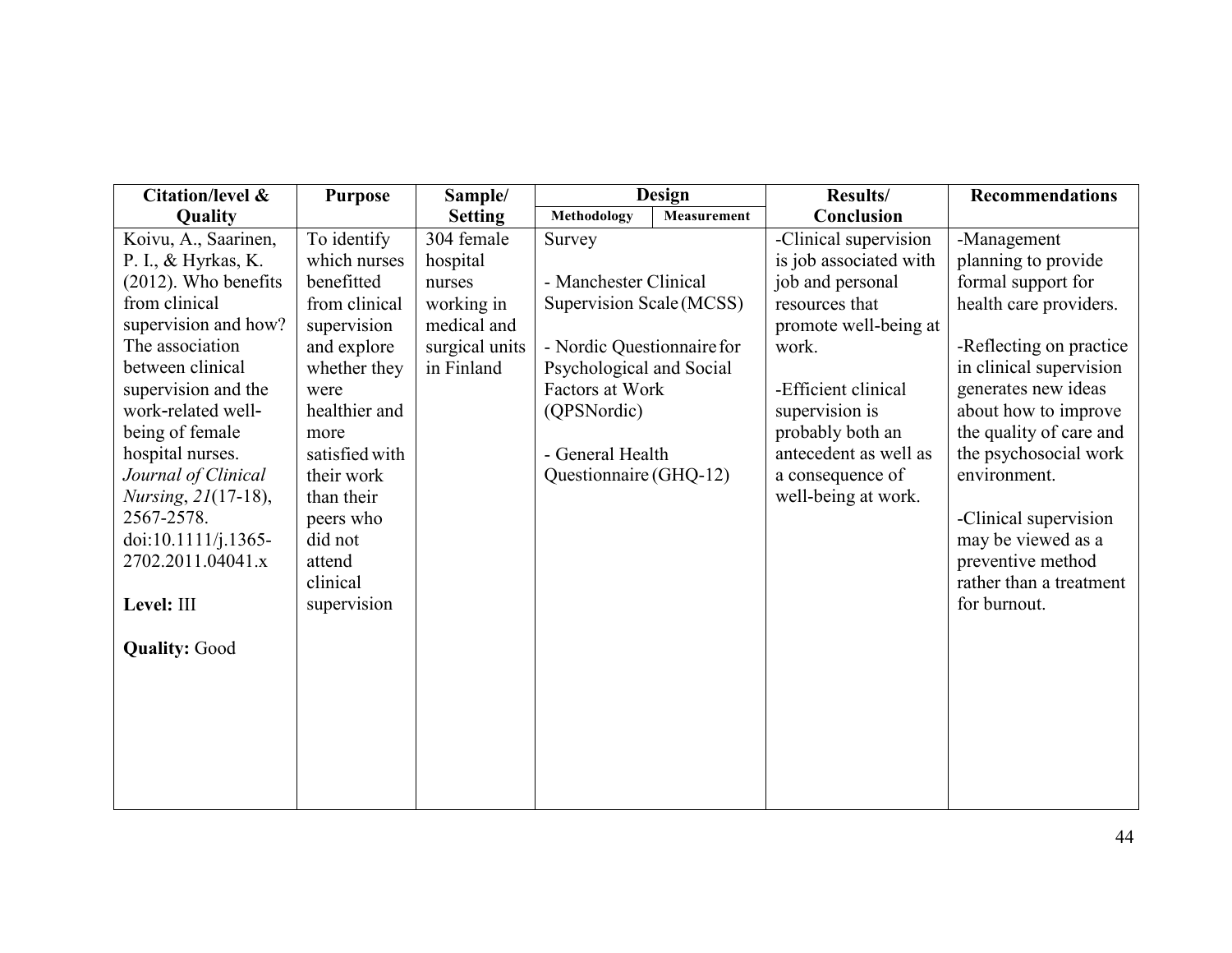| Citation/level &                     | <b>Purpose</b>    | Sample/        | <b>Design</b>             |             | Results/         | <b>Recommendations</b>  |
|--------------------------------------|-------------------|----------------|---------------------------|-------------|------------------|-------------------------|
| Quality                              |                   | <b>Setting</b> | Methodology               | Measurement | conclusion       |                         |
| Shi, R., Zhang, S.,                  | To examine the    | The sample     | Correlational study using |             | -Promotion- and  | - Occupational health   |
| Xu, H., Liu, X., &<br>relationship   |                   | was            | a cross-sectional design. |             | prevention-      | can be promoted by      |
| Miao, D. (2015).                     | between a group   | heterogeneous  |                           |             | focused          | encouraging nurses and  |
| Regulatory focus and<br>of Chinese   |                   | and included   | -General Regulatory       |             | individuals      | their managers to adopt |
| burnout in nurses:<br>nurses'        |                   | nurses in a    | Focus Measure (GRFM)      |             | benefit          | promotion-focused       |
| The mediating effect                 | regulatory focus  | variety of     | - Transformational        |             | asymmetrically   | tactics when pursuing   |
| of perception of<br>and their        |                   | roles, age     | Leadership Inventory      |             | from perceived   | goals.                  |
| transformational<br>burnout, as      |                   | groups, and    | (TLI).                    |             | transformational |                         |
| leadership.                          | mediated by       | levels of      | Maslach Burnout           |             | leadership.      | -Leaders should pay     |
| International journal                | their perceptions | education and  | Inventory—General         |             | - Promotion-     | attention to the        |
| of nursing practice,<br>of           |                   | seniority in   | Survey (MBI-GS)           |             | focused          | individuals nurse's     |
| $21(6)$ , 858-867.                   | transformational  | hospitals in   |                           |             | individuals      | regulatory focus.       |
| doi:10.1111/ijn.12315<br>leadership. |                   | western China. |                           |             | benefit from a   | - Nurse managers can    |
|                                      |                   | $(n=378)$      |                           |             | perceived        | amplify nurses'         |
| Level: III                           |                   |                |                           |             | transformational | sensitivity to          |
|                                      |                   |                |                           |             | leadership. -    | transformational        |
| <b>Quality: Good</b>                 |                   |                |                           |             |                  | leadership and improve  |
|                                      |                   |                |                           |             |                  | nurses' well-being and  |
|                                      |                   |                |                           |             |                  | optimize patient        |
|                                      |                   |                |                           |             |                  | outcomes.               |
|                                      |                   |                |                           |             |                  |                         |
|                                      |                   |                |                           |             |                  |                         |
|                                      |                   |                |                           |             |                  |                         |
|                                      |                   |                |                           |             |                  |                         |
|                                      |                   |                |                           |             |                  |                         |
|                                      |                   |                |                           |             |                  |                         |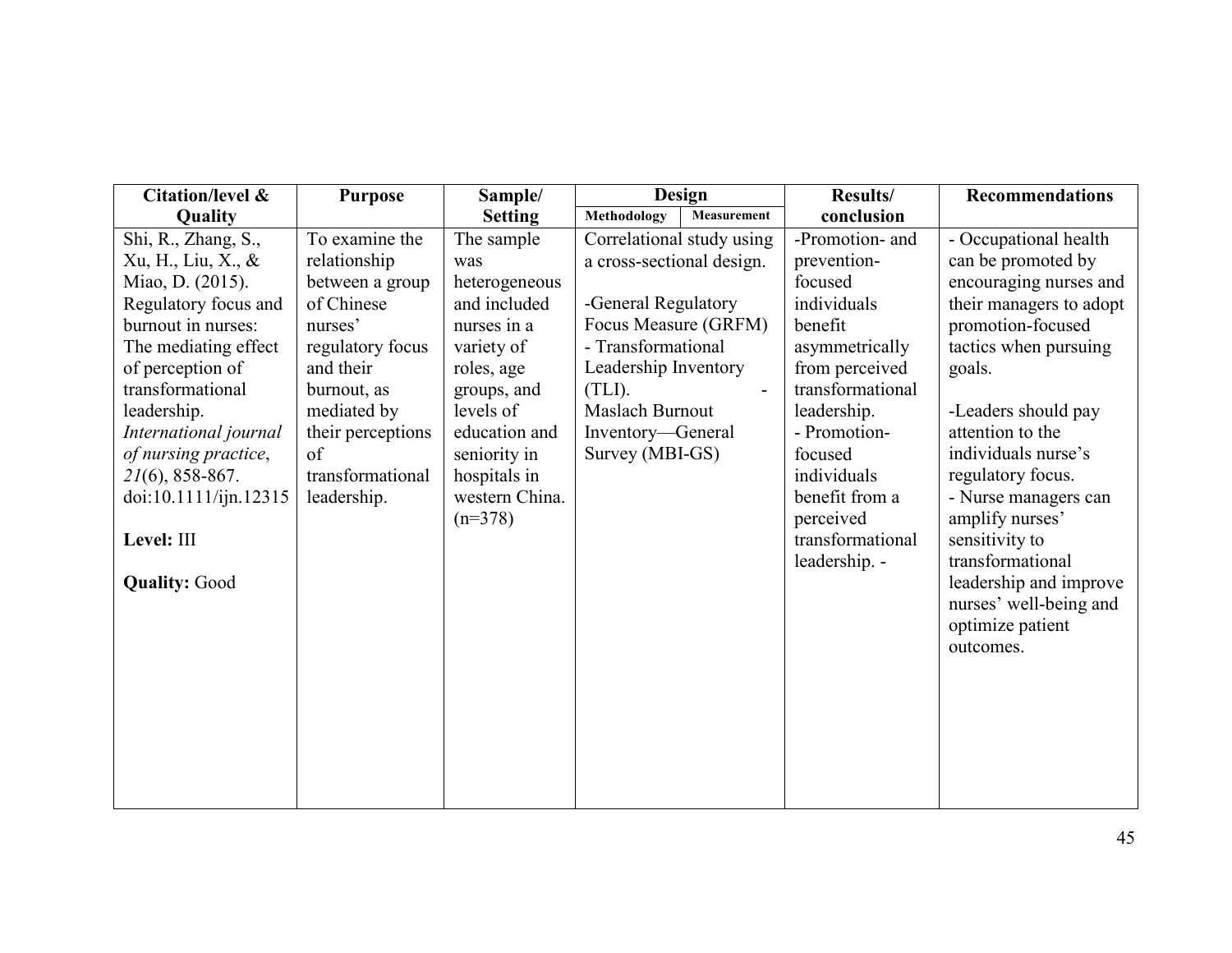| Citation/level &             | <b>Purpose</b> | Sample/                    |                                | <b>Design</b> | Results/                              | Recommendations         |
|------------------------------|----------------|----------------------------|--------------------------------|---------------|---------------------------------------|-------------------------|
| Quality                      |                | <b>Setting</b>             | <b>Methodology</b>             | Measurement   | conclusion                            |                         |
| Gonge, H., & Buus,           | To test a      | 136 nursing                |                                |               | - Participation in                    | - Mediation of benefits |
| N. (2011). Model for         | model for      | staff                      | -Cross-sectional questionnaire |               | clinical                              | of clinical supervision |
| investigating the            | analyzing the  | members in                 | survey.                        |               | supervision was                       | might be enhanced       |
| benefits of clinical         | possible       | permanent                  |                                |               | associated with                       | though efforts          |
| supervision in               | benefits of    | employment                 | -Manchester Clinical           |               | effectiveness, and                    | to ensure frequent      |
| psychiatric nursing: A       | clinical       | on nine                    | <b>Supervision Scale</b>       |               | effectiveness                         | participation.          |
| survey study.                | supervision    | general                    | (MCSS)                         |               | was significantly                     |                         |
| <b>International Journal</b> | in psychiatry  | psychiatric                |                                |               | associated with                       |                         |
| of Mental Health             | nursing        | wards                      |                                |               | benefits in terms                     |                         |
| <i>Nursing</i> , 20(2), 102- |                | and at four                |                                |               | of increased job                      |                         |
| 111.<br>doi:10.1111/j.1447-  |                | community<br>mental health |                                |               | satisfaction,                         |                         |
| 0349.2010.00717.x            |                | centers at a               |                                |               | vitality, rational<br>coping and less |                         |
|                              |                | Danish                     |                                |               | stress, emotional                     |                         |
| Level: III                   |                | psychiatric                |                                |               | exhaustion, and                       |                         |
|                              |                | university                 |                                |               | depersonalization.                    |                         |
| <b>Quality: Good</b>         |                | hospital.                  |                                |               |                                       |                         |
|                              |                |                            |                                |               |                                       |                         |
|                              |                |                            |                                |               |                                       |                         |
|                              |                |                            |                                |               |                                       |                         |
|                              |                |                            |                                |               |                                       |                         |
|                              |                |                            |                                |               |                                       |                         |
|                              |                |                            |                                |               |                                       |                         |
|                              |                |                            |                                |               |                                       |                         |
|                              |                |                            |                                |               |                                       |                         |
|                              |                |                            |                                |               |                                       |                         |
|                              |                |                            |                                |               |                                       |                         |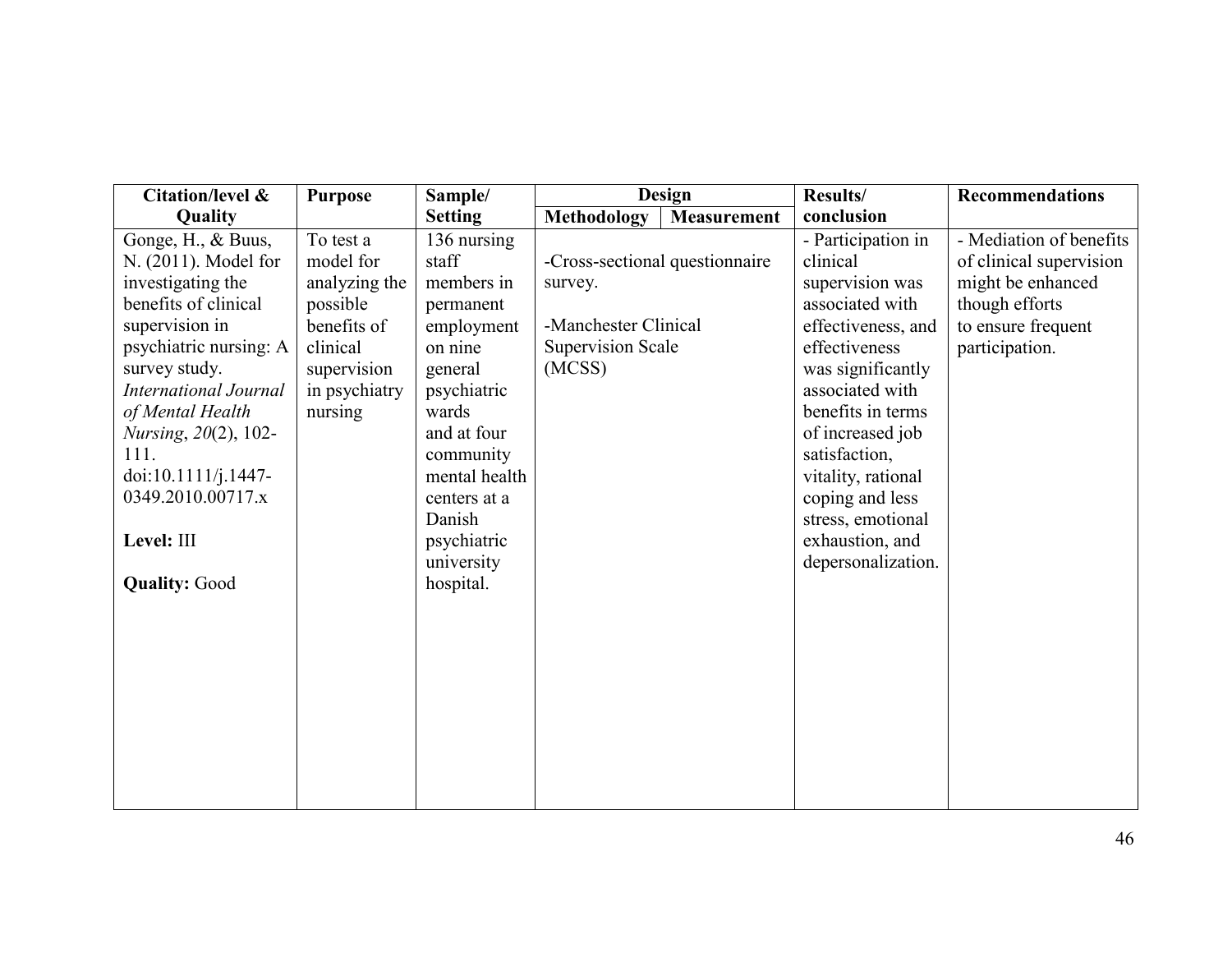| Citation/level &          | <b>Purpose</b>  | Sample/        | <b>Design</b>      |                                 | Results/           | <b>Recommendations</b>  |
|---------------------------|-----------------|----------------|--------------------|---------------------------------|--------------------|-------------------------|
| Quality                   |                 | <b>Setting</b> | <b>Methodology</b> | <b>Measurement</b>              | conclusion         |                         |
| Van Bogaert, P.,          | To study        | 357            |                    |                                 | -Nurse-physician   | - Studies to explore    |
| Clarke, S., Willems,      | relationships   | registered     |                    | A cross-sectional design with a | relationship and   | mechanisms linking      |
| R., & Mondelaers, M.      | between         | nurses,        | survey.            |                                 | other              | the psychiatry nursing  |
| $(2013)$ . Nurse practice | nurse           | licensed       |                    |                                 | organizational     | environment and         |
| environment,              | practice        | practical      |                    |                                 | dimensions such    | burnout and other       |
| workload, burnout, job    | environment.    | nurses, and    |                    |                                 | as nursing and     | variables and what      |
| outcomes, and quality     | workload,       | non-           |                    |                                 | hospital           | differences exist       |
| of care in Psychiatric    | burnout, job    | registered     |                    |                                 | management were    | across settings         |
| hospitals: A structural   | outcomes        | caregivers     |                    |                                 | closely associated |                         |
| equation model            | and nurse-      | from two       |                    |                                 | with perceptions   | -Nurse managers need    |
| approach. Journal of      | reported        | psychiatric    |                    |                                 | of workload and    | to pay attention to the |
| <b>Advanced Nursing,</b>  | quality of      | hospitals in   |                    |                                 | with burnout and   | work environment in     |
| 69(7), 1515-1524.         | care in         | Belgium        |                    |                                 | job satisfaction,  | relation to workload,   |
| doi:10.1111/jan.12010     | psychiatric     | between        |                    |                                 | turnover           | quality of care, job    |
|                           | hospital staff. | December       |                    |                                 | intentions, and    | outcomes and burnout    |
|                           |                 | $2010 -$       |                    |                                 | nurse-reported     | among nurses.           |
| Level: III                |                 | April 2011.    |                    |                                 | quality of care.   |                         |
|                           |                 |                |                    |                                 |                    |                         |
| <b>Quality: Good</b>      |                 |                |                    |                                 |                    |                         |
|                           |                 |                |                    |                                 |                    |                         |
|                           |                 |                |                    |                                 |                    |                         |
|                           |                 |                |                    |                                 |                    |                         |
|                           |                 |                |                    |                                 |                    |                         |
|                           |                 |                |                    |                                 |                    |                         |
|                           |                 |                |                    |                                 |                    |                         |
|                           |                 |                |                    |                                 |                    |                         |
|                           |                 |                |                    |                                 |                    |                         |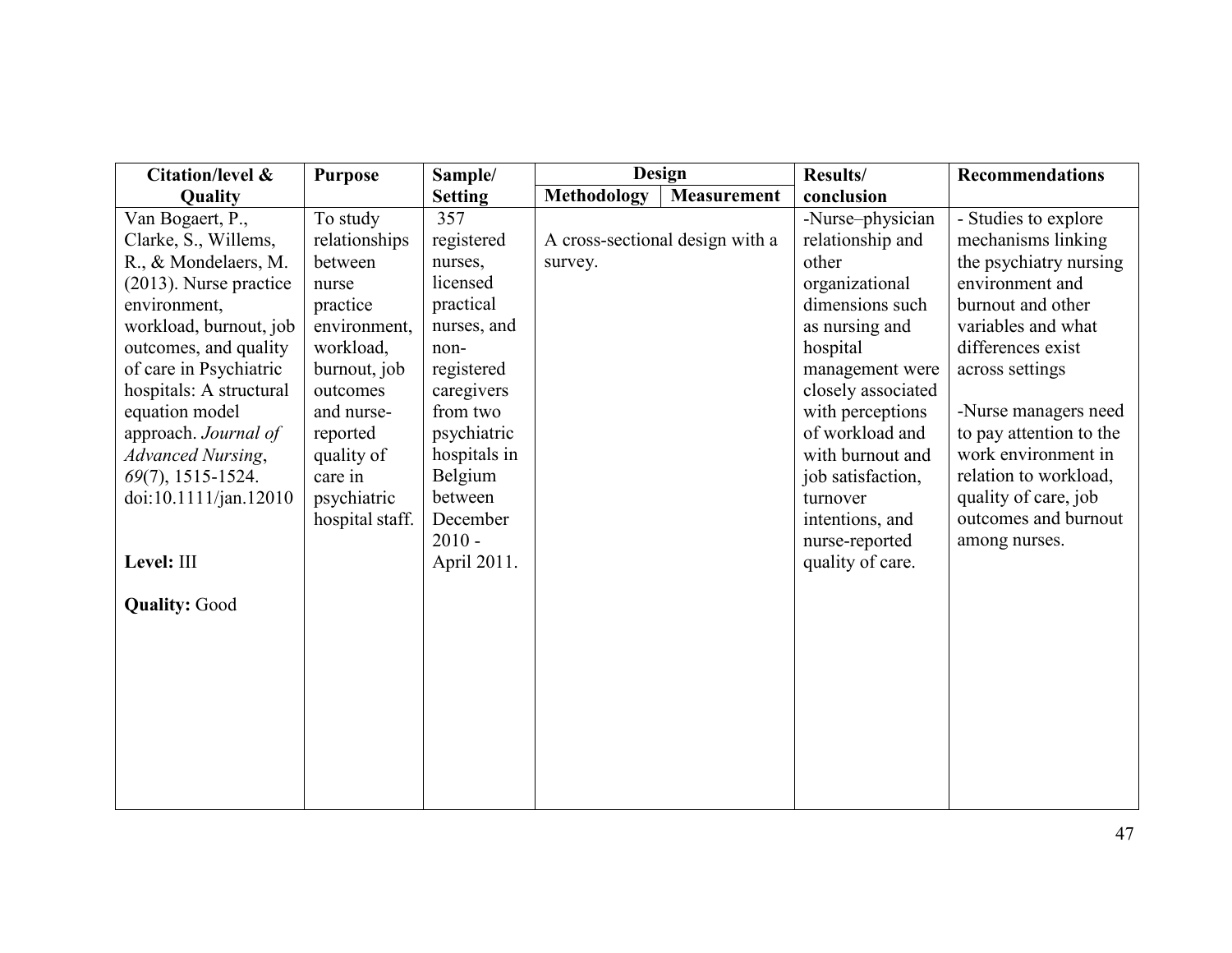#### **Chapter Four: Discussion, Implications, and Conclusions**

<span id="page-48-0"></span>This chapter will discuss the literature findings in the light of the research project: *nurse leader effect on burnout among mental health nurses*. Historical and current trends and gaps in the literature will be highlighted, as well as implications and recommendations for nursing research suggested. The theory of Modeling and Rolemodeling will be discussed as a framework for the literature review.

This critical review of the literature has found that the presence of nurse leaders on the psychiatric units does help in reducing and preventing burnout among mental health nurses (Bogaert et al., 2013; Hanrahan et al., 2010; Kanste, Kyngäs & Nikkil, 2007). The findings in the literature reviewed are helpful in highlighting specific competencies of nurse leaders in psychiatry as well as identifying areas that need further research.

#### **Current Trends and Gaps in the Literature**

The review did not find many research studies conducted in the United States specifically looking at the factors that contribute to burnout in psychiatric nursing. However, research conducted outside the United States indicates that psychiatric nurses exhibit higher levels of burnout than nurses in other specialties (Pompili et al., 2006; Sahraian et al., 2008).

Current trends in mental health services include deinstitutionalization of mentally ill patients. Inpatient psychiatric services have been moved from state institutions to general hospitals where patients receive care for acute illness and are then transitioned into the community where they continue to receive outpatient mental health treatment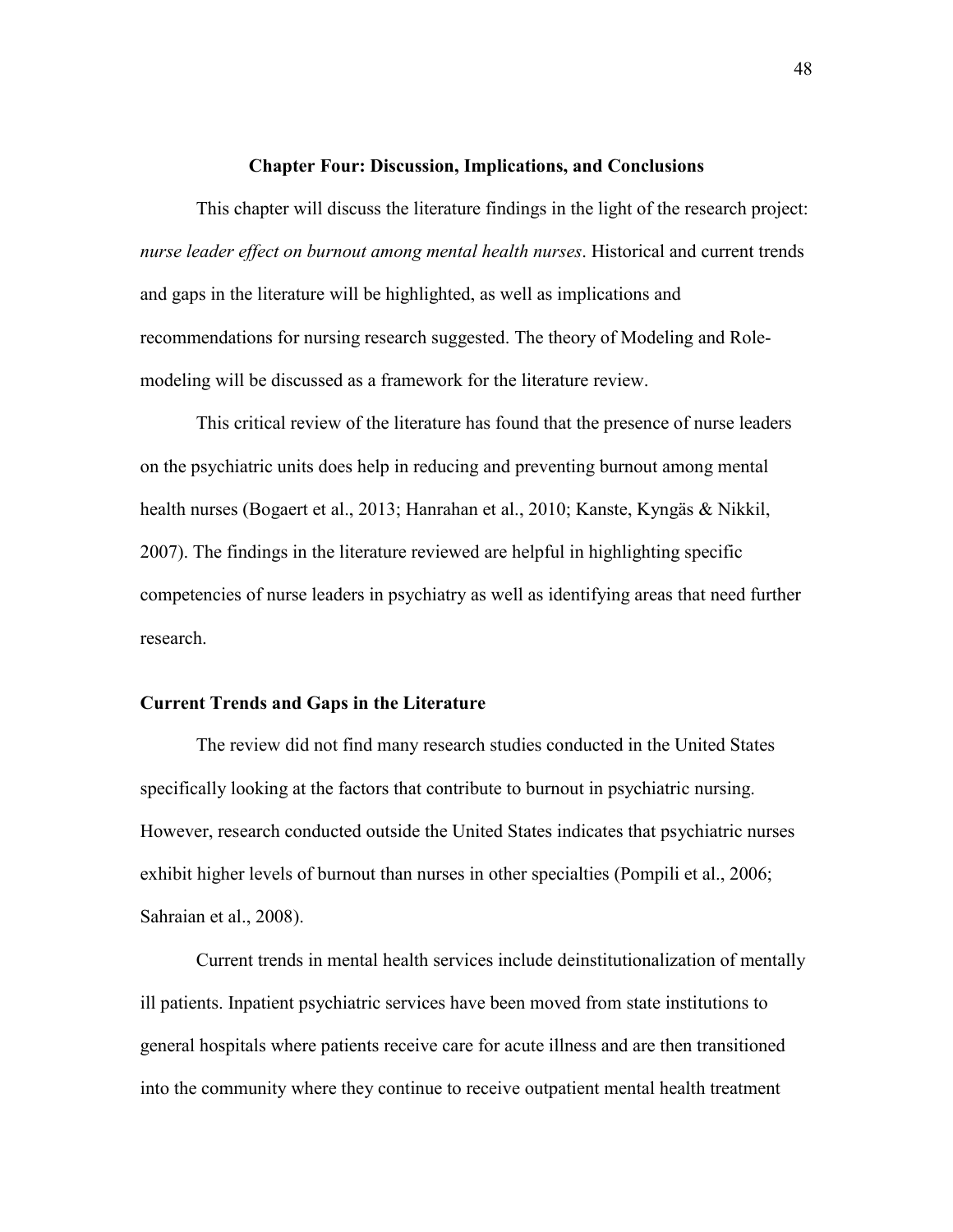services. National hospital data indicate growing problems with overcrowding of inpatient psychiatric units and high patient turnover as well as an increase in episodes of aggression from patients who would have been better placed in state hospitals (National Association of Psychiatric Health Systems [NAPHS], 2006). There are also reports of adverse events including, staff injuries, medication errors, and nurse burnout in inpatient psychiatric units (Rothschild et al., 2007). A shortage of mental health nurses makes these problems worse (Hanrahan, 2009).

#### <span id="page-49-0"></span>**Discussion**

The purpose of this review of the literature was to find out what impact nurse leader's involvement on inpatient psychiatric units has in terms of affecting burnout among mental health nurses. Overall, the literature indicates that the presence of nurse leaders on psychiatric units reduces burnout among mental health nurses (Bogaert et al., 2012; Hanrahan et al., 2010; Kanste, Kyngäs & Nikkil, 2007). Leadership skills were noted to be important especially in relation to emotional exhaustion and depersonalization. Hanrahan et al. (2010) strongly suggested that skilled managers on psychiatric units are incredibly important to the well-being of psychiatric nurses.

The literature identified key areas where nursing leaders can be effective in preventing burnout in mental health nurses. The first area identified was in the nurse leader communication. Communication was thought to be a critical component and competency that nursing leaders need to possess. Effective communication enables nurse leaders to build working relationships. Open communication in terms of sharing of information with nurses was a found to reduce burnout. When nurse leaders are available on the units and are genuinely concerned with the day-to-day issues affecting nurses on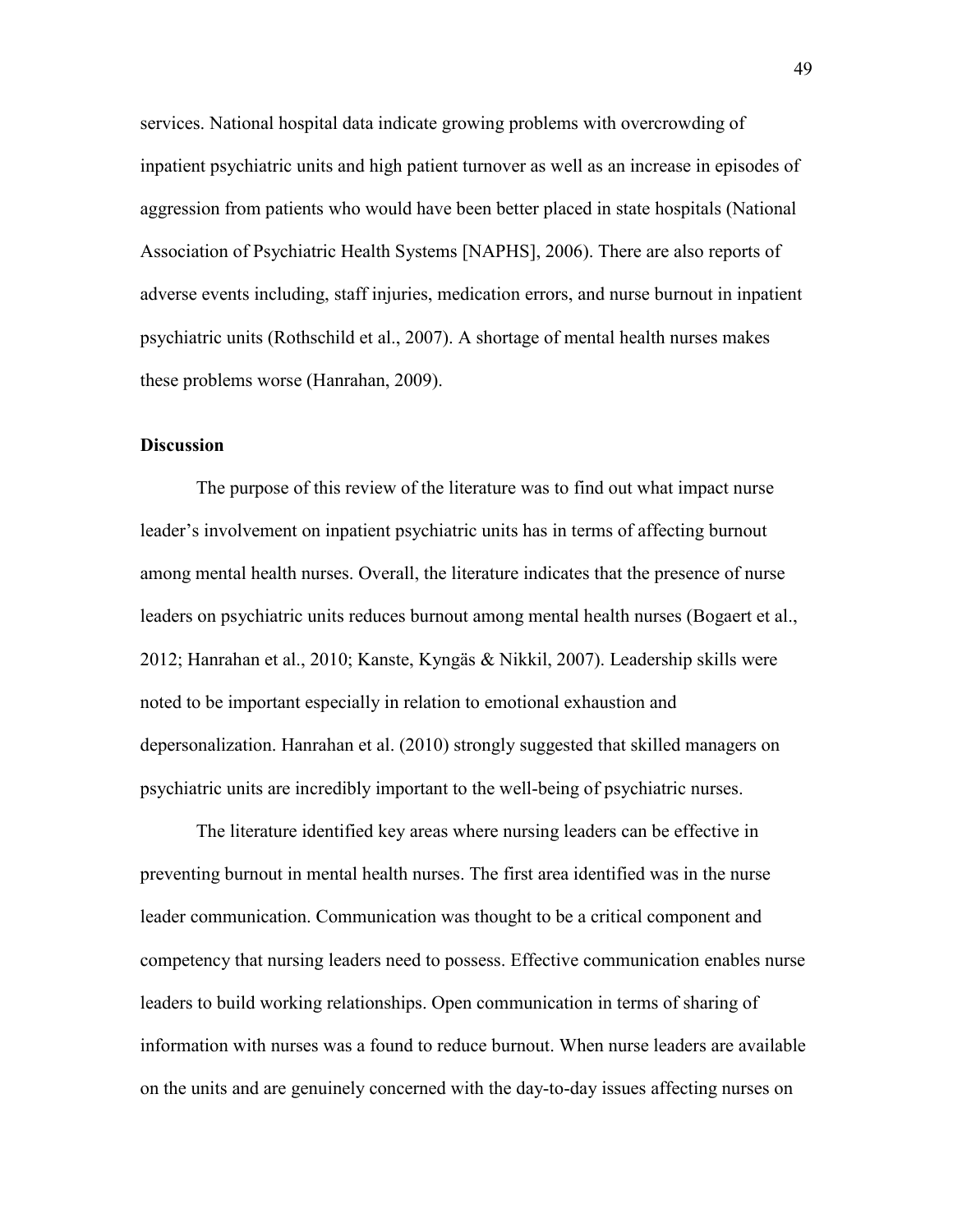the units, nurses are able to confide in them. This, in essence, allows the leaders to identify nurses who are struggling with work or personal issues and provide resources to help the nurses cope with stress before they burn out.

Clinical supervision was another component of nursing leadership that emerged from the literature as a critical tool for preventing burnout among mental health nurses. Clinical supervision as an intentional activity allows nurses to reflect on their clinical practice under the guidance of a supervisor (Gonge and Buus, 2011). This kind of supervision allows the nurse leader to identify gaps in the employee's clinical practice and provide guidelines and recommendations on how they can improve. When this is done on a regular basis, nurses reported increased confidence and feelings of personal accomplishment (Aiken, McClaine & Hanlon, 2010). Clinical supervision also helps the employee to seek clarification and guidance from the leader and this can help nurses become better practitioners. The literature indicated that clinical supervision can improve nurse morale and prevent burnout as nurses feel supported and cared for (Sherring and Knight, 2009). Findings by Hanrahan et al. (2010) also supported this as they showed a strong and significant relationship between psychiatric nurses' experiences of feeling valued with lower rates of expressed emotional exhaustion and depersonalization.

In terms of psychiatric work environment, nursing leadership's presence was found to be a part of the psychiatry work environment that was instrumental in reducing and preventing burnout in the mental health nurses. A feeling of being valued by a supervisor was attributed to lower rates of emotional exhaustion and depersonalization (Hanrahan et al., 2010). Nursing leaders on the unit are thought to improve peer relations on the units and this helps create a productive work environment which, in turn, increases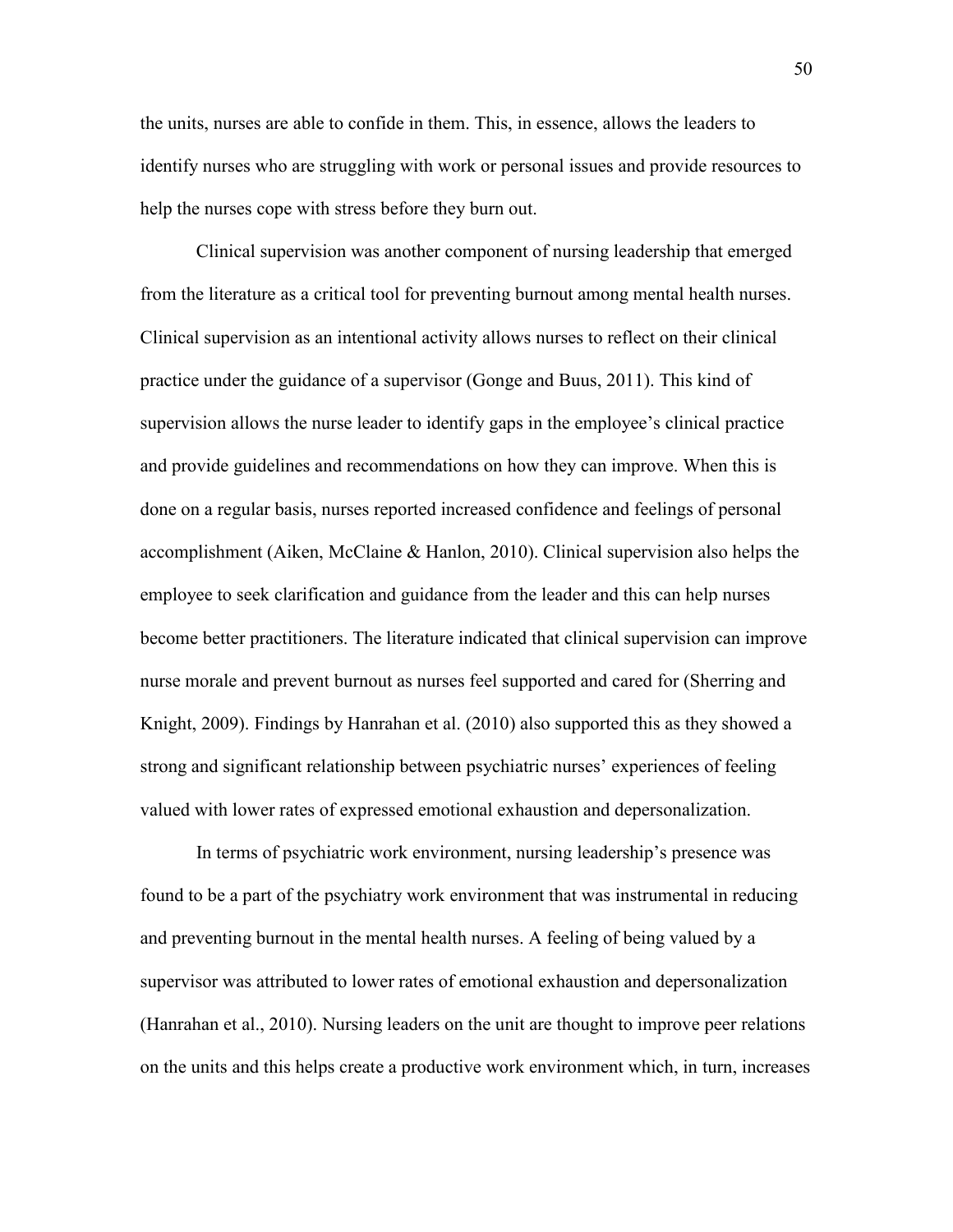job satisfaction and individual accomplishment. Being on the unit allows the leaders to see changing needs of the nurses in real time and allows them to make needed resources available in response to the changing needs, provide supervision, organization and direction for the nursing staff. The literature indicated as well that nurse leaders on the unit help to navigate the relationship between nurses and physicians which helps protect against burnout (Hanrahan et al., 2010).

The literature review showed that the leadership style that is most effective in reducing and preventing nurse burnout among mental health nurses is the transformational leadership style. Through this style of leadership, it was found that when leaders managed by exception, nurses felt valued which helped protect them from depersonalization and increased their sense of accomplishment (Kanste, 2008). The nurse leaders who do this assist in motivating, involving, and enhancing individual and professional development of the staff nurses. For this to happen, it is essential that nurse managers are available to the staff nurses on the units in order to understand their day-today challenges as well as understand the nurses' perspectives regarding the issues that are affecting them.

#### <span id="page-51-0"></span>**Implications for Nursing Practice**

Leadership skills like effective communication, active listening, conflict management, teaching, mentoring and clinical supervision can be learned. According to Hanrahan et al. (2010), building the needed skill set of psychiatric nursing leaders could have a pronounced effect on the quality of the inpatient care environment and patient outcomes and provide protection against nurse burnout. The transformational leadership style which was identified as a leadership style that nurses are most comfortable with

51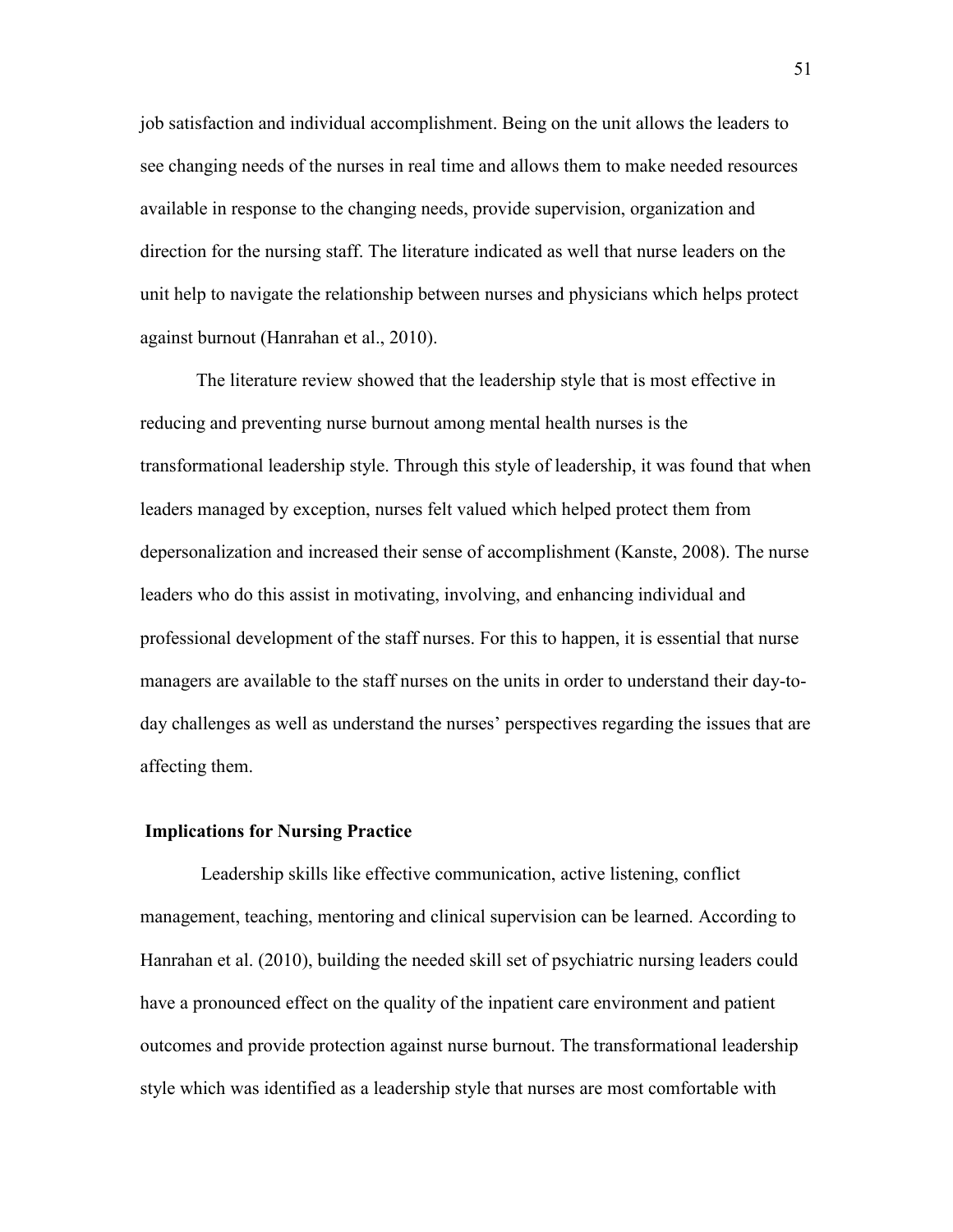may not be possessed by all nursing leaders. This implies that nurse leaders and supervisors will need to be trained to ensure that they have the skills and tools they need to help protect nurses against burnout. Education and interventions to both staff and leaders about the effects of burnout will also help protect against burnout. The literature review recommended that leadership programs and ongoing continuing education of leaders and managers of inpatient psychiatric units that are tailored to psychiatric care environment are necessary to help keep the leaders abreast with the tools they need to mediate the stress of working with mentally ill patients. Nurse leaders and supervisors should be more available to the mental health nurses and prioritize providing one-on-one clinical supervision regularly. It was noted in the literature that there is extensive communication among mental health nurses. Therefore, leaders need to be accessible on the units to help foster effective communication and involve nurses in decision-making processes as this is thought to help nurses feel included and valued.

It is also important for the nurse leaders in psychiatry to empower nurses and strengthen the relationship between the nurses and supervisors and with other mental health professionals. Nurse leaders in psychiatry would be invaluable in giving their nurses adequate feedback about performance, provide social support, and identify individualized encouragement to nurses in order to grow them professionally and help ensure job satisfaction. The nurse leaders need to be proactive in providing support and help the nurses manage negative feelings as well as assist them in identifying tools and resources on coping with the stress of caring for aggressive patients.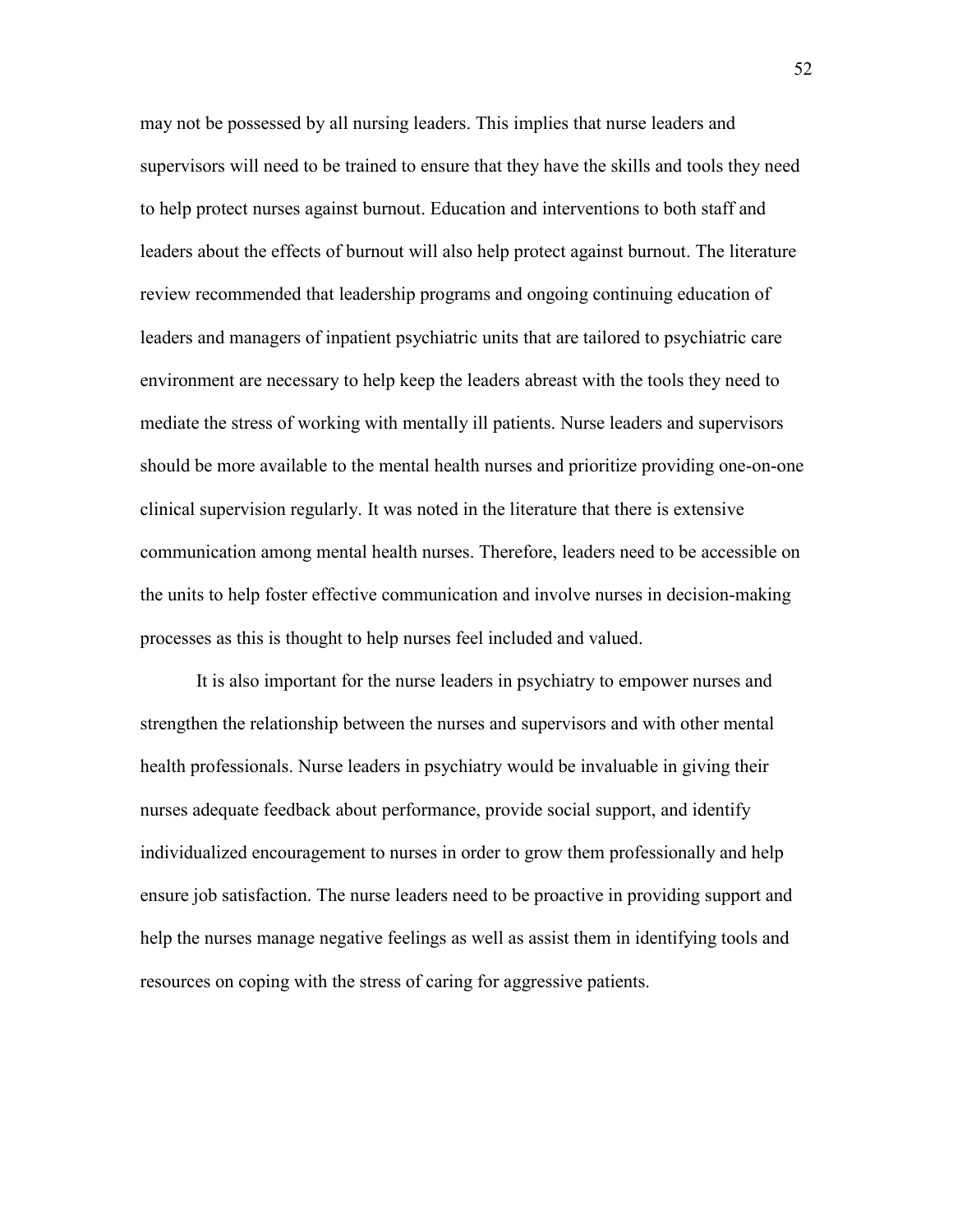#### <span id="page-53-0"></span>**Implication for Nursing Education**

While the literature acknowledges that leadership courses offered in baccalaureate programs are effective in providing student nurses with the fundamentals and theories of leadership, the nursing programs do not go into details on how the leadership theories are applied to the distinct nursing specialty areas (Hanrahan et al., 2010). The inpatient psychiatric environment in general hospitals is very different from other inpatient units in hospitals and therefore leadership training for leaders in psychiatric units should be geared toward meeting the unique needs of the specialty area.

#### <span id="page-53-1"></span>**Recommendation for Nursing Research**

The literature identified the transformational leadership style as a model that helps protect mental health nurses from depersonalization and increased their sense of accomplishment. However, more research is needed to explore unique leadership needs for psychiatric care environments. Several studies noted that nurses who feel supported and valued have lower levels of burnout. Research is therefore needed to find out specific ways that are effective in helping mental health nurses feel supported. Further research is also needed to explore the specific attributes of clinical leaders in mental health nursing.

#### **Integration and Application of Selected Theoretical Framework**

Modeling and Role-Modeling (MRM) theory as a conceptual framework has been used as a foundation for research, education, and clinical practice in nursing. It is a theory derived from practice because it supports theory-based nursing practice. While the theory traditionally has been used to refer to the nurse-patient relationship, Schultz (2004) noted that humans are alike and therefore the theory in essence describes human relationships.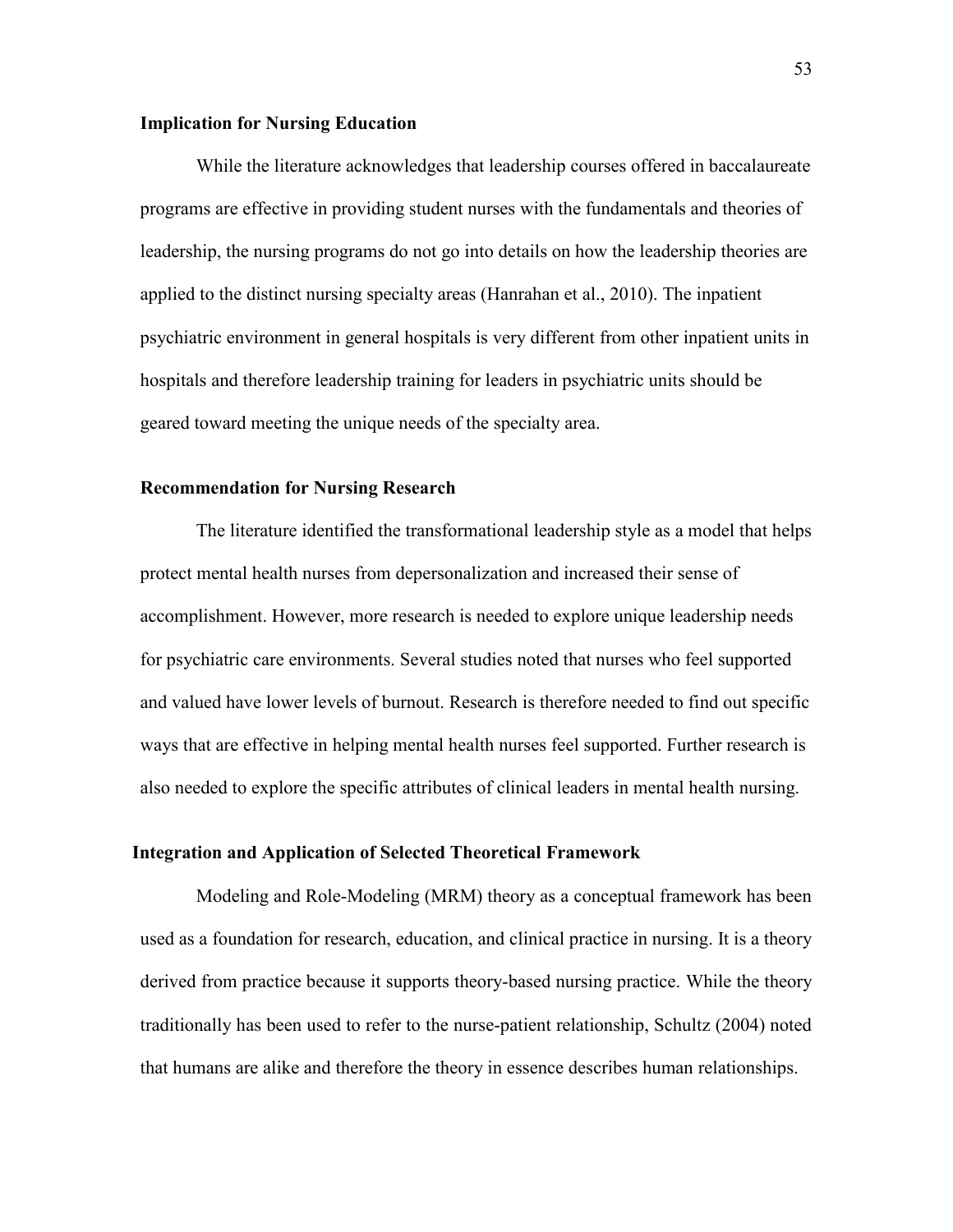The MRM theory, for the purpose of this literature review, was adapted to explain the human relationship of nursing leaders and staff nurses working in inpatient psychiatry units and the role the leaders can play in reducing and preventing nurse burnout. Leaders employing the MRM theory can help reduce and prevent burnout among mental health nurses by using the theory's concepts of facilitation, nurturance, and unconditional acceptance.

The MRM theory requires the nurse to place herself/himself in the position of the patient in order to understand the patient's world view or understand that which is most important to them. MRM theory also postulates that most people know what they need to do to improve and promote their well-being. Nurse leaders cannot assist nurses in preventing burnout without accurately understanding the nurses' perceptions in terms of what they perceive as the problems causing them stress. The leaders will need to understand that nurses know best how the problems that are causing them stress and burnout come about and that they have the knowledge of how the problems can be solved. In instances where the nurses may not know exactly what to do to cope, they are aware that something needs to be done.

The nurse leaders can provide facilitation for the nurses by helping them succeed in their work through the provision of support and needed resources for self-care. This success, according to the MRM theory, will have to be defined by the nurses and be clearly made known to the leader. The leader will need to actively listen to the nurses and understand the nurses' perceptions of the issues that are causing stress at work and collaborate with the nurses in solving them. The literature review showed that nurses working in psychiatry benefit from feeling valued by their leaders and that nurses who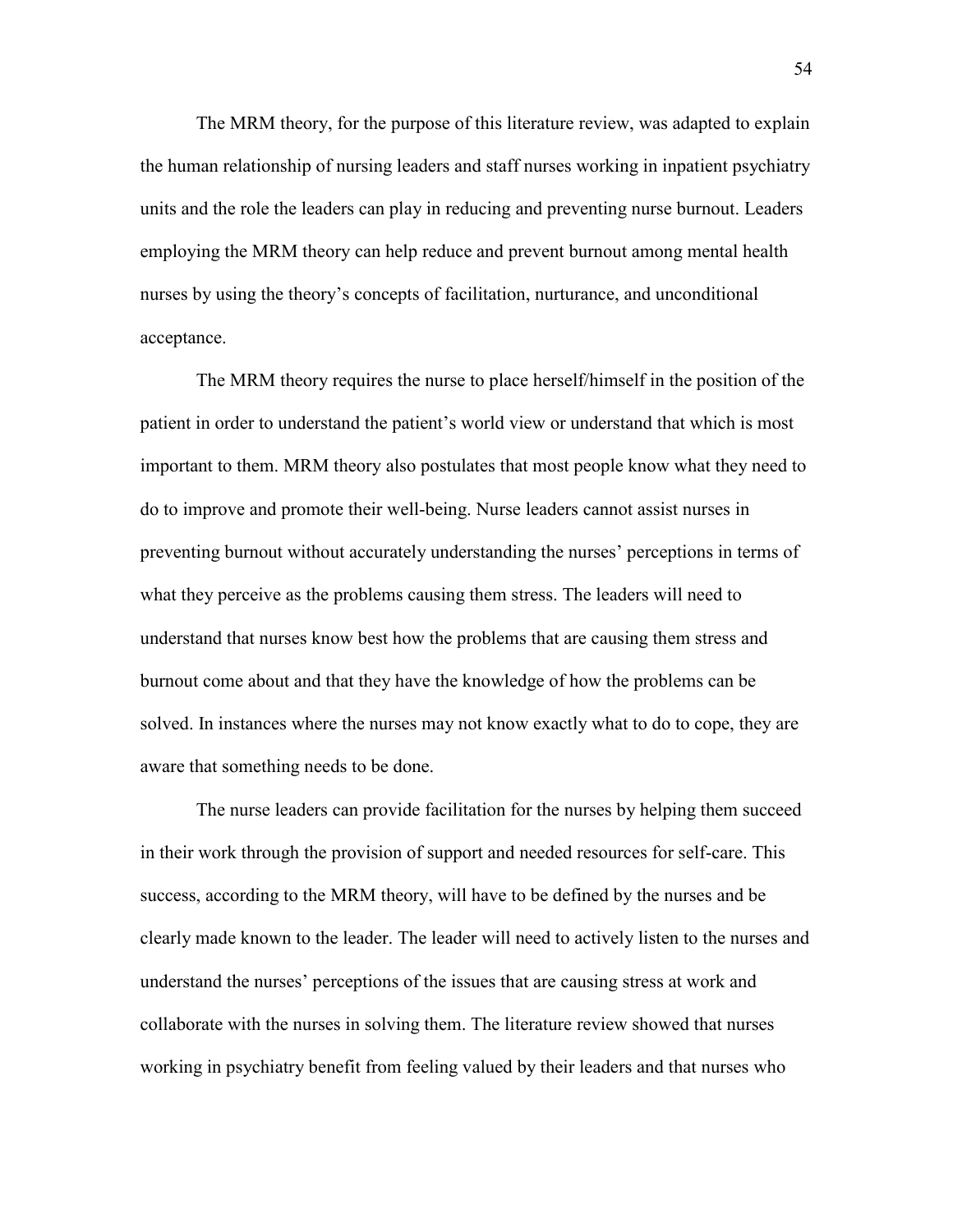perceive themselves as being valuable to the organization have lower rates of expressed emotional exhaustion and depersonalization. Leaders will need to empower the nurses to actively participate in identifying strategies that can be employed to prevent burnout. The nurse leaders need to recognize and consider the psychiatry work environment including patient assignment, milieu management, nurse-nurse interactions and nurse-physician relationship as well as providing needed physical resources in planning and facilitating the nurse's success. When leaders assist in maintaining a productive and collaborative culture, nurses feel supported, cared for, and valued.

Nurturance will be achieved by leaders working with mental health nurses if the nurses perceive that leaders understand and are supportive of their values (Schultz, 2004). This calls for the leaders to seek to understand the issues that cause the nurses stress from the nurses' point of view and to nurture and guide the nurses' ability to come up with strategies to work through the issues while at the same time providing resources to achieve the desired results.

Schultz (2004) defines unconditional acceptance as an acceptance with empathetic communication with no strings attached and a nonjudgmental respect of the other person. Since MRM is a relationship based theory, both the nurse and the leader have a part to play in preventing nurse burnout. The leaders will need to be visible and accessible to the nurses in order to listen and develop an understanding of the nurses' issues and perspectives while suspending their own opinions (Schultz, 2004). Clear communication plays an important role for this understanding to happen as this will enable the two parties to build a relationship based on mutual respect.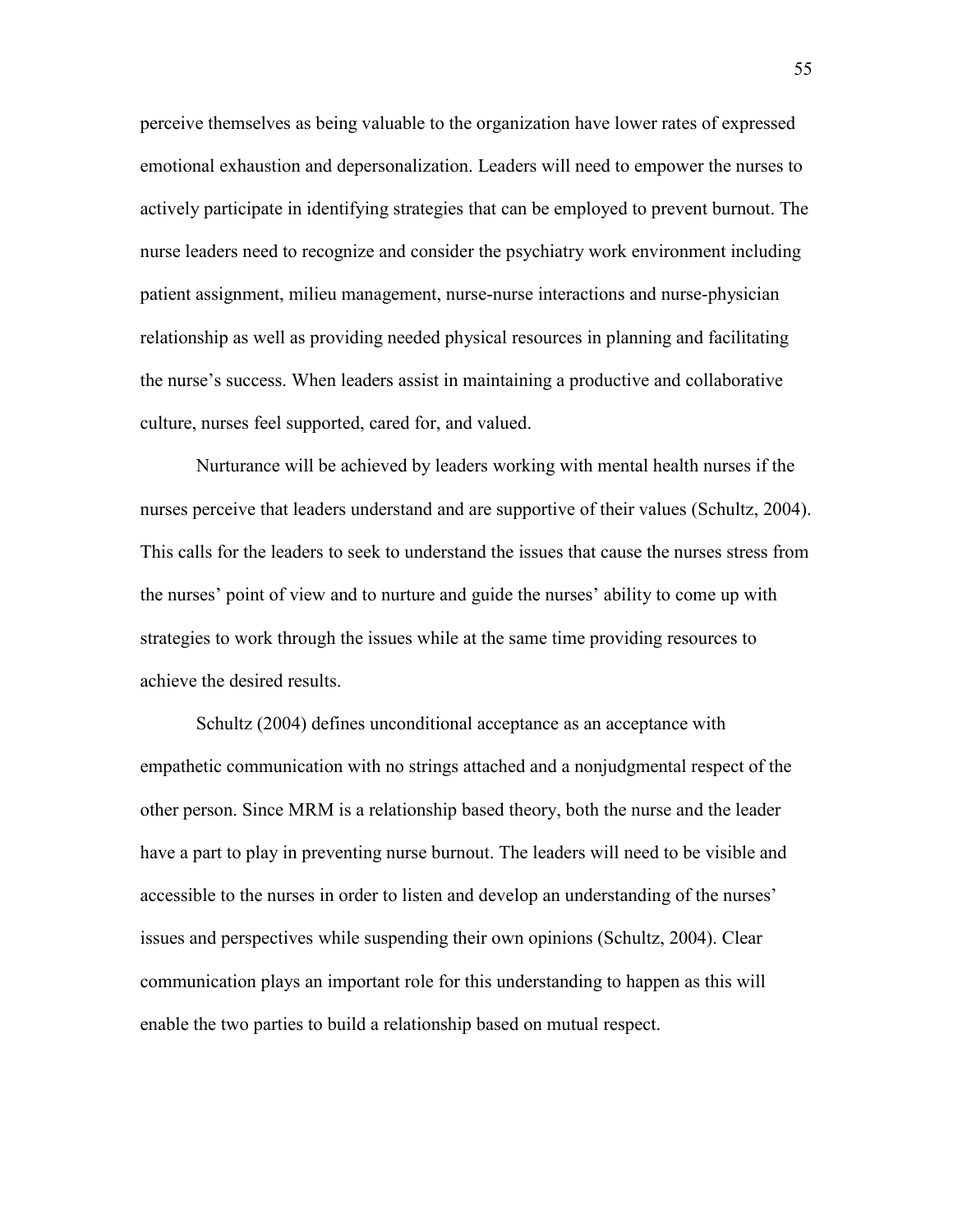The MRM theory describes the concept of person as having several subsystems: biological, psychological, social, cognitive, and spiritual systems. These subsystems all have to be kept in mind by the leaders as playing a part in the nurse's well-being at work. Nurse leaders therefore, when dealing with nurse issues, should not just target one subsystem perhaps because that is the one being manifest at a particular time but should instead focus on all subsystems in order to view the nurse in a holistic manner (Schultz, 2004). The person subsystems are the internal stressors or strengths of the individual. If a nurse for instance, is unable to perform a certain skill appropriately, this can be an internal stressor, the leader needs to know and understand how this is affecting the nurse and take appropriate action to help the nurse succeed without causing more stress.

According to the MRM theory, the concept of environment refers to the external stressors, resources, and interactions (Schultz, 2004). The psychiatry nursing leader needs to recognize the psychiatric nursing environment when planning and facilitating the nurses' success. Hanrahan et al., (2010) in their study on the relationship between psychiatric nurse work environments and nurse burnout in acute care general hospitals noted that the relationship between mental health nurses and other psychiatry providers is very important. The nurse-physician relationship was found to be one of the strongest predictors of psychiatric nurse burnout and when positive, it protects against burnout in the area of emotional exhaustion and depersonalization. The same study found that general hospitals that promote better nurse practice environments also have better nursephysician relationships and lower psychiatric nurse burnout (Hanrahan et al., 2010). The nurse leaders therefore, if available and engaged on the nursing unit, can be instrumental in helping navigate and nurture this important relationship.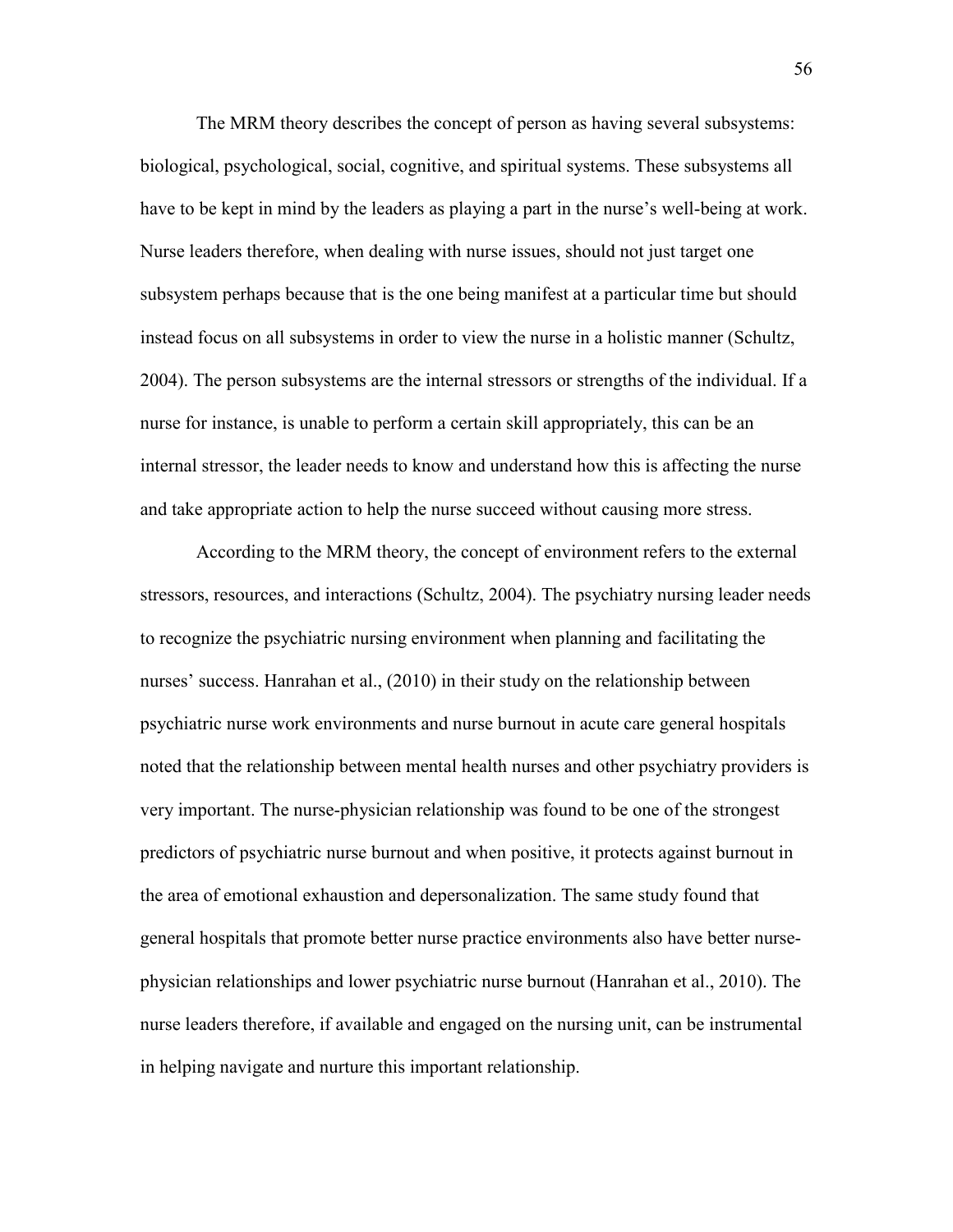#### <span id="page-57-0"></span>**Conclusion**

This literature review and its discussion has shown the importance of leaders getting involved in psychiatry units and establishing positive relationships with staff nurses working in psychiatry. Caring for the nurses in terms of having daily interactions with them and valuing the work they do is meaningful and brings purpose in their work. This contributes to increased job satisfaction and consequently reduces stress and burnout. Engaging and allowing nurses to identify job stressors and involving them in problem solving (MRM theory) is an approach that the literature found to be effective in empowering mental health nurses and protects them against burnout (Hanrahan et al., 2010). Effective communication between nurse leaders and mental health nurses, as well as communication with other providers, is important among mental health nurses. It is important for nurse leaders to be visible on the psychiatry units in order to facilitate communication and provide clinical supervision for the nurses in order to protect nurses from burnout.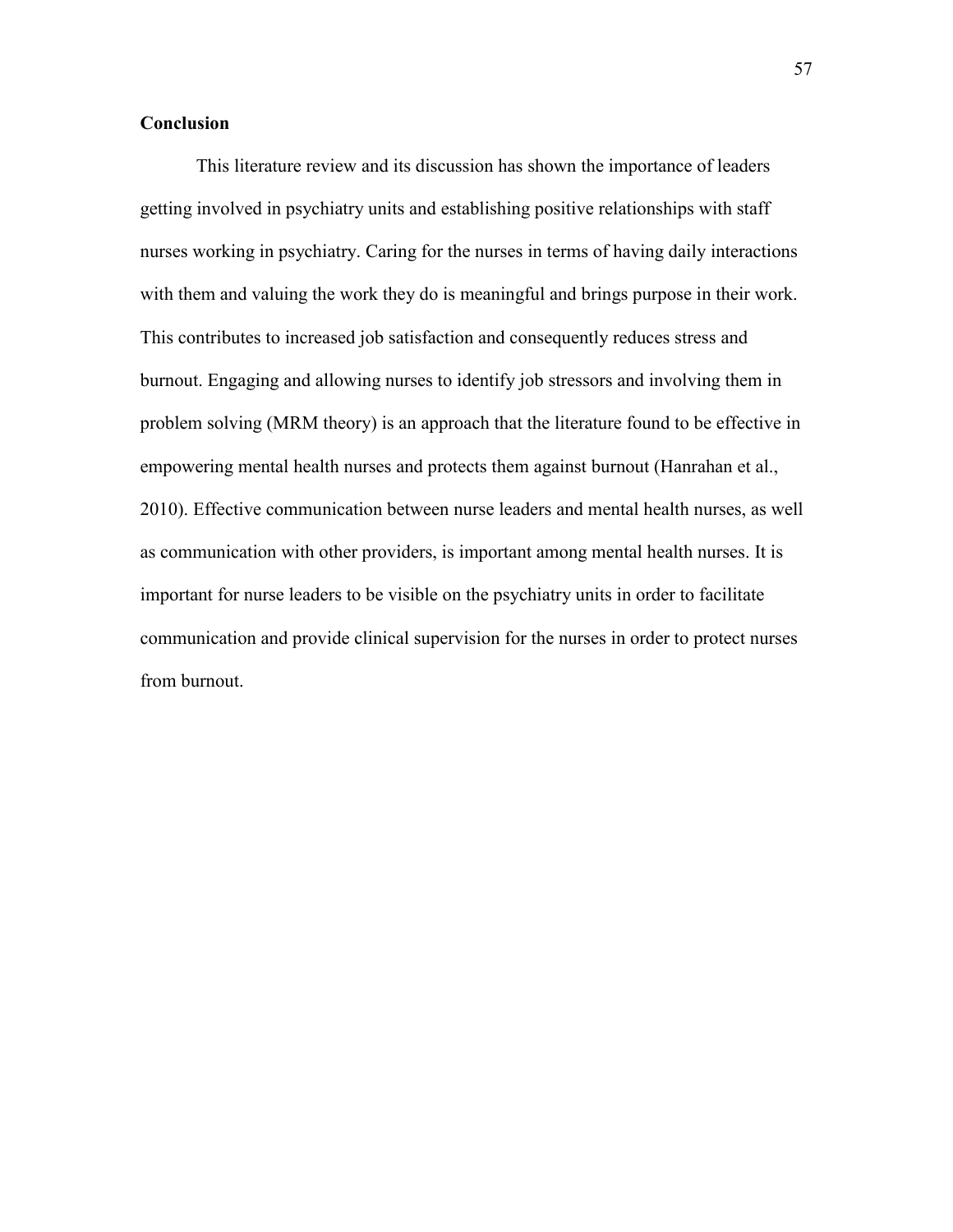#### **References**

- Ahola, K. & Hakanen, J. (2014). A psychological perspective. In Maslach, M. P. Leiter, A. B. Bakker, C. Maslach (Eds.), *Burnout at work.* New York, NY, US: Psychology Press.
- Alsaraireh, F., Quinn Griffin, M. T., Ziehm, S. R., & Fitzpatrick, J. J. (2014). Job satisfaction and turnover intention among Jordanian nurses in psychiatric units. *International Journal of Mental Health Nursing*, *23*(5), 460-467. doi:10.1111/inm.12070
- Applebaum, D. H. (2009). The relationship between physical work environmental factors, perceived stress, job satisfaction and turnover intention among inpatient acute care nurses. *Dissertation Abstracts International*, *69*, 4118.
- Armon, G., Melamed, S., Shirom, A., & Shapira, I. (2010). Elevated burnout predicts the onset of musculoskeletal pain among apparently healthy employees. *Journal of Occupational Health Psychology*, *15*(4), 399-408. doi:10.1037/a0020726
- Bimenyimana, E., Poggenpoel, M., Myburgh, C., & Van Niekerk, V. (2009). The lived experience by psychiatric nurses of aggression and violence from patients in a Gauteng psychiatric institution. *Curationis*, *32*(3), 4-13. doi:10.4102/curations. v32i3.1218
- Bowers, L., Nijman, H., Simpson, A., & Jones, J. (2011). The relationship between leadership, team-working, structure, burnout and attitude to patients on acute psychiatric wards. *Social Psychiatry & Psychiatric Epidemiology*, *46*(2), 143-148. doi:10.1007/s00127-010- 0180-8
- Choi, J., Flynn, L., & Aiken, L. H. (2012). Nursing practice environment and registered nurses' job satisfaction in nursing homes. *The Gerontologist*, *52*(4), 484-492. doi:10.1093/geront/gnr101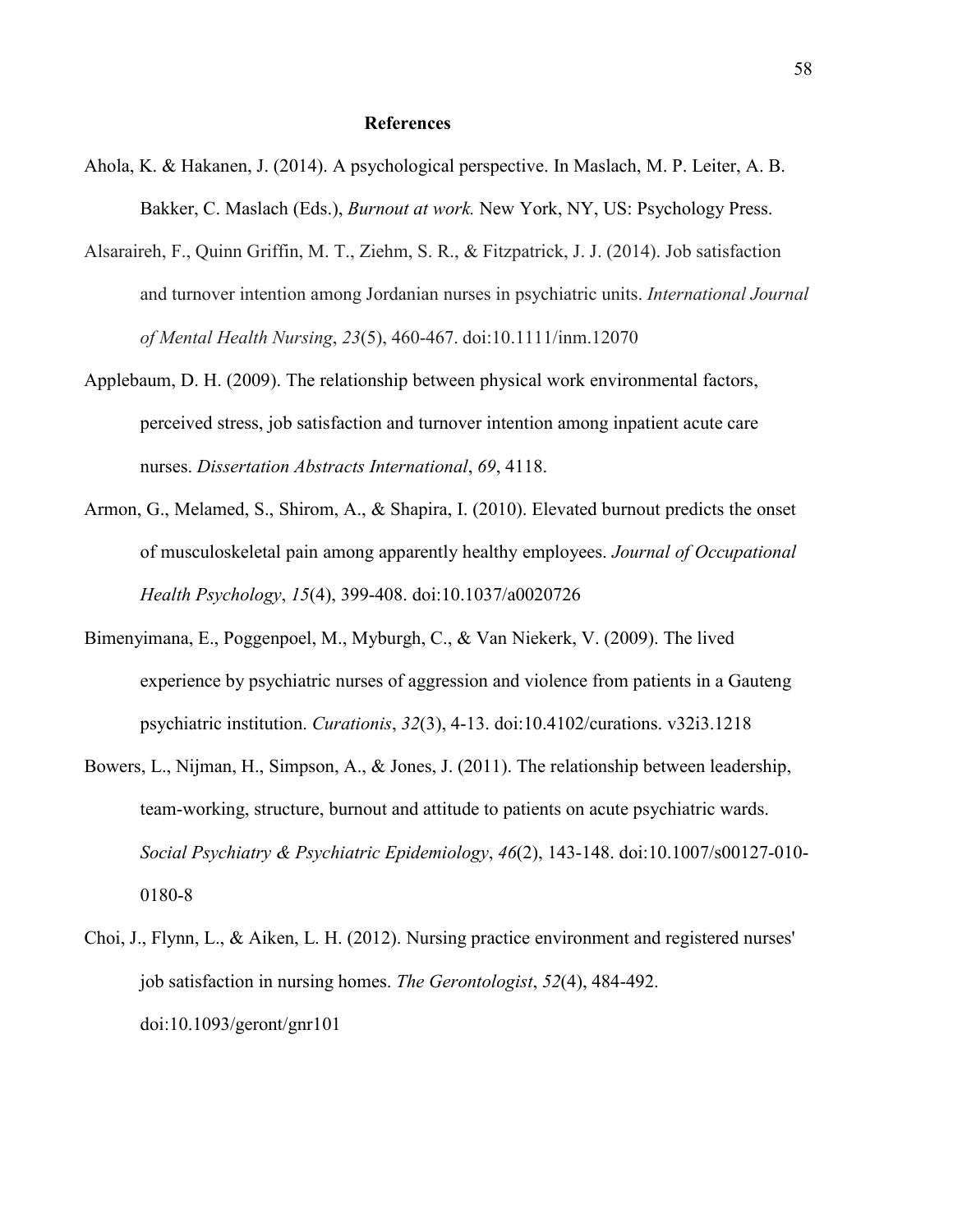- Dearholt, S., & Dang, D. (Eds.). (2012). *Johns Hopkins nursing evidence-based practice: Model and Guidelines* (2nd ed.). Indianapolis, IN: Sigma Theta Tau International.
- Dickinson, T., & Wright, K. (2008). Stress and burnout in forensic mental health nursing: A literature review. *British Journal of Nursing*, *17*(2), 82-87.
- Edwards, D., Burnard, P., Hannigan, B., Cooper, L., Adams, J., Juggessur, T., Fothergil, A., & Coyle, D. (2006). Clinical supervision and burnout: the influence of clinical supervision for community mental health nurses. *Journal of Clinical Nursing*, *15*(8), 1007-1015. doi:10.1111/j.1365-2702.2006.01370.x
- Ennis, G., Happell, B., Broadbent, M., & Reid-Searl, K. (2013). The importance of communication for clinical leaders in mental health nursing: The perspective of nurses working in mental health. *Issues in Mental Health Nursing*, *34*(11), 814-819. doi:10.3109/01612840.2013.829539
- Erickson, H. C., Tomlin, E., & Swain, M. A. (1983). *Modeling and role-modeling: A theory and paradigm for nursing*. Englewood Cliffs, NJ: Prentice Hall.
- Furtado, L. R., Batista, M. C., & Silva, F. F. (2011). Leadership's impact in turnover and career abandonment intention: The Azorean hospital nurses Case. *Hospital Topics*, *89*(3), 51-58. doi:10.1080/00185868.2011.596797
- Gonge, H., & Buus, N. (2011). Model for investigating the benefits of clinical supervision in psychiatric nursing: A survey study. *International Journal of Mental Health Nursing*, *20*(2), 102-111. doi:10.1111/j.1447-0349.2010.00717.x
- Hamaideh, S. H. (2011). Burnout, social support, and job satisfaction among Jordanian mental health nurses. *Mental Health Nursing,* 32:234–242. doi: 10.3109/01612840.2010.546494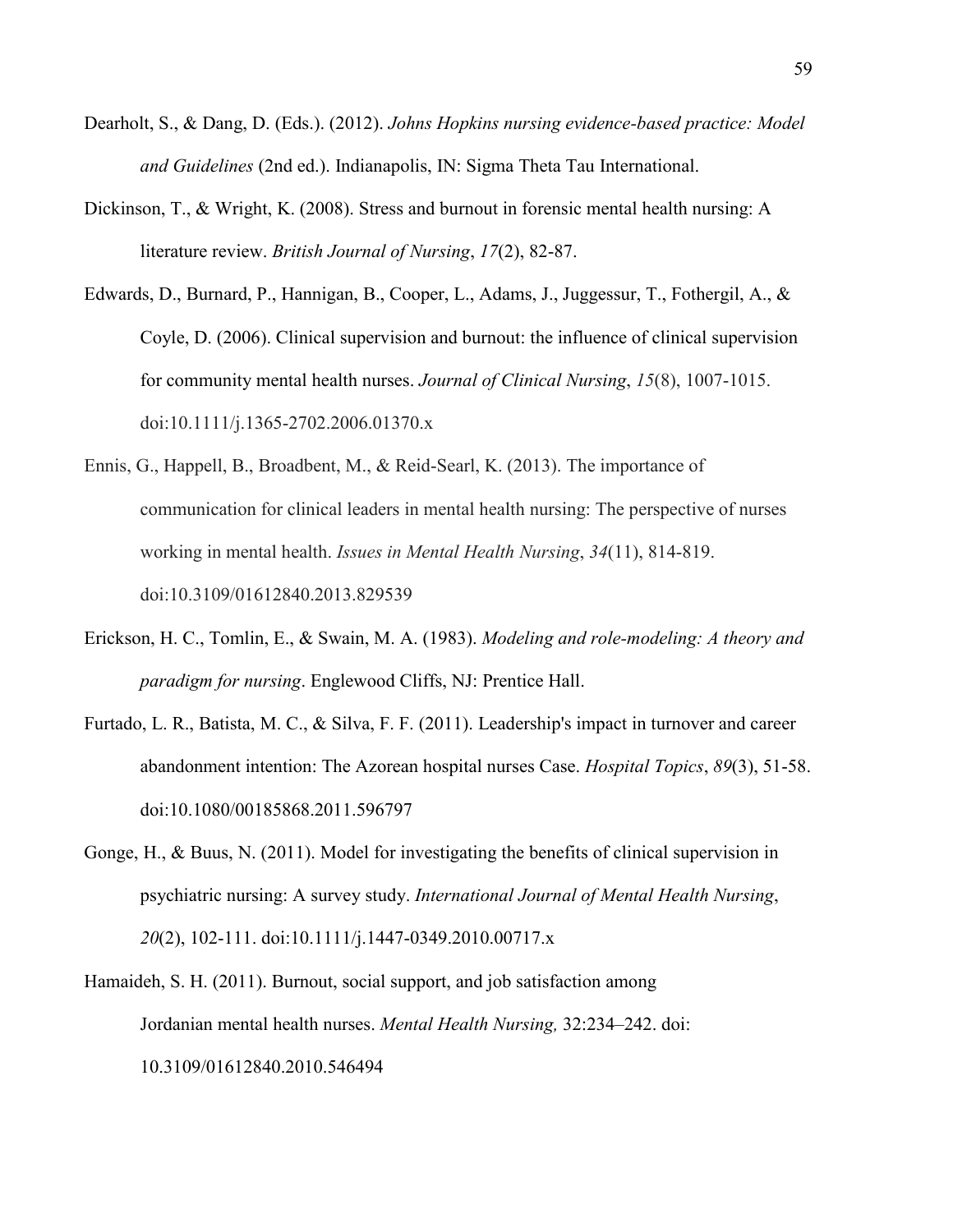Hanrahan, N. (2009). Analysis of the psychiatric-mental health nurse workforce in the United States. *Journal of Psychosocial Nursing & Mental Health Services*, *47*(5), 34-42. doi:10.3928/02793695-20090331-01

- Hanrahan, N. P., Aiken, L. H., McClaine, L., & Hanlon, A. L. (2008). Psychiatric nurse reports on the quality of psychiatric care in general hospital. *Quality Management in Health Care*, 17(3), 210-217
- Hanrahan, N. Aiken, L., McClaine, L., & Hanlon, A. (2010). Relationship between psychiatric nurse work environment and nurse burnout in acute care general hospitals. *Issues in Mental Health Nursing*, *31*(3), 198-207 10p. doi:10.3109/01612840903200068
- Kanai-Pak, M., Aiken, L., H., Sloane, D., M., & Poghosyan, L. (2008). Poor work environments and nurse inexperience are associated with burnout, job dissatisfaction and quality deficits in Japanese hospitals. *Journal of Clinical Nursing*, 17(24):3324–3329. doi: 10.1111/j.1365-2702.2008.02639.x
- Kanste, O. (2008). The association between leadership behavior and burnout among nursing personnel in health care. *Nordic Journal of Nursing Research & Clinical Studies / Vård I Norden*, *28*(3), 4-8. doi:10.1177/010740830802800302
- Kanste, O., Kyngäs, H., & Nikkil, J. (2007). The relationship between multidimensional leadership and burnout among nursing staff. *Journal of Nursing Management*, *15*(7), 731- 739. doi:10.1111/j.1365-2934.2006.00741.x
- Karanikola, M. K., & Papathanassoglou, E. D. (2013). Exploration of the burnout syndrome occurrence among mental health nurses in Cyprus. *Archives of Psychiatric Nursing*, *27*(6), 319-326 8p. doi:10.1016/j.apnu.2013.08.004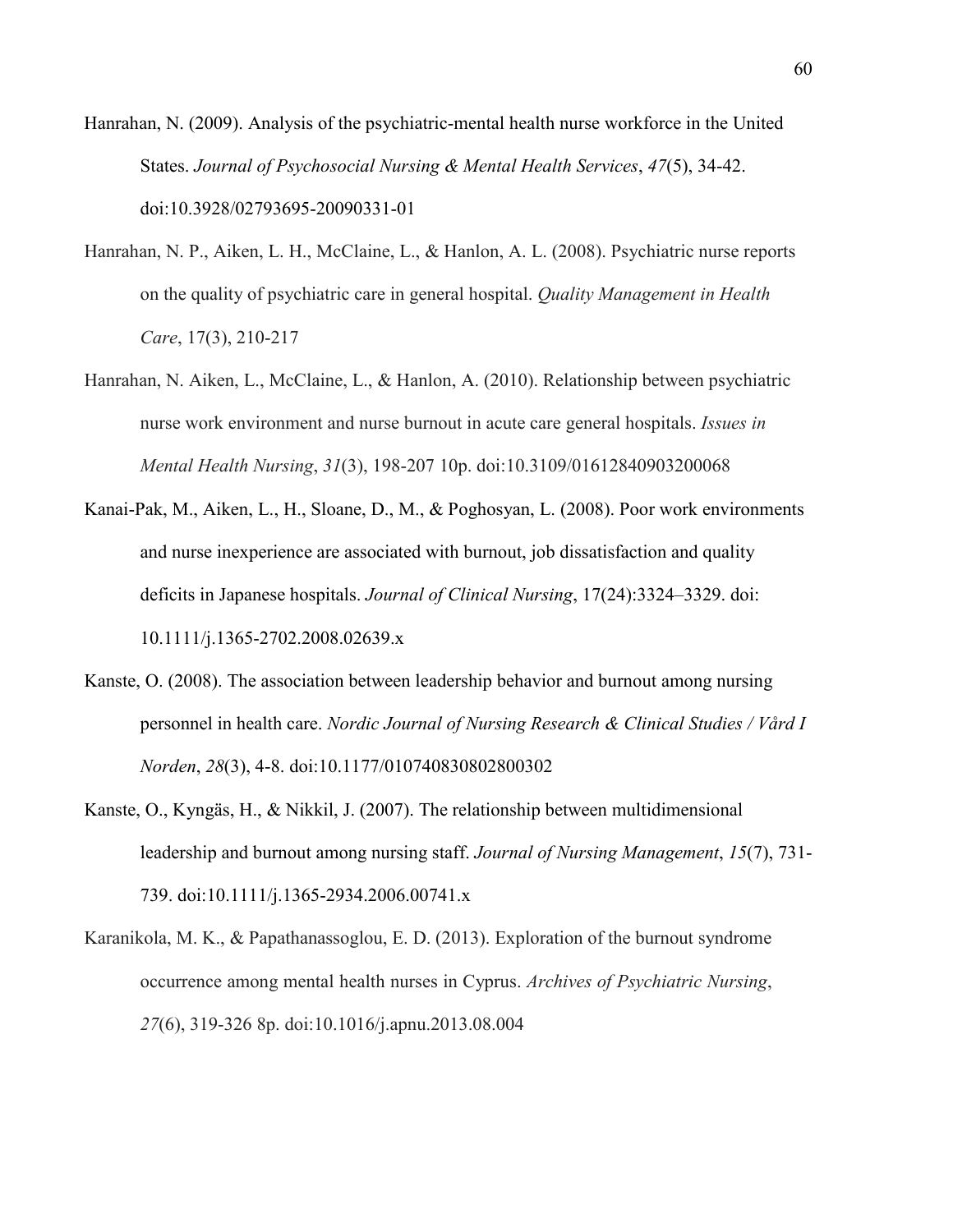- Koivu, A., Saarinen, P. I., & Hyrkas, K. (2012). Does clinical supervision promote medical– surgical nurses' well-being at work? A quasi-experimental 4-year follow-up study. *Journal of Nursing Management*, *20*(3), 401-413. doi:10.1111/j.1365-2834.2012.01388.x
- Koivu, A., Saarinen, P. I., & Hyrkas, K. (2012). Who benefits from clinical supervision and how? The association between clinical supervision and the work-related well-being of female hospital nurses. *Journal of Clinical Nursing*, *21*(17-18), 2567-2578. doi:10.1111/j.1365-2702.2011.04041.x
- Laschinger, H. K. S., Labatt, A., Borgogni, L., Consiglio, C., Read, E. (2015). The effects of authentic leadership, six areas of worklife, and occupational coping self-efficacy on new graduate nurses' burnout and mental health: A cross-sectional study. *International Journal of Nursing Studies,* 52(5), 1080–1089. doi.org/10.1016/j.ijnurstu.2015.03.002
- Levert, T., Lucas, M., & Ortlepp, K. (2000). Burnout in psychiatric nurses: Contributions of the work environment and a sense of coherence. *South African Journal of Psychology*, *30*(2), 36-43. doi:10.1177/008124630003000205
- Long, C. G., Harding, S., Payne, K., & Collins, L. (2014). Nursing and health-care assistant experience of supervision in a medium secure psychiatric service for women: Implications for service development. *Journal of Psychiatric & Mental Health Nursing*, *21*(2), 154-162. doi:10.1111/jpm.12066
- Madathil, R., Heck, N. C., & Schuldberg, D. (2014). Burnout in psychiatric nursing: Examining the interplay of autonomy, leadership style, and depressive symptoms. *Archives of Psychiatric Nursing*, *28*(3), 160-166. doi:10.1016/j.apnu.2014.01.002
- Maslach, C., Jackson, S., & Leiter, A. B. (1996). *Maslach Burnout Inventory Manual* (2nd ed.). Palo Alto, CA: Consulting Psychologists Press.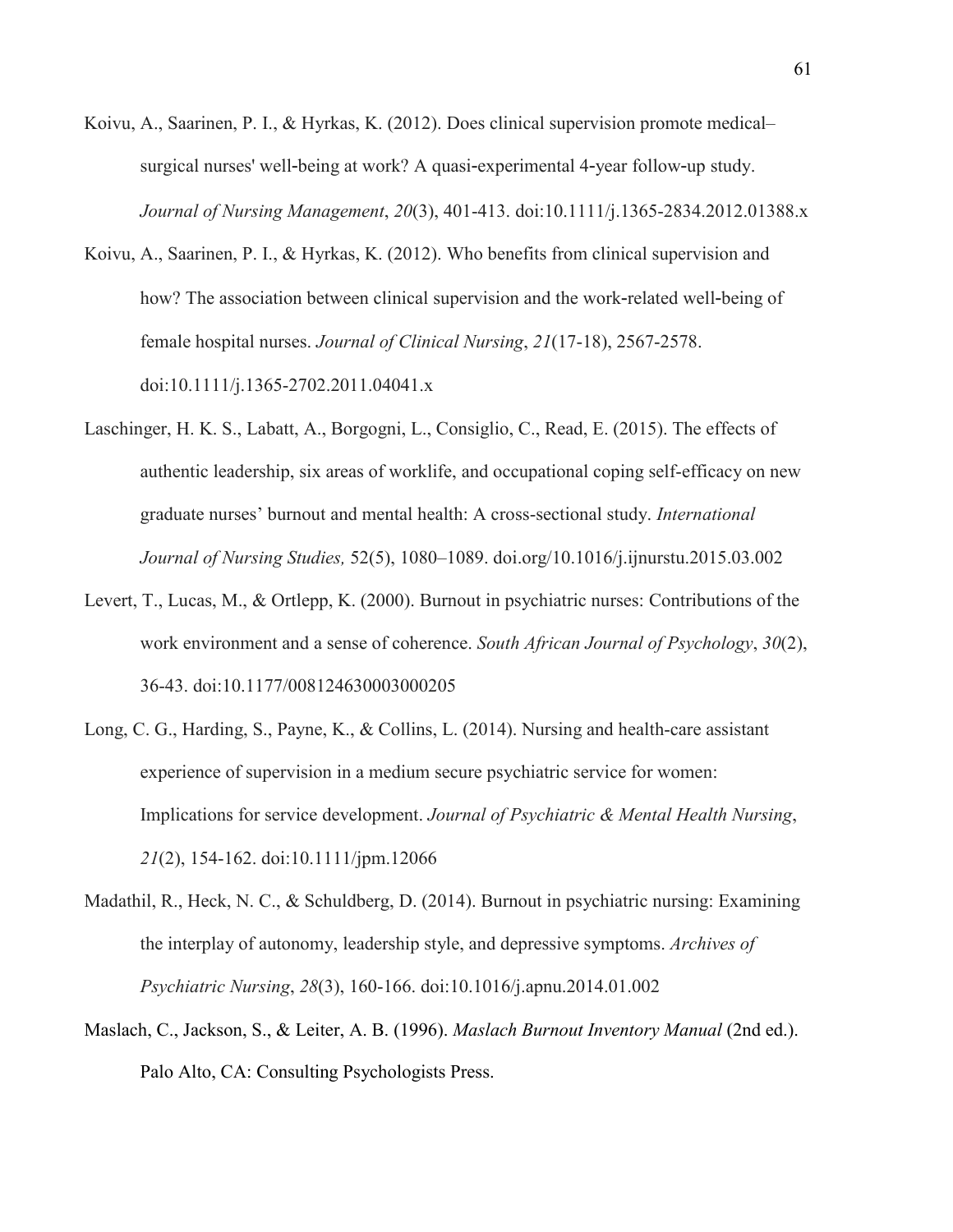- Maslow, A. H. (1943). A theory of human motivation. *Psychological Review,* 50(4), 370-96. doi.org/10.1037/h0054346
- National Association of Psychiatric Health Systems. (2006). *Length of stay data.* Washington, DC: Author.
- National Association of State Mental Health Program Directors Research Institute, Inc. (2006). *State psychiatric hospitals: 2006*). Alexandria, VA: Author.
- Paris, M. J., & Hoge, M. A. (2010). Burnout in the mental health workforce: A review. *The Journal of Behavioral Health Services & Research*, *37*(4), 519-528. doi:10.1007/s11414- 009-9202-2
- Peplau, H. (1997). Peplau's theory of interpersonal relations. *Nursing Science Quarterly*, *10*(4), 162-167. doi:10.1177/089431849701000407
- Poghosyan, L., Aiken, L., H., Sloane, D. M. (2009). Factor structure of the Maslach burnout inventory: An analysis of data from large scale cross-sectional surveys of nurses from eight countries. *International Journal of Nursing Studies*, *46*(7), 894–902.
- Pompili, M., Rinaldi, G., Lester, D., Girardi, P., Ruberto, A., & Tatarelli, R. (2006). Hopelessness and suicide risk emerge in psychiatric nurses suffering from burnout and using specific defense mechanisms. *Archives of Psychiatric Nursing*, *20*(3), 135-143. dOI: 10.1016/j.apnu.2005.12.002
- Rice, F., Cullen, P., McKenna, H., Kelly, B., Keeney, S., & Richey, R. (2007). Clinical supervision for mental health nurses in Northern Ireland: Formulating best practice guidelines. *Journal of Psychiatric & Mental Health Nursing*, *14*(5), 516-521. doi:10.1111/j.1365-2850.2007.01101.x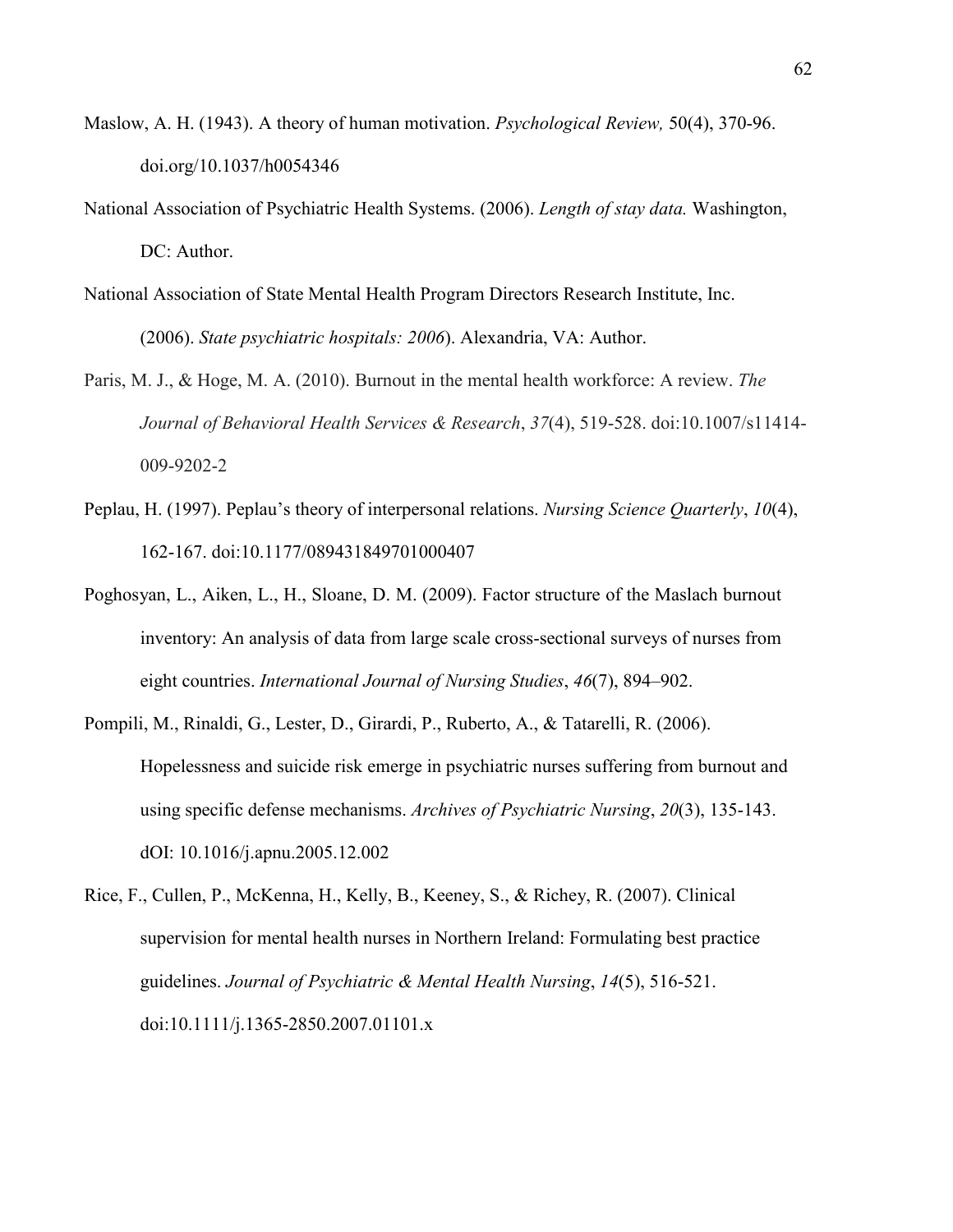Roche, M., Duffield, C., & White, E. (2011). Factors in the practice environment of nurses working in inpatient mental health: A partial least squares path modeling approach. *International Journal of Nursing Studies*, *48*(12), 1475-1486.

doi:10.1016/j.ijnurstu.2011.07.001

- Rothschild, J. M., Mann, K., Keohane, C. A., Williams, D. H., Foskett, C., Rosen, S. L., Flaherty, L., Chu, J. A., & Bates, D. W. (2007). Medication safety in a psychiatric hospital. *General Hospital Psychiatry*, *29*(2), 156–162.
- Sahraian, A., Fazelzadeh, A., Mehdizadeh, A. R., & Toobaee, S.H. (2008), Burnout in hospital nurses: A comparison of internal, surgery, psychiatry and burns wards. *International Nursing Review*, 55, 62–67. doi:10.1111/j.1466-7657.2007.00582.x
- Schultz, E. D. (2004). Modeling and Role-Modeling. In S. J. Peterson & T. S. Bredow, *Middle range theories: Application to nursing research.* Philadelphia, PA Lippincott Williams & Wilkins.
- Sherring, S., & Knight, D. (2009). An exploration of burnout among city mental health nurses. *British Journal of Nursing*, *18*(20), 1234-1240 7p. doi:10.12968/bjon.2009.18.20.45114
- Shi, R., Zhang, S., Xu, H., Liu, X., & Miao, D. (2015). Regulatory focus and burnout in nurses: The mediating effect of perception of transformational leadership. *International Journal of Nursing Practice*, *21*(6), 858-867. doi:10.1111/ijn.12315
- Silvers, C., 2017. *Hospital Impact: Nurse leadership's role in reducing burnout*. Retrieved from, <http://www.fiercehealthcare.com/hospitals/hospital-impact-nurse>